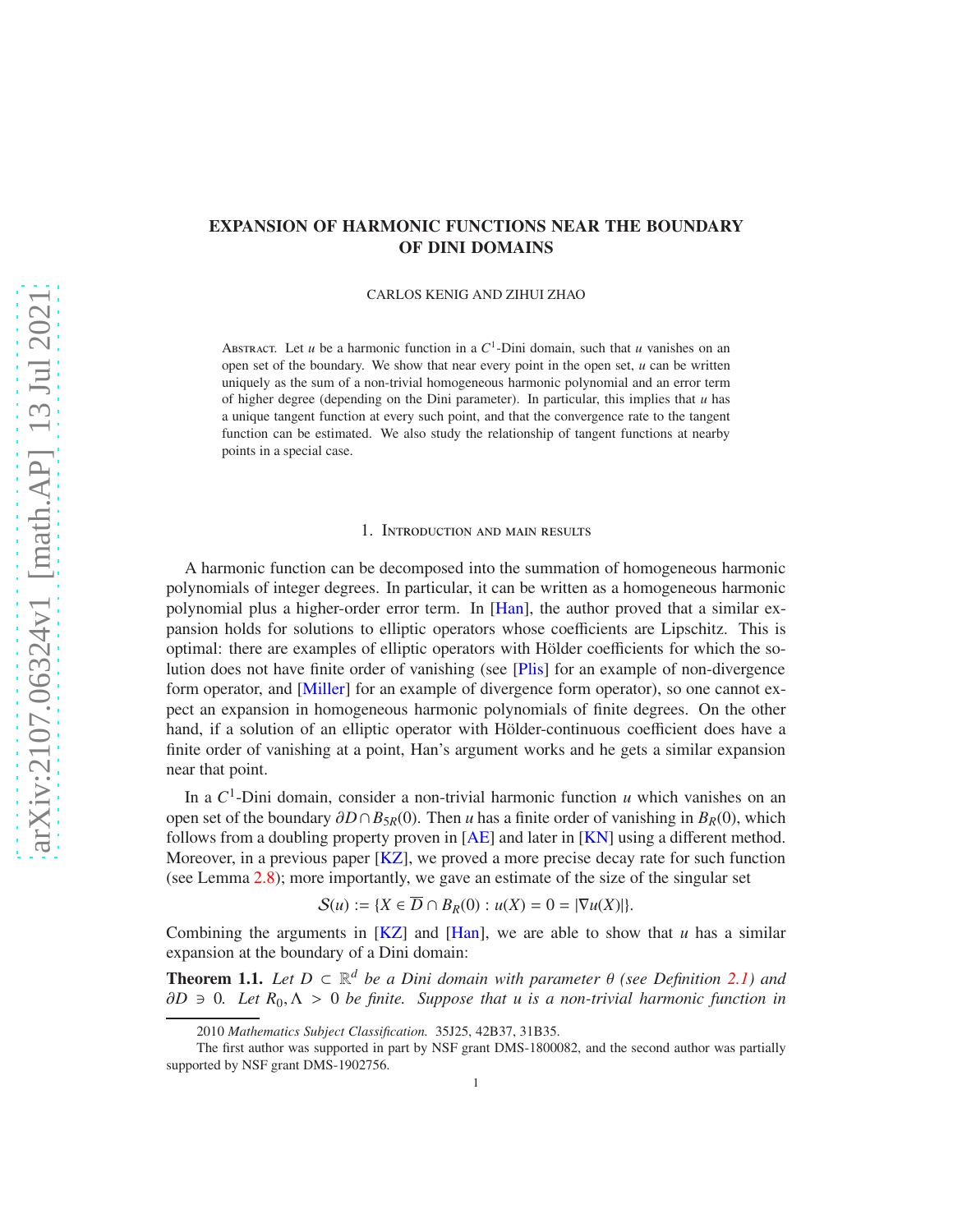*D* ∩  $B_{5R_0}(0)$ *, u* = 0 *on* ∂*D* ∩  $B_{5R_0}(0)$ *, and the (modified) frequency function (defined as in* [\[KZ,](#page-30-5) Sections 4 and 3]*) at the origin satisfies*  $N_0(4R_0) \leq \Lambda$ .

*Then for any boundary point*  $X_0 \in \partial D \cap B_{R_0}(0)$ *, there exists*  $R > 0$  *such that u has a unique expansion*

<span id="page-1-2"></span>
$$
u(X) = P_N(X - X_0) + \tilde{\psi}(X - X_0) \quad in \quad B_R(X_0), \tag{1.2}
$$

*where*  $P_N$  *is a non-trivial homogeneous harmonic polynomial of degree*  $N \in \mathbb{N}$ *, and the error term* ψ˜ *satisfies*

<span id="page-1-0"></span>
$$
|\tilde{\psi}(Y)| \le C|Y|^N \tilde{\theta}(2|Y|),\tag{1.3}
$$

*and*

<span id="page-1-1"></span>
$$
|\nabla \tilde{\psi}(Y)| \le C|Y|^{N-1}\dot{\theta}(2|Y|),\tag{1.4}
$$

*Here*

- *N* agrees with the vanishing order of u at  $X_0$ , i.e.  $N = N_{X_0} = \lim_{r \to 0} N_{X_0}(r)$ , where  $N_{X_0}(\cdot)$  *is the (modified) frequency function of u centered at*  $X_0$ *;*
- *the radius R is determined by the frequency function at X*<sup>0</sup> *and the Dini parameter* θ *(see* [\(4.9\)](#page-10-0)*);*
- $\tilde{\theta}$  *is determined by the Dini parameter*  $\theta$  *as in* [\(5.19\)](#page-15-0) *and it satisfies*  $\tilde{\theta}(r) \rightarrow 0$  *as*  $r \rightarrow 0$ *;*
- $\theta$  *is determined by*  $\theta$  *as in* [\(6.13\)](#page-21-0) *and* [\(6.10\)](#page-20-0)*, and it satisfies*  $\theta(r) \to 0$  *as*  $r \to 0$ *.*

*Remark* 1.5. We remark that when *D* is a  $C^{1,\alpha}$  domain with  $\alpha \in (0,1)$  (that is, when  $\theta(r) \approx$ *r*<sup>α</sup>), the upper bounds of the error term satisfy that  $\tilde{\theta}(r)$ ,  $\dot{\theta}(r) \leq r^{\alpha}$ .

The significance of the above theorem is that we get a higher-order expansion of  $u$  even though  $u$  only has regularity up to  $C^1$  at the boundary. Moreover, it is more difficult to estimate the gradient of the error term compared to [\[Han\]](#page-30-0). This is not only because of difficulties at the boundary, but also due to regularity issues. Recall that (because of a different regularity and structure of the coefficient matrix) the solutions in the setting of [\[Han\]](#page-30-0) are in the Sobolev space  $W^{2,p}$  for any  $p > 1$ , i.e. they are strong solutions. So the  $L^p$  estimates of  $\nabla \tilde{\psi}$  as well as  $\nabla^2 \tilde{\psi}$  follows directly from the estimate of  $\tilde{\psi}$  in [\(1.3\)](#page-1-0), using interior  $L^p$  estimates for strong solutions, see [\[GT,](#page-30-6) Theorem 9.11]. But more work is needed here to obtain the gradient estimate in [\(1.4\)](#page-1-1).

We also remind the readers that for an interior point  $X_0 \in D$ , we can simply use the decomposition of *u* (into homogeneous harmonic polynomials of integer degrees) near  $X_0$ to obtain the expansion

$$
u(X) - u(X_0) = P_N(X - X_0) + \tilde{\psi}(X - X_0)
$$

for any  $X \in D$  such that  $|X - X_0| < \text{dist}(X_0, \partial D)$ , where the error term  $\tilde{\psi}$  satisfies  $|\tilde{\psi}(Y)| \leq$  $C|Y|^{N+1}$  as well as higher regularity estimates.

Recall that in  $[KZ]$ , we have studied the blow up of the function  $u$  at a boundary point as follows. For any  $X_0 \in \partial D \cap B_{R_0}(0)$  and  $r > 0$ , let

$$
T_{X_0,r}u(Z) := \frac{u(X_0 + rZ)}{\left(\frac{1}{r^d} \iint_{B_r(X_0) \cap D} u^2 dY\right)^{\frac{1}{2}}}, \quad \text{for any } Z \in \frac{D - X_0}{r}.
$$
 (1.6)

<span id="page-1-3"></span>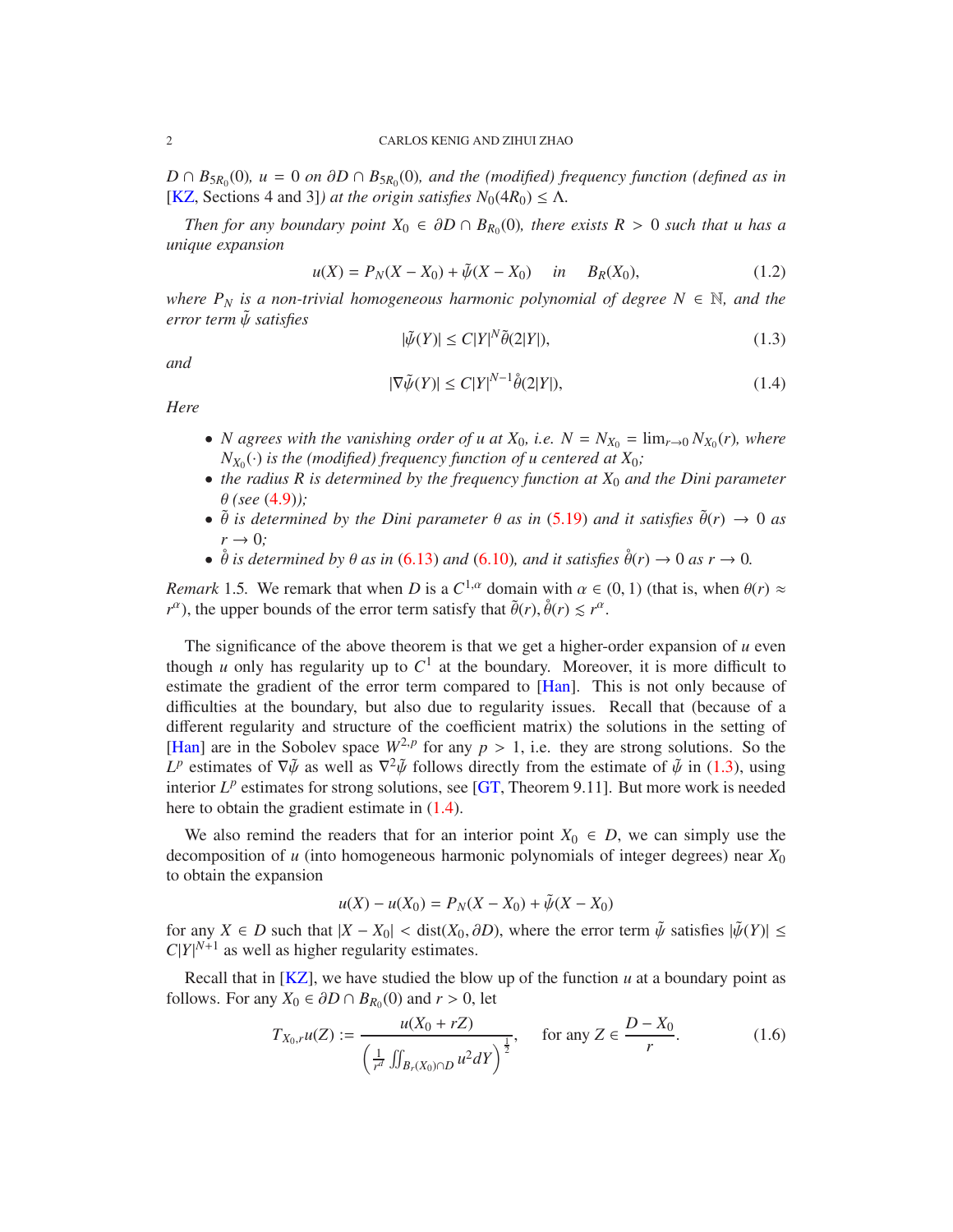<span id="page-2-4"></span>Since *D* is a  $C^1$  domain, clearly  $\frac{D-X_0}{r}$  converges locally graphically to a half space, above the hyperplane determined by  $\nabla \varphi(X_0)$ . Assuming without loss of generality that  $\nabla \varphi(X_0) = 0$ , then  $\frac{\bar{D}-X_0}{r}$  converges graphically to the upper half space  $\mathbb{R}^d_+$ . Then for any sequence  $r_j \to$ 0, there exists a homogeneous harmonic polynomial P in  $\mathbb{R}^d$  (possibly depending on the sequence  $\{r_j\}$  of degree  $N_{X_0}$ , such that modulo passing to a subsequence

 $T_{X_0,r_j}u \to P$  locally uniformly and strongly in  $L^2$ , and weakly in  $W^{1,2}$ ,

and

$$
\iint_{B_1^+(0)} |P(Z)|^2 dZ = 1,
$$

where we denote  $B_1^+$  $j_1^+(0) := B_1(0) \cap \mathbb{R}_+^d$ . We say that *P* is a tangent function of *u* at the point *X*0. A priori for different sequences {*rj*}, we may get different tangent functions. However, using the expansion in  $(1.2)$ , we can prove the following corollary:

<span id="page-2-0"></span>**Corollary 1.7.** *For any*  $X_0$  ∈  $\partial D \cap B_{R_0}(0)$ *, we have* 

<span id="page-2-3"></span>
$$
T_{X_0,r}u(Z) = cP_N(Z) + O(\tilde{\theta}(r)),\tag{1.8}
$$

*where P<sup>N</sup> is the homogeneous harmonic polynomial as in* [\(1.2\)](#page-1-2)*, c is a normalizing constant so that*  $P = cP_N$  *has unit*  $L^2$  *norm in*  $B_1^+(0)$ *, and*  $\tilde{\theta}$  *is as in Theorem [1.1.](#page-0-0) In particular, the polynomial cP<sup>N</sup> is the unique tangent function of u at X*0*, and the convergence rate to the tangent function is bounded by a constant multiple of*  $\tilde{\theta}(r)$ *.* 

We remark that the global estimate we obtained in [\[KZ,](#page-30-5) Theorem 1.1] does not imply the above result. In Corollary [1.7,](#page-2-0) not only do we know that there is a unique tangent function at every point, we also know the convergence rate. The result in the current paper complements the main theorem in [\[KZ\]](#page-30-5) and uses the frequency function and purely PDE arguments.

By the monotonicity of the frequency function  $N_{X_0}(\cdot)$  and the fact that its limit  $N_{X_0}$  =  $\lim_{r\to 0} N_{X_0}(r)$  is integer-valued, we can show that

$$
X_0 \in \partial D \cap B_{R_0}(0) \mapsto N_{X_0} \in \mathbb{N}
$$

is upper semi-continuous. The proof uses a standard argument adapted to the modified frequency function we introduced in [\[KZ\]](#page-30-5). Since this fact is tangential to the main topic of this paper, we defer the proof to the appendix. In general, the vanishing order could jump up, and we give a simple example in the footnote.[\\*](#page-2-1) But in the particular case where a sequence  $X_j$  ∈  $\partial D \cap B_{R_0}(0)$  converges to  $X_0$  is such that  $N_{X_j}$  →  $N_{X_0}$ , since the vanishing order is integer-valued, we have  $N_{X_j} \equiv N_{X_0}$  for *j* sufficiently large. We can then show that the leading order polynomials in the expansion also converge:

<span id="page-2-2"></span>**Proposition 1.9.** *Let*  $\{X_j\}$ ,  $X_0$  *be points in*  $\partial D \cap B_{R_0}(0)$  *satisfying*  $X_j \to X_0$ *. Suppose that*  $N_{X_j} = N_{X_0}$  for each j. Let  $P_{X_j}, P_{X_0}$  denote the homogeneous harmonic polynomials in the *expansions* [\(1.2\)](#page-1-2) *near*  $X_j$ ,  $X_0$ , *respectively. Then*  $P_{X_j}$  *converges to*  $P_{X_0}$  *in the*  $C^k$ -topology for *any*  $k \in \mathbb{N}$ .

<span id="page-2-1"></span>\*Consider the upper-half space  $\mathbb{R}^3_+ = \{(x_1, x_2, t) : x_1, x_2 \in \mathbb{R}, t > 0\}$ . The function  $u : \mathbb{R}^3_+ \to \mathbb{R}$  defined as  $u(x_1, x_2, t) = (x_1 + x_2) \cdot t$ 

is harmonic. Let  $L := \{(x_1, x_2, 0) : x_1 + x_2 = 0\}$  be a subset of  $\partial \mathbb{R}^3_+$ . It is an easy exercise to show that for any *X*<sup>0</sup> ∈ *L*, the vanishing order *N*<sub>*X*<sup>0</sup></sub> is 2; and for any *X*<sup>0</sup> ∈  $\partial \mathbb{R}^3$  / *L*, the vanishing order *N*<sub>*X*<sup>0</sup></sub> is 1.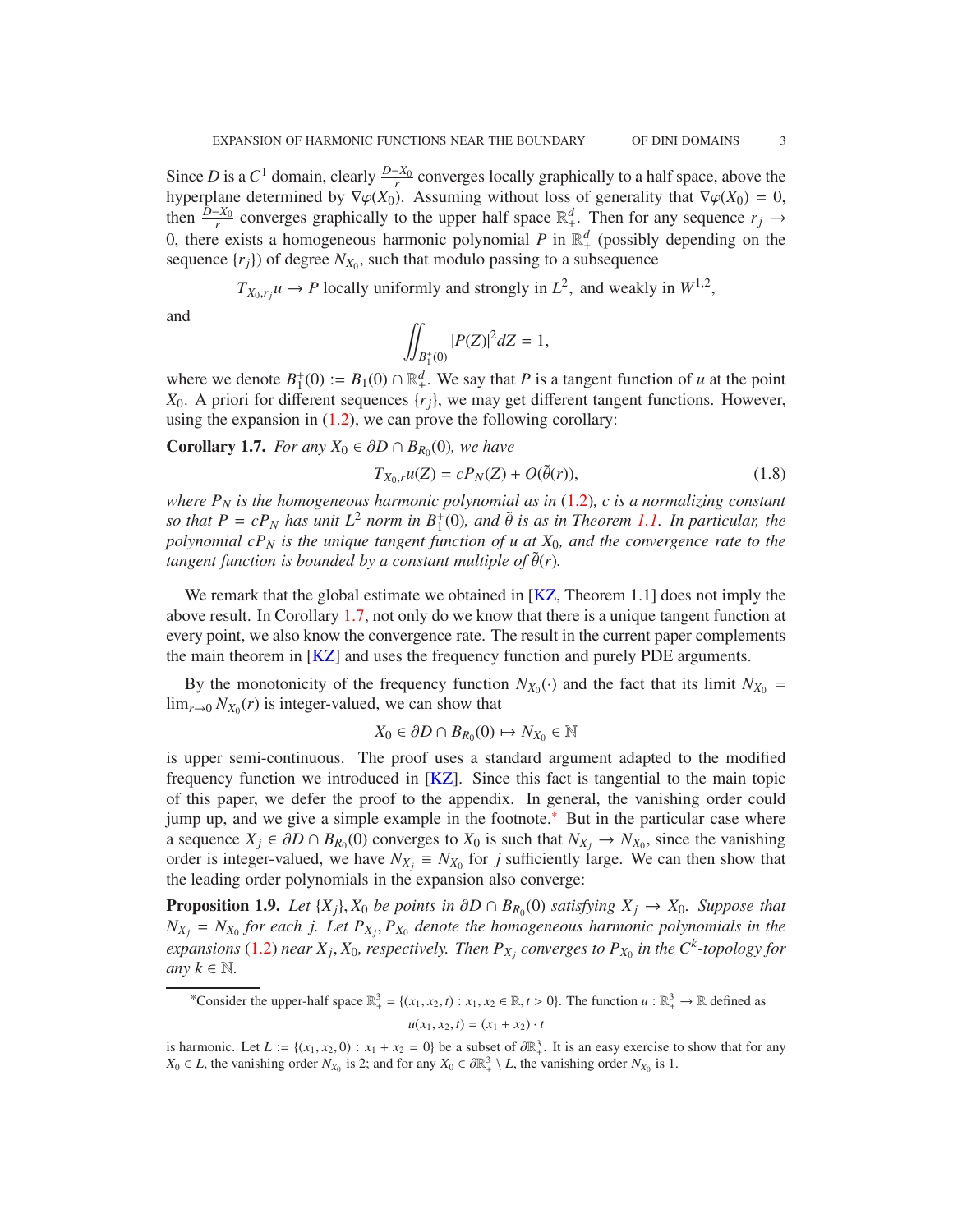<span id="page-3-5"></span>The paper is organized as follows. In Section [2](#page-3-1) we introduce some notation, recall how we defined the modified frequency function in [\[KZ\]](#page-30-5) and use that to estimate the ratio of the  $L^2$  norm of *u* in two concentric balls of different radii. In Sections [3](#page-6-0) and [4,](#page-8-0) we reduce the problem from a harmonic function  $u$  in a  $C^1$ -Dini domain to a solution  $v$  in the upper halfspace to a divergence-form elliptic operator, whose coefficient matrix is the identity matrix at the center point and is Dini-continuous everywhere. Then in Section [5,](#page-12-0) we write down the expansion of *v*, estimate the error term using Dini-continuity of the coefficient matrix and show the leading-order homogeneous harmonic polynomial is non-trivial. Moreover in Section [6,](#page-19-0) we estimate the gradient of the error term in  $L^p$  and  $L^\infty$ . These are combined to give us the expansion of the original function *u* (i.e. Theorem [1.1\)](#page-0-0) in Section [7.](#page-22-0) The convergence rate to the (unique) tangent function is just a simple corollary of that expansion. Finally in Section [8](#page-25-0) we prove Proposition [1.9,](#page-2-2) namely the tangent functions are continuous at the boundary point where the vanishing orders do not jump up.

## 2. Preliminaries

<span id="page-3-1"></span><span id="page-3-0"></span>**Definition 2.1** (Dini domains). Let  $\theta : [0, +\infty) \rightarrow [0, +\infty)$  be a nondecreasing function verifying

<span id="page-3-3"></span>
$$
\int_0^* \frac{\theta(r)}{r} < \infty.^\ast \tag{2.2}
$$

In particular, [\(2.2\)](#page-3-3) implies that  $\theta(r) \to 0$  as  $r \to 0$ . A connected domain *D* in  $\mathbb{R}^d$  is a  $C^1$ -*Dini domain* with parameter  $\theta$  if for each point  $X_0$  on the boundary of *D* there is a coordinate system  $X = (x, x_d)$ ,  $x \in \mathbb{R}^{d-1}$ ,  $x_d \in \mathbb{R}$  such that with respect to this coordinate system  $X_0 = (0, 0)$ , and there are a ball *B* centered at  $X_0$  and a continuously differentiable function  $\varphi : \mathbb{R}^{d-1} \to \mathbb{R}$  verifying the following

- (1)  $\|\nabla \varphi\|_{L^{\infty}(\mathbb{R}^{d-1})}$  ≤ *C*<sub>0</sub> for some *C*<sub>0</sub> > 0;
- (2)  $|\nabla \varphi(x) \nabla \varphi(y)| \le \theta(|x y|)$  for all  $x, y \in \mathbb{R}^{d-1}$ ;
- (3)  $D \cap B = \{(x, x_d) \in B : x_d > \varphi(x)\}.$

*Remark* 2.3*.* By shrinking the ball *B* if necessary, we may modify the coordinate system so that  $\nabla \varphi(0) = 0$ .

Under the assumptions of Theorem [1.1,](#page-0-0) we have *u* ∈  $C^1(\overline{D \cap B_{4R_0}(0)})$  by the work of [\[DEK\]](#page-30-7). Note that in [\[DEK\]](#page-30-7), the Dini parameter is required to be doubling, in the sense that there exists a constant  $C > 1$  such that

<span id="page-3-4"></span>
$$
\theta(2r) \le C\theta(r) \quad \text{for all } r,\tag{2.4}
$$

see [\[DEK,](#page-30-7) (1.4)]. This is not necessarily satisfied by all  $\theta$  above verifying [\(2.2\)](#page-3-3), in which case we just replace  $\theta(r)$  by

$$
\alpha(r) := \sup_{\substack{x,y \in \mathbb{R}^{d-1} \\ |x-y| \le r}} |\nabla \varphi(x) - \nabla \varphi(y)|.
$$

<span id="page-3-2"></span><sup>&</sup>lt;sup>\*</sup>In particular, we can choose  $R_0 > 0$  so that  $\theta(8R_0) < \frac{1}{72}$  and  $\int_0^{16R_0} \frac{\theta(s)}{s} ds \le 1$ .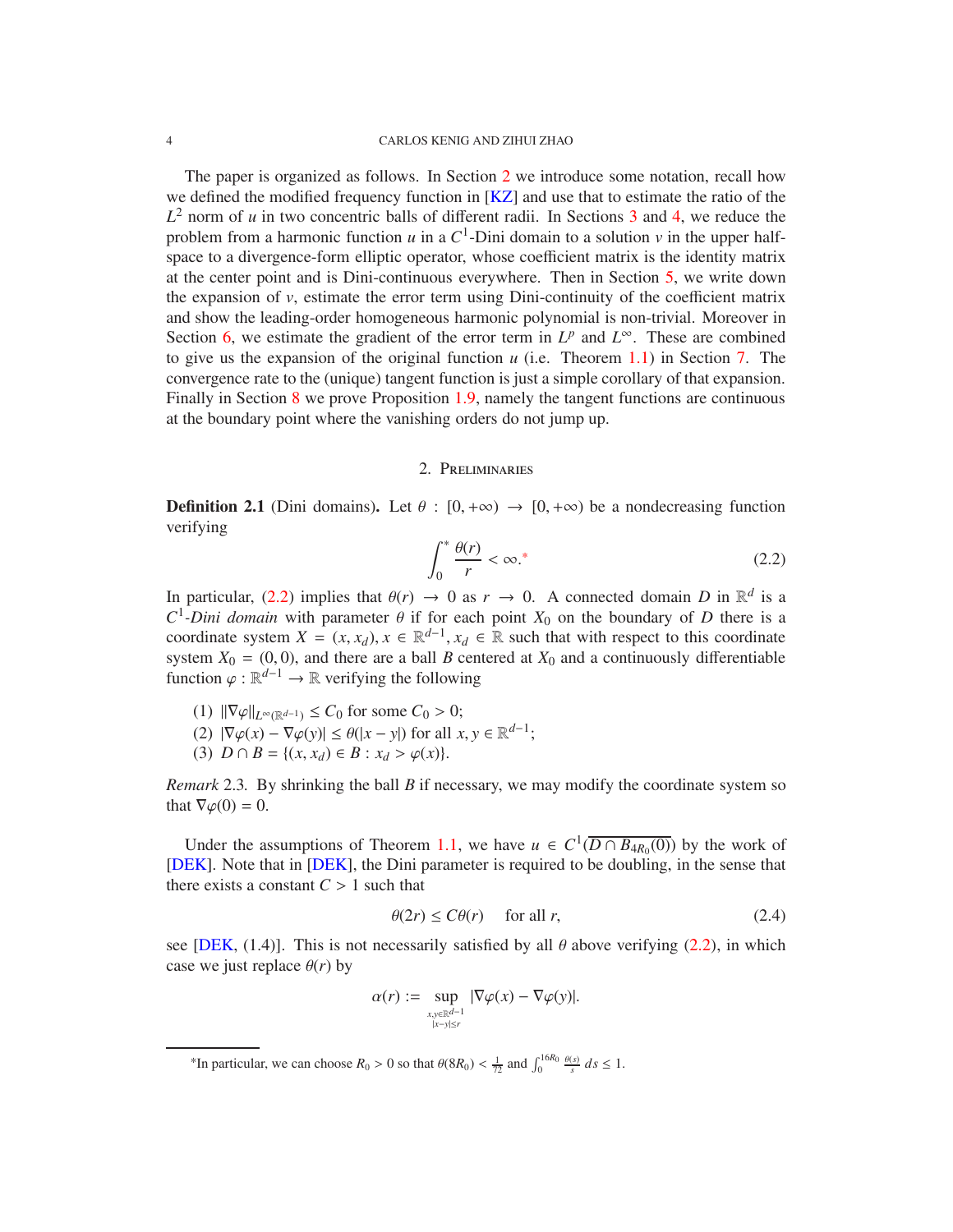<span id="page-4-6"></span>We claim that  $\alpha(\cdot)$  is doubling. In fact, assume that  $\alpha(2r) = |\nabla \varphi(x) - \nabla \varphi(y)|$  for some *x*, *y* ∈  $\mathbb{R}^{d-1}$  with  $|x - y| \leq 2r$ . Let *z* be the middle point on the line segment [*x*, *y*]. Clearly  $|x - z|$ ,  $|z - y|$  ≤ *r*. Thus

$$
\alpha(2r) = |\nabla \varphi(x) - \nabla \varphi(y)| \le |\nabla \varphi(x) - \nabla \varphi(z)| + |\nabla \varphi(z) - \nabla \varphi(y)| \le 2\alpha(r).
$$

Besides  $\alpha$  also verifies the Dini condition [\(2.2\)](#page-3-3), since  $\alpha(r) \leq \theta(r)$  by the property of  $\nabla \varphi$ . Therefore without loss of generality, we assume the above Dini parameter  $\theta$  satisfies [\(2.4\)](#page-3-4). Moreover, we remark that an example in [\[JMS\]](#page-30-8) seems to indicate that Dini regularity is the optimal condition to guarantee continuous differentiability of *u*. [\\*](#page-4-1)

When *D* is not a convex domain, the standard Almgren's frequency function for *u* centered at a boundary point *X*, defined as

<span id="page-4-5"></span>
$$
r \mapsto N(u, X, r) := \frac{r \iint_{B_r(X)} |\nabla u|^2 dX}{\int_{\partial B_r(X)} u^2 d\mathcal{H}^{d-1}}
$$
(2.5)

may not be monotone. In the above definition, we assume we have extended  $u$  by zero across the boundary, to simplify the notation. However in [\[KZ\]](#page-30-5), for a Dini domain *D* and for every boundary point  $X_0 \in B_{R_0}(0) \cap \partial D$  we were able to define a modified frequency function for *u*, denoted by  $N_{X_0}(\cdot)$ , using a special transformation  $\Psi_{X_0}$ , and prove that the map  $r \mapsto N_{X_0}(r)$ is monotone. We will use the notation in [\[KZ,](#page-30-5) Sections 3 and 4]. More precisely, we recall the definition of the transformation

<span id="page-4-4"></span>
$$
\Psi_{X_0} : X = (x, x_d) \in \mathbb{R}^{d-1} \times \mathbb{R} \mapsto X_0 + (x, x_d + 3|X|\hat{\theta}(|X|) \in \mathbb{R}^d \tag{2.6}
$$

where

<span id="page-4-2"></span>
$$
\hat{\theta}(r) = \frac{1}{\log^2 2} \int_r^{2r} \frac{1}{t} \int_t^{2t} \frac{\theta(s)}{s} ds \, dt. \tag{2.7}
$$

is a smoothed version of the Dini parameter  $\theta$ , and it satisfies  $\theta(r) \leq \hat{\theta}(r) \leq \theta(4r)$ .

The following doubling property essentially follows from [\[KZ,](#page-30-5) Corollary 3.28] and the monotonicity of the (modified) frequency function for  $u \circ \Psi_{X_0}$ . (Recall that *u* is extended by zero outside of *D*.)

<span id="page-4-0"></span>**Lemma 2.8** ( $L^2$ -doubling property). *Let*  $X_0 = (x_0, \varphi(x_0)) \in B_{R_0}(0)$  *be a boundary point of D. Then for any pair of radii*  $0 < s < r$  *sufficiently small, we have* 

<span id="page-4-3"></span>
$$
\left(\frac{s}{r}\right)^{d+2N_{X_0}(2r)} \lesssim \frac{\iint_{B_s(X_0)} u^2 dX}{\iint_{B_r(X_0)} u^2 dX} \lesssim \left(\frac{s}{r}\right)^{d+2N_{X_0} \exp\left(-C \int_0^{4r} \frac{\theta(s)}{s} ds\right)},
$$
\n(2.9)

*where*  $N_{X_0}(\cdot) = \widetilde{N}(X_0, \cdot)$  *is the monotone frequency function centered at*  $X_0$ *, as is defined in* [\[KZ,](#page-30-5) Sections 3 and 4]*, and*  $N_{X_0} = \lim_{r \to 0} N_{X_0}(r) \in \mathbb{N}$ *.* 

*Remark* 2.10*.* We follow the convention in [\[KZ\]](#page-30-5) and call the above a *doubling property*. But we point out that it is actually a misnomer. In fact, under the same assumption it has already

<span id="page-4-1"></span><sup>&</sup>lt;sup>\*</sup>In [\[JMS\]](#page-30-8), the authors gives a divergence-form elliptic operator  $L = -\text{div}(A(\cdot)\nabla)$ , where coefficient matrix  $A(\cdot)$  is continuous but its modulus of continuity fails the Dini condition [\(2.2\)](#page-3-3), and a solution *u* to *L* which satisfies  $u \in W_{loc}^{1,p}$  for every  $p > 1$  but  $u \notin W_{loc}^{1,\infty}$ .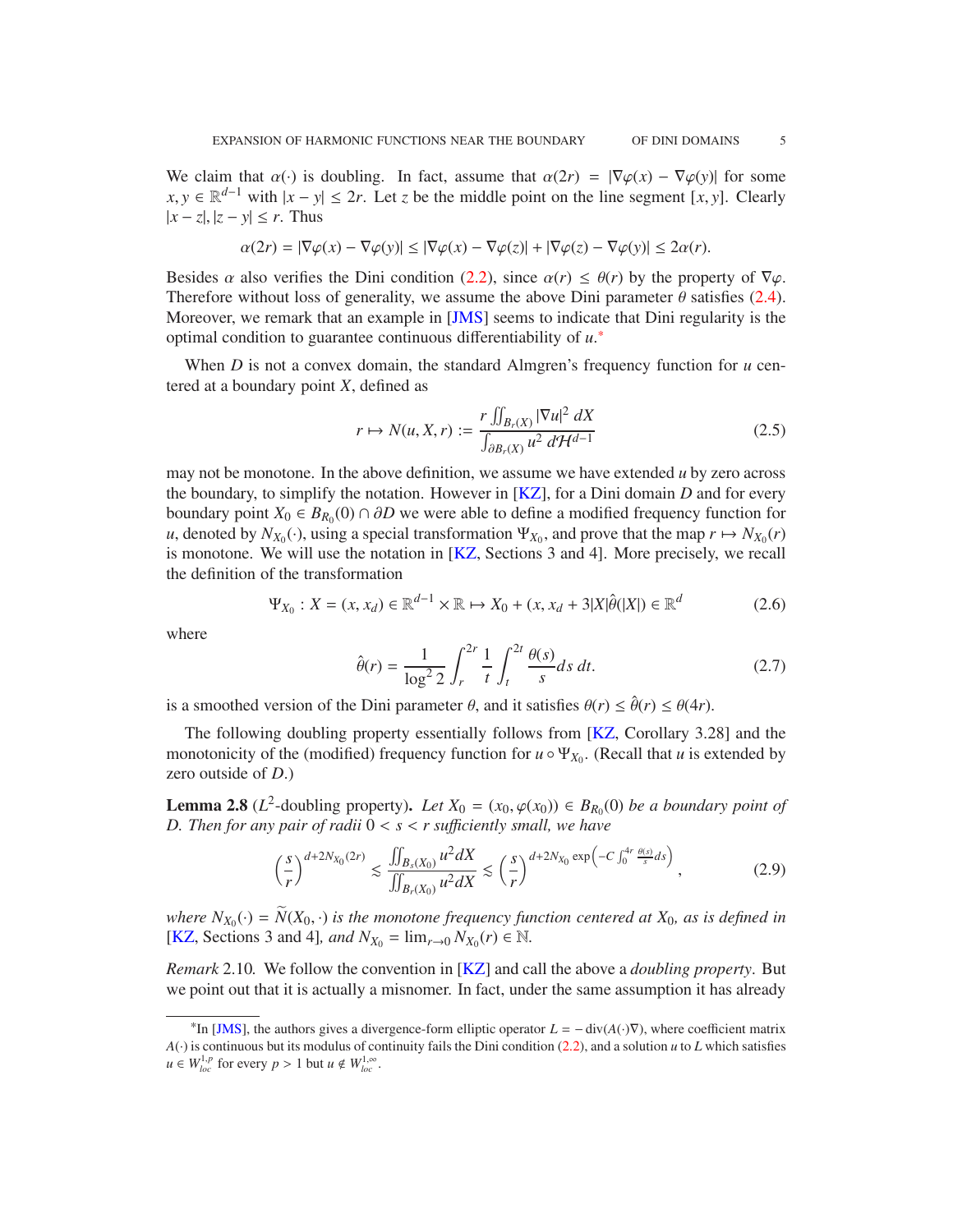<span id="page-5-4"></span>been proven in [\[AE,](#page-30-3) Theorem 0.4] and [\[KN,](#page-30-4) Theorem 2.2] that there exists a constant  $C > 0$ such that

<span id="page-5-0"></span>
$$
\iint_{B_{2r}(X_0)} u^2 dX \le C \iint_{B_r(X_0)} u^2 dX \tag{2.11}
$$

for every  $X_0 \in \partial D \cap B_{R_0}(0)$  and *r* sufficiently small. And [\(2.11\)](#page-5-0) is what is usually referred to as an *L* 2 *-doubling property*. In Lemma [2.8,](#page-4-0) not only do we compare the *L* 2 -norm of *u* for a pair of balls of any radii  $0 < s < r$ , we also get a precise estimate on the decay rate, which is very close to  $d + 2N_{X_0}$ , the decay rate for homogeneous harmonic polynomials of degree  $N_{X_0}$ . So Lemma [2.8](#page-4-0) is much stronger than a doubling property.

*Proof.* By [\[KZ,](#page-30-5) (8.16)], for *r* sufficiently small we have

$$
B_r(X_0) \subset B_{2r}(X_0 + 6r\hat{\theta}(2r)e_d) = \Psi_{X_0}(B_{2r}),
$$

and similarly

$$
B_r(X_0) \supset B_{\frac{r}{2}}\left(X_0 + \frac{3r}{2}\hat{\theta}\left(\frac{r}{2}\right)e_d\right) = \Psi_{X_0}(B_{\frac{r}{2}}),
$$

where  $\hat{\theta}$  is defined as in [\(2.7\)](#page-4-2). Hence

<span id="page-5-1"></span>
$$
\iint_{B_r(X_0)} u^2 dX \le \iint_{B_{2r}} |u \circ \Psi_{X_0}|^2 dY \le \int_0^{2r} H(u \circ \Psi_{X_0}, \rho) d\rho, \tag{2.12}
$$

and

<span id="page-5-2"></span>
$$
\iint_{B_r(X_0)} u^2 dX \gtrsim \iint_{B_{\frac{r}{2}}} |u \circ \Psi_{X_0}|^2 dY \gtrsim \int_0^{\frac{r}{2}} H(u \circ \Psi_{X_0}, \rho) d\rho, \tag{2.13}
$$

where  $H(u \circ \Psi_{X_0}, \rho)$  is defined as in [\[KZ,](#page-30-5) (3.8)] and it is essentially the  $L^2$ -surface integral of  $u \circ \Psi_{X_0}$  in  $B_\rho(0)$ , adapted to a certain elliptic coefficient matrix. By [\(2.12\)](#page-5-1), [\(2.13\)](#page-5-2), [\[KZ,](#page-30-5)  $(3.30)$ ],  $(2.2)$  and the monotonicity of  $N_{X_0}(\cdot)$ , we have

$$
\frac{\iint_{B_r(X_0)} u^2 dX}{\iint_{B_s(X_0)} u^2 dX} \lesssim \frac{\int_0^{2r} H(u \circ \Psi_{X_0}, \rho) d\rho}{\int_0^{\frac{s}{2}} H(u \circ \Psi_{X_0}, \rho) d\rho} = \frac{4r}{s} \cdot \frac{\int_0^{\frac{s}{2}} H(u \circ \Psi_{X_0}, \frac{4r}{s}\rho) d\rho}{\int_0^{\frac{s}{2}} H(u \circ \Psi_{X_0}, \rho) d\rho} \lesssim \left(\frac{4r}{s}\right)^{d+2N_{X_0}(2r)}.
$$

Since  $N_{X_0}(2r)$  is uniformly bounded depending on  $\Lambda$  (see [\[KZ,](#page-30-5) Lemma 5.1]), in particular it follows that

<span id="page-5-3"></span>
$$
\iint_{B_{4r}(X_0)} u^2 dX \lesssim_{\Lambda} \iint_{B_r(X_0)} u^2 dX. \tag{2.14}
$$

On the other hand, by [\[KZ,](#page-30-5) (3.29)] and the monotonicity of  $N_{X_0}(\cdot)$ , we have

$$
\frac{\iint_{B_r(X_0)} u^2 dX}{\iint_{B_s(X_0)} u^2 dX} \ge \frac{\iint_{B_{4r}(X_0)} u^2 dX}{\iint_{B_s(X_0)} u^2 dX} \ge \frac{\int_0^{2r} H(u \circ \Psi_{X_0}, \rho) d\rho}{\int_0^{2s} H(u \circ \Psi_{X_0}, \rho) d\rho}
$$

$$
= \frac{r}{s} \cdot \frac{\int_0^{2s} H(u \circ \Psi_{X_0}, \frac{r}{s}\rho) d\rho}{\int_0^{2s} H(u \circ \Psi_{X_0}, \rho) d\rho}
$$

$$
\ge \left(\frac{r}{s}\right)^{d+2N_{X_0} \exp\left(-C \int_0^{4r} \frac{\theta(s)}{s} ds\right)},
$$

where we have used [\(2.14\)](#page-5-3) in the first inequality. This finishes the proof of the lemma.  $\square$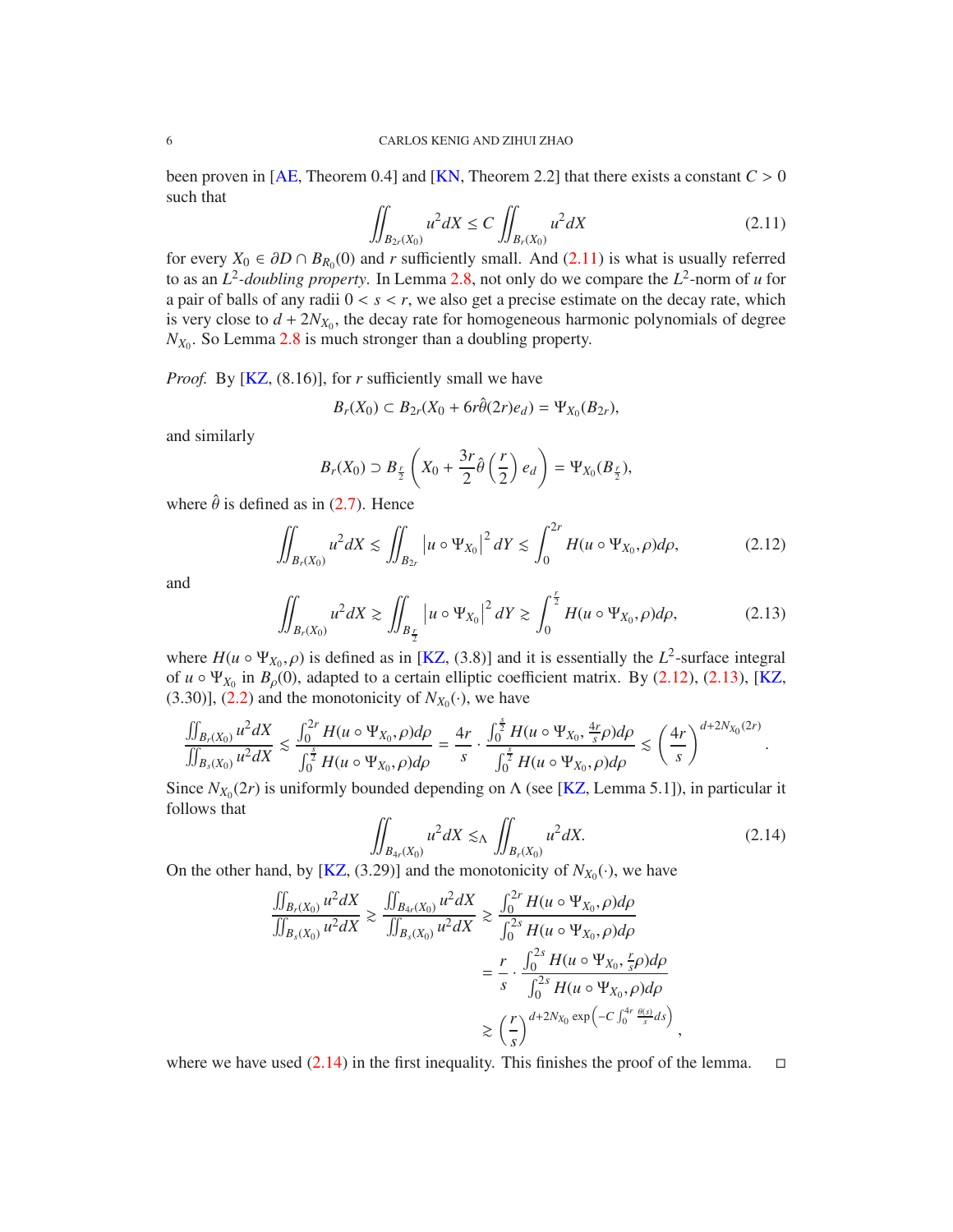#### 3. Orthogonal transformation

<span id="page-6-0"></span>Let  $(x_0, \varphi(x_0))$  be a boundary point such that  $\nabla \varphi(x_0) \neq 0$ . We want to find an orthogonal transformation  $O = O_{x_0} : \mathbb{R}^d \to \mathbb{R}^d$  and a function  $\tilde{\varphi} = \tilde{\varphi}_{x_0} : \mathbb{R}^{d-1} \to \mathbb{R}$  such that

*O* maps graph $(\varphi) - (x_0, \varphi(x_0))$  to graph $(\tilde{\varphi})$ , and  $\tilde{\varphi}(0) = 0$ ,  $\nabla \tilde{\varphi}(0) = 0$ .

We first determine the orthogonal matrix *O*. We write *O* in the form of a block matrix

$$
O=\begin{pmatrix}\tilde{O} & b \\ d^T & c\end{pmatrix}
$$

where  $\tilde{O}$  is a  $(d-1) \times (d-1)$  matrix,  $b, d \in \mathbb{R}^{d-1}$  and  $c \in \mathbb{R}$ . Since *O* should be an orthogonal matrix, the block matrices ought to satisfy

<span id="page-6-1"></span>
$$
\begin{cases}\n\tilde{O}\tilde{O}^T + bb^T = \text{Id}_{d-1}, \\
\tilde{O}d + cb = 0, \\
|d|^2 + c^2 = 1.\n\end{cases} (3.1)
$$

Moreover, in order to guarantee that

$$
O\left(\begin{pmatrix} x \\ \varphi(x) \end{pmatrix} - \begin{pmatrix} x_0 \\ \varphi(x_0) \end{pmatrix} \right) = \begin{pmatrix} y \\ \tilde{\varphi}(y) \end{pmatrix},
$$

or equivalently,

<span id="page-6-4"></span>
$$
\begin{cases}\n\tilde{O}(x - x_0) + (\varphi(x) - \varphi(x_0))b = y \\
d \cdot (x - x_0) + c(\varphi(x) - \varphi(x_0)) = \tilde{\varphi}(y)\n\end{cases}
$$
\n(3.2)

and the property that  $\nabla \tilde{\varphi}(0) = 0$ , the matrix should satisfy

$$
d + c \nabla \varphi(x_0) = \tilde{O}^T \nabla \tilde{\varphi}(0) + (b \cdot \nabla \tilde{\varphi}(0)) \nabla \varphi(x_0) = 0.
$$

Combined with  $(3.1)$ , we just need

<span id="page-6-2"></span>
$$
\begin{cases}\nc^2 = \left(1 + |\nabla \varphi(x_0)|^2\right)^{-1} \neq 0, \\
d = -c\nabla \varphi(x_0), \\
b = \tilde{O}\nabla \varphi(x_0), \\
\tilde{O}\left(\text{Id}_{d-1} + \nabla \varphi(x_0)\nabla \varphi(x_0)^T\right)\tilde{O}^T = \text{Id}_{d-1}\n\end{cases} \tag{3.3}
$$

Modulo the sign,  $c \in \mathbb{R}$  is uniquely determined. Since for any non-zero vector  $z \in \mathbb{R}^{d-1}$  we have

<span id="page-6-3"></span>
$$
z^{T} \left( \mathrm{Id}_{d-1} + \nabla \varphi(x_{0}) \nabla \varphi(x_{0})^{T} \right) z = |z|^{2} + (z \cdot \nabla \varphi(x_{0}))^{2} \ge |z|^{2} > 0,
$$
 (3.4)

the matrix  $\text{Id}_{d-1} + \nabla \varphi(x_0) \nabla \varphi(x_0)^T$  is symmetric and positive semi-definite. We can find a solution to the last equation in  $(3.3)$ , for example by letting  $\tilde{O}$  be a symmetric matrix whose inverse matrix  $\tilde{O}^{-1}$  is the square root of Id<sub>d−1</sub> + $\nabla \varphi(x_0) \nabla \varphi(x_0)^T$ . In particular

$$
|\det \tilde{O}|^2 = \frac{1}{\det (Id_{d-1} + \nabla \varphi(x_0) \nabla \varphi(x_0)^T)} = \frac{1}{1 + |\nabla \varphi(x_0)|^2};
$$

besides, by [\(3.4\)](#page-6-3) and by choosing  $x_0$  sufficiently close to the origin so that  $|\nabla \varphi(x_0)| \le 1$ , we can guarantee that the eigenvalues of  $\tilde{O}$  are bounded from below and above (and the bounds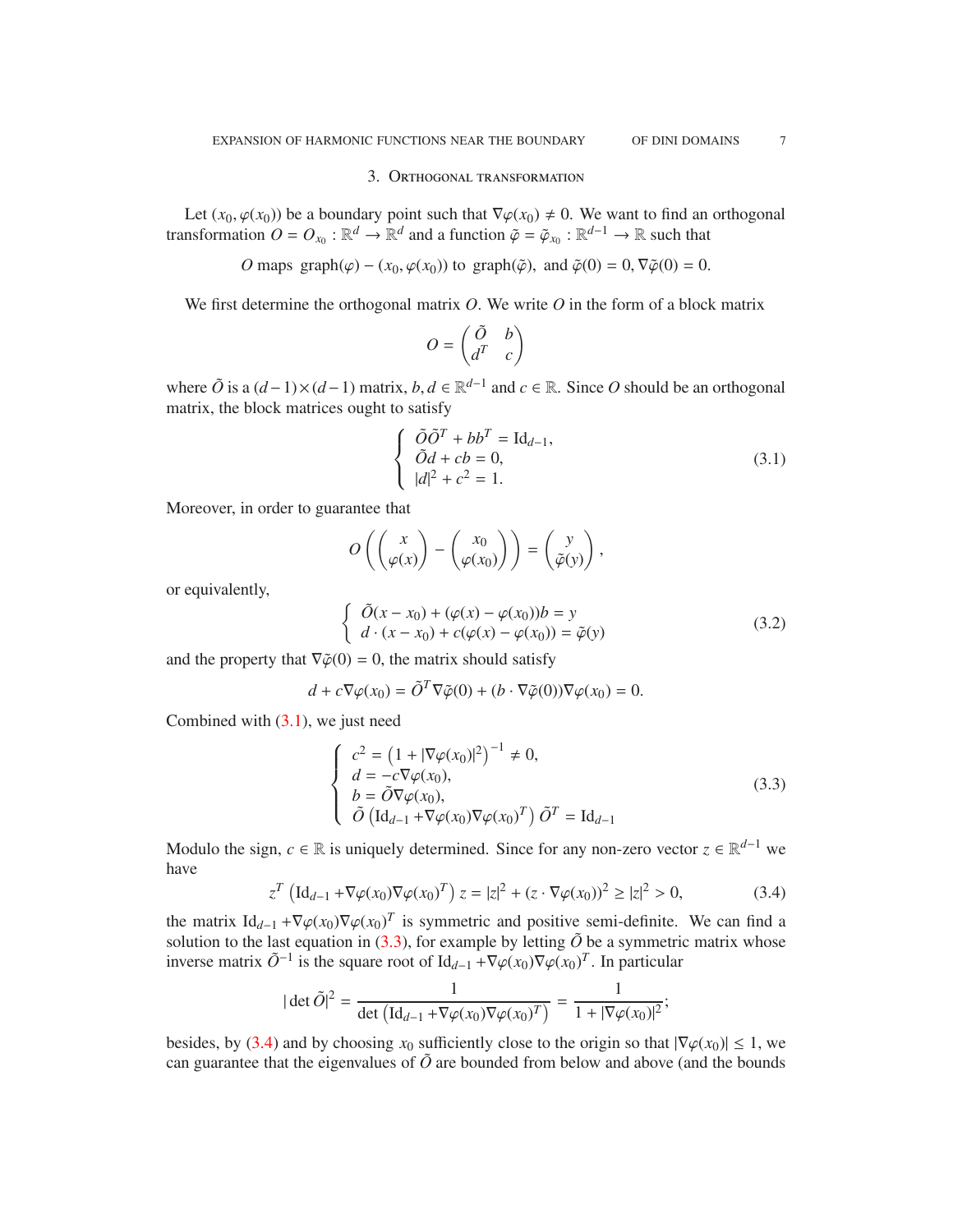are uniform for all  $x_0$  near the origin). To sum up, the orthogonal matrix is of the form

<span id="page-7-5"></span>
$$
O = \begin{pmatrix} \tilde{O}, & \tilde{O}\nabla\varphi(x_0), \\ (-c\nabla\varphi(x_0))^T, & c \end{pmatrix}
$$
 (3.5)

where  $c \in \mathbb{R}$  and the block matrix  $\tilde{O}$  satisfies [\(3.3\)](#page-6-2).

Next we show that the image of graph( $\varphi$ ) – ( $x_0$ ,  $\varphi(x_0)$ ) under *O* is indeed graphical. First, considering [\(3.2\)](#page-6-4) we look at the map

<span id="page-7-7"></span>
$$
g: x \in \mathbb{R}^{d-1} \mapsto \tilde{O}(x - x_0) + (\varphi(x) - \varphi(x_0))b =: y \in \mathbb{R}^{d-1}.
$$
 (3.6)

Clearly  $g(x_0) = 0$ . We compute

<span id="page-7-0"></span>
$$
Dg(x) = \tilde{O} + b(\nabla \varphi(x))^T = \tilde{O} + \tilde{O}\nabla \varphi(x_0) (\nabla \varphi(x))^T.
$$
 (3.7)

Hence in particular

$$
Dg(x)|_{x=x_0} = \tilde{O} + \tilde{O}\nabla\varphi(x_0) (\nabla\varphi(x_0))^T
$$
  
=  $\tilde{O} (\text{Id}_{d-1} + \nabla\varphi(x_0) (\nabla\varphi(x_0))^T)$   
=  $({\tilde{O}}^T)^{-1}$   
=  $\tilde{O}^{-1}$ ,

where we use  $(3.3)$  and the symmetry of  $\tilde{O}$  in the second to last and last equalities, respectively. By the inverse function theorem, near  $x_0$  the function *g* has an inverse function  $g^{-1}$ , which is defined in a neighborhood of the origin and satisfies

<span id="page-7-2"></span>
$$
Dg^{-1}(y) = (Dg(g^{-1}(y)))^{-1}.
$$
 (3.8)

Therefore by defining

<span id="page-7-6"></span>
$$
\tilde{\varphi}(y) = -c \nabla \varphi(x_0) \cdot (g^{-1}(y) - x_0) + c \left( \varphi(g^{-1}(y)) - \varphi(x_0) \right)
$$
(3.9)

in a neighborhood of the origin, it satisfies the equality [\(3.2\)](#page-6-4). Moreover

$$
\partial_j \tilde{\varphi}(y) = \sum_i c \left( \partial_i \varphi(g^{-1}(y)) - \partial_i \varphi(x_0) \right) \partial_j \left( g^{-1}(y) \right)_i,
$$

or equivalently

<span id="page-7-3"></span>
$$
\nabla \tilde{\varphi}(y) = c \left( D g^{-1}(y) \right)^T \left( \nabla \varphi(g^{-1}(y)) - \nabla \varphi(x_0) \right). \tag{3.10}
$$

Moreover, we claim that for *y*, *y'* sufficiently close to the origin, we have

<span id="page-7-4"></span>
$$
|\nabla \tilde{\varphi}(y) - \nabla \tilde{\varphi}(y')| \le \theta(2|y - y'|),\tag{3.11}
$$

where  $\theta$  is the modulus of continuity for  $\nabla \varphi$ . In fact, [\(3.7\)](#page-7-0) implies that

<span id="page-7-1"></span>
$$
|Dg(x) - Dg(x')| = \left| \tilde{O} \nabla \varphi(x_0) \left( \nabla \varphi(x) - \nabla \varphi(x') \right)^T \right| \lesssim \left| \nabla \varphi(x) - \nabla \varphi(x') \right| \le \theta(|x - x'|). \tag{3.12}
$$

In particular, since the eigenvalues of the matrix  $Dg(x_0) = \tilde{O}^{-1}$  are bounded from above and below, it follows from [\(3.12\)](#page-7-1) that for *x* sufficiently close to  $x_0$ , the eigenvalues of  $Dg(x)$ are also uniformly bounded from above and below, and thus the same holds for its inverse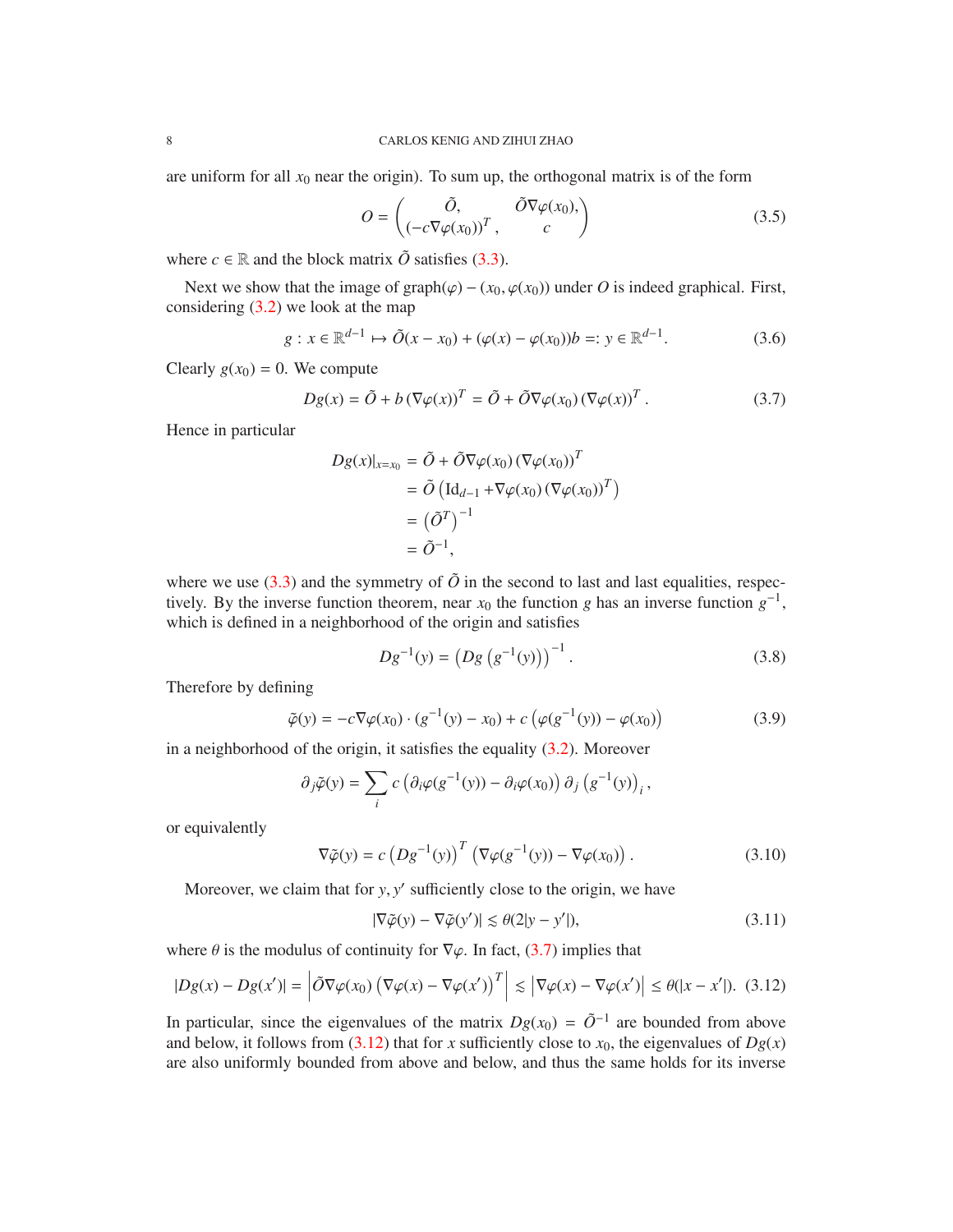*Dg*<sup>-1</sup>(*y*) (by [\(3.8\)](#page-7-2)), for any *y* sufficiently close to 0 = *g*(*x*<sub>0</sub>). Moreover, let *x* = *g*<sup>-1</sup>(*y*), *x*<sup>'</sup> =  $g^{-1}(y')$ . Since

$$
\left|Dg(x)\left[(Dg(x))^{-1} - (Dg(x'))^{-1}\right]Dg(x')\right| = \left|Dg(x') - Dg(x)\right| \leq \theta(|x - x'|),
$$

we get

$$
\left|Dg^{-1}(y) - Dg^{-1}(y')\right| = \left| (Dg(x))^{-1} - \left(Dg(x')\right)^{-1} \right| \lesssim |Dg^{-1}(y)| \cdot \theta(|x - x'|) \cdot |Dg^{-1}(y')|
$$
  
\$\leq \theta(|x - x'|). \tag{3.13}

Additionally,

<span id="page-8-2"></span><span id="page-8-1"></span>
$$
|x - x'| = |g^{-1}(y) - g^{-1}(y')| \le ||Dg^{-1}||_{\infty}|y - y'| \le 2|y - y'|.
$$
 (3.14)

Therefore, by combining  $(3.10)$ ,  $(3.13)$  and  $(3.14)$ , we get

$$
\begin{split}\n\left|\nabla \tilde{\varphi}(y) - \nabla \tilde{\varphi}(y')\right| \\
&= \left| c \left(Dg^{-1}(y)\right)^T \left(\nabla \varphi(g^{-1}(y)) - \nabla \varphi(x_0)\right) - c \left(Dg^{-1}(y')\right)^T \left(\nabla \varphi(g^{-1}(y')) - \nabla \varphi(x_0)\right) \right| \\
&\leq c \left| \left(Dg^{-1}(y)\right)^T \left[\nabla \varphi(g^{-1}(y)) - \nabla \varphi(g^{-1}(y'))\right] \right| \\
&\quad + c \left| \left[Dg^{-1}(y) - Dg^{-1}(y')\right]^T \left(\nabla \varphi(g^{-1}(y')) - \nabla \varphi(x_0)\right) \right| \\
&\leq \theta(|g^{-1}(y) - g^{-1}(y')|) + |Dg^{-1}(y) - Dg^{-1}(y')| \cdot \theta(|g^{-1}(y') - x_0|) \\
&\leq \theta(2|y - y'|),\n\end{split}
$$

<span id="page-8-0"></span>which finishes the proof of the claim  $(3.11)$ .

## 4. Flattening and extension of *u* across the boundary

By the previous section, we may assume that near any boundary point  $(x_0, \varphi(x_0)) \in \partial D \cap$  $B_{R_0}(0)$ , we have  $\nabla \varphi(x_0) = 0$ . If not, we just apply the orthogonal transformation  $O_{x_0}$ , under which the domain *D* (locally) becomes the region above the graph  $\tilde{\varphi} = \tilde{\varphi}_{x_0}$ , which satisfies  $\tilde{\varphi}(0) = 0$ ,  $\nabla \tilde{\varphi}(0) = 0$  and the modulus of continuity becomes  $\theta(2)$  (modulo uniform constants). Hence it suffices to consider *D* near the boundary point  $X_0 = (0, 0)$  with a flat tangent, i.e.  $\nabla \varphi(0) = 0$ .

Let *u* be a harmonic function in *D*. We consider the map

$$
\Phi : (y, s) \in \mathbb{R}^d_+ \mapsto (y, s + \varphi(y)) =: (x, t) \in D,\tag{4.1}
$$

and  $v : \mathbb{R}^d_+ \to \mathbb{R}$  defined by  $v(y, s) := u \circ \Phi(y, s)$ . A simple computation shows that *v* is the solution to the elliptic operator  $-\text{div}(A(y, s)\nabla v) = 0$  in  $\mathbb{R}^d_+$ , where the coefficient matrix *A*(*y*, *s*) is given by

$$
A(y, s) = (\det D\Phi) \cdot (D\Phi(y, s))^{-1} (D\Phi^T(y, s))^{-1} = \begin{pmatrix} \mathrm{Id}_{d-1} & -\nabla \varphi(y) \\ (-\nabla \varphi(y))^T & 1 + |\nabla \varphi(y)|^2 \end{pmatrix}.
$$
 (4.2)

In particular *A*(*y*, *s*) is independent of the *s*-variable, so we will denote it by *A*(*y*). By the properties of  $\varphi$ , we know that  $A(0) =$  Id and  $|A(y) - A(y')| \leq \theta(2|y - y'|)$ .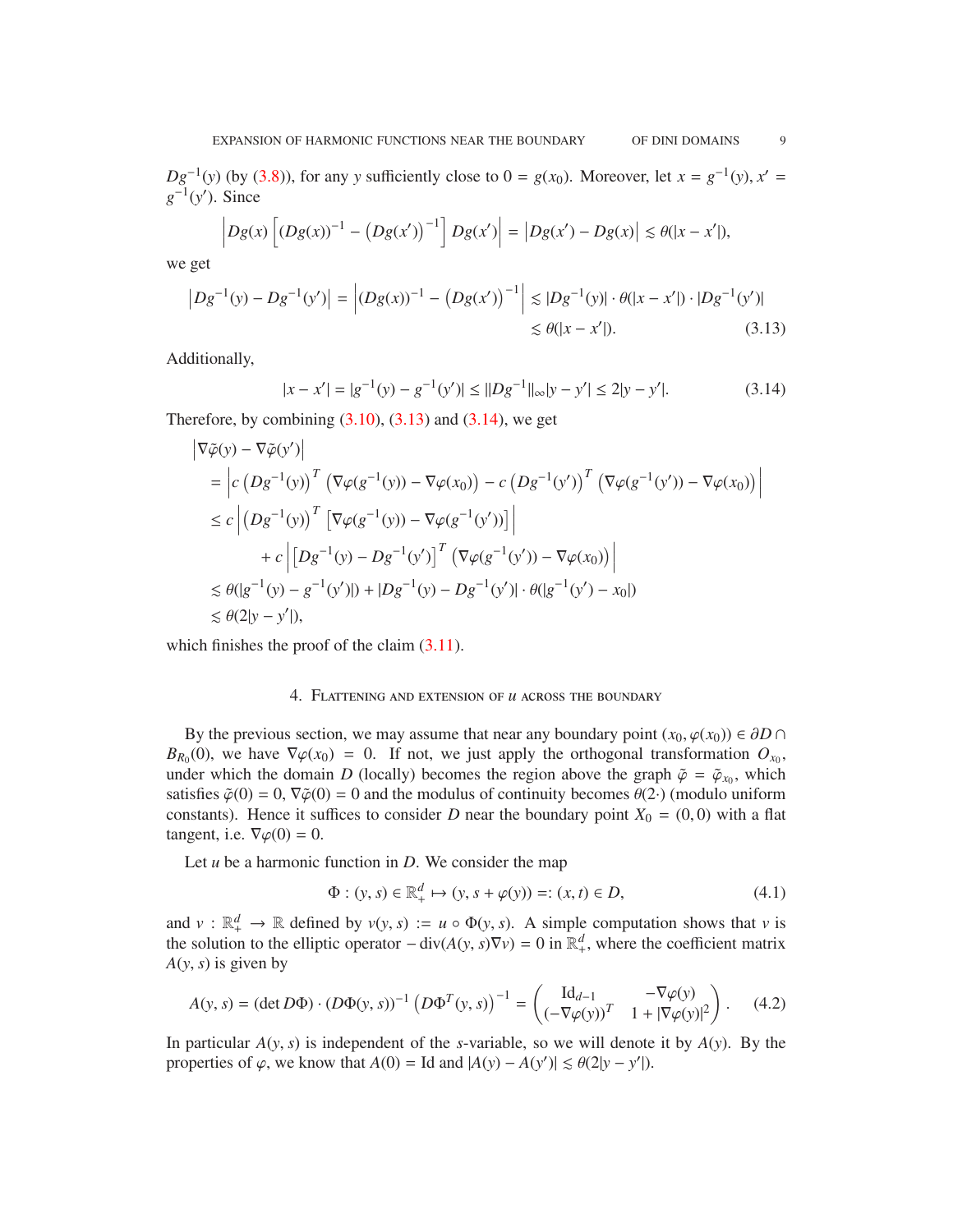Since  $v = u \circ \Phi$  vanishes on  $B_{4R_0}(0) \cap \partial \mathbb{R}^d_+$ , we can extend *v* by odd reflection, i.e. we let

<span id="page-9-2"></span>
$$
\tilde{v}(y, s) = \begin{cases} v(y, s), & (y, s) \in \mathbb{R}_+^d \\ -v(y, -s), & (y, s) \in \mathbb{R}_-^d. \end{cases}
$$
\n(4.3)

We also define

$$
\tilde{A}(y, s) := \begin{cases}\nA(y, s) = \begin{pmatrix} \mathrm{Id}_{d-1} & -\nabla \varphi(y) \\ (-\nabla \varphi(y))^T & 1 + |\nabla \varphi(y)|^2 \end{pmatrix}, & (y, s) \in \mathbb{R}^d_+, \\
\begin{pmatrix} \mathrm{Id}_{d-1} & \nabla \varphi(y) \\ (\nabla \varphi(y))^T & 1 + |\nabla \varphi(y)|^2 \end{pmatrix}, & (y, s) \in \mathbb{R}^d_-. \n\end{cases}
$$

A simple computation shows that the co-normal derivatives of  $\tilde{v}(y, s)$  from above (i.e.  $\mathbb{R}^d_+$ ) and below (i.e.  $\mathbb{R}^d$ ) cancel each other out, or more precisely,

$$
\lim_{s \to 0+} A(y, s) \nabla v(y, s) \cdot (0, -1) + \lim_{s \to 0-} \tilde{A}(y, s) \nabla \tilde{v}(y, s) \cdot (0, 1) = 0.
$$

Using integration by parts, the newly-defined function  $\tilde{v}$  satisfies  $-\text{div}(\tilde{A}(v, s)\nabla \tilde{v}) = 0$  in  $B_{4R}(0)$ . For simplicity we still denote  $\tilde{v}$  as *v*.

To summarize, by an orthogonal transformation (in Section [3\)](#page-6-0), flattening the domain and an odd reflection, we have modified the original harmonic function  $u$  near any boundary point *X*<sup>0</sup> ∈ *B*<sub>*R*<sup>0</sub></sub>(0) ∩ ∂*D* into a solution *v* to a divergence-form elliptic operator *Lv* :=</sub></sup>  $-\text{div}(\tilde{A}(y, s)\nabla v)$  in an entire ball  $B_{4R_0}(0)$ , where the coefficient matrix  $\tilde{A}$  is the identity matrix at the origin, and it is Dini continuous in the upper and lower half space, respectively. We emphasize that  $\tilde{A}$  is not even continuous across  $\partial \mathbb{R}^d_+$ . In general, solutions to operators of the form *L* may not have finite vanishing order at an interior point. In fact, even if the coefficient matrix is Hölder continuous with exponent less than  $1$ , the corresponding solution may still have infinite vanishing order, for example see [\[Miller\]](#page-30-2). However, since *v* comes from the harmonic function  $u$  in a  $C^1$ -Dini domain, with vanishing boundary data, we can show *v* does have finite vanishing order.

By the doubling property of *u* in Lemma [2.8,](#page-4-0) we can easily show the following doubling property of *v*:

<span id="page-9-1"></span>**Lemma 4.4.** *For any pair of radii*  $0 < r_1 < r_2$  *sufficiently small, we have* 

<span id="page-9-0"></span>
$$
\left(\frac{r_1}{r_2}\right)^{d+2N_{X_0}(2r_2)} \lesssim \frac{\iint_{B_{r_1}(0)} v^2 dyds}{\iint_{B_{r_2}(0)} v^2 dyds} \lesssim \left(\frac{r_1}{r_2}\right)^{d+2N_{X_0}\exp\left(-C\int_0^{4r_2} \frac{\theta(s)}{s}ds\right)}.
$$
(4.5)

*Proof.* Recall we defined *v* by  $v = u \circ \Phi$  and reflection across  $\partial \mathbb{R}^d_+$ . Hence

$$
\iint_{B_r(0)} v^2 dy ds = 2 \iint_{B_r^+(0)} |u \circ \Phi(y, s)|^2 dy ds \approx \iint_{\Phi(B_r^+(0))} u^2 dx dt.
$$

For any  $(y, s) \in B_r^+$  $r_r^+(0)$ , since  $\varphi(0) = 0$  and  $\nabla \varphi(0) = 0$ , it follows that

$$
|\varphi(y)|=|\varphi(y)-\varphi(0)|\leq \sup_{\xi\in[0,y]}|\nabla\varphi(\xi)|\cdot|\xi|\lesssim r\theta(2r).
$$

Hence

$$
|\Phi(y, s)| = |(y, s + \varphi(y))| < r(1 + C\theta(2r)),
$$

<span id="page-9-3"></span>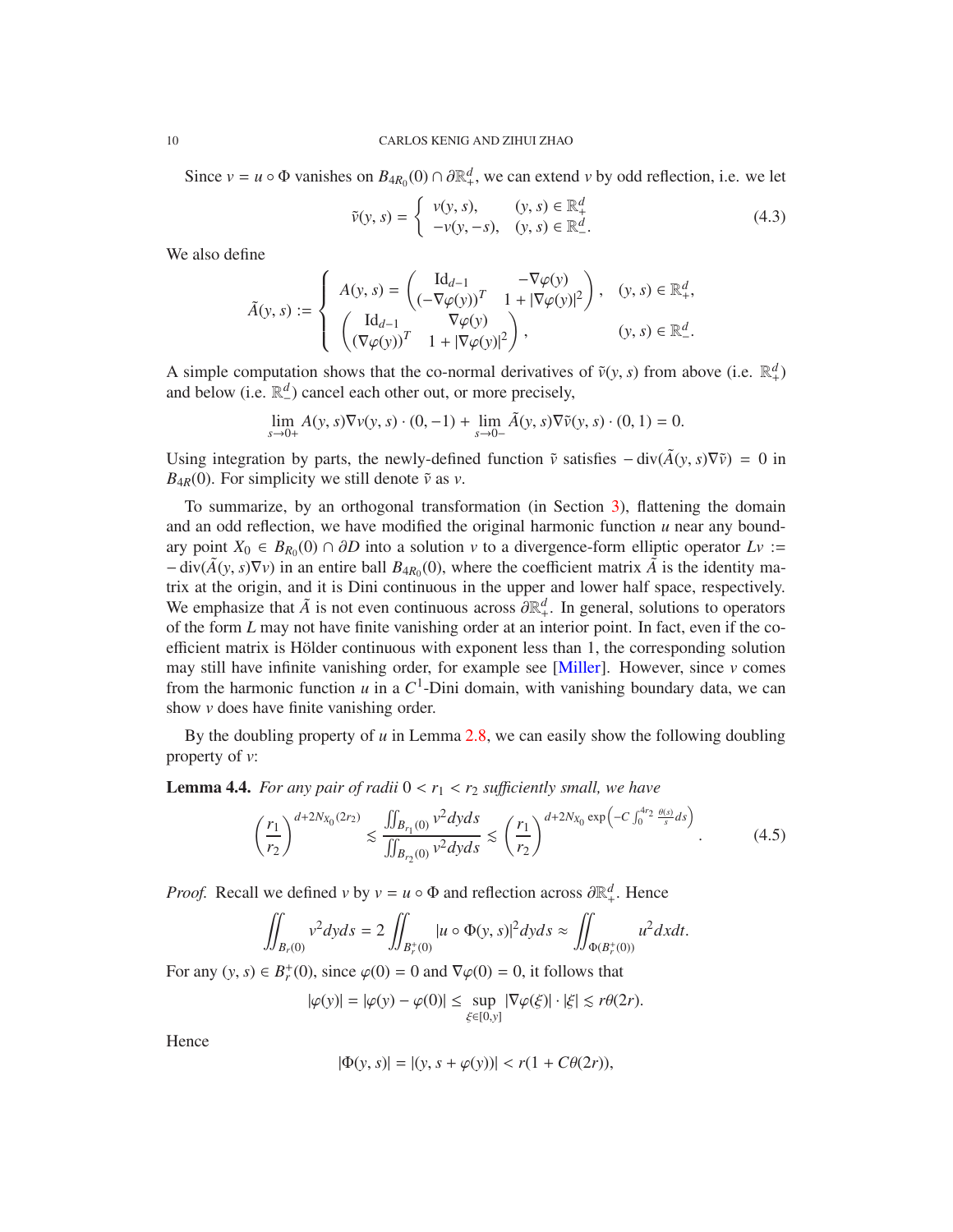and

$$
\iint_{B_r(0)} v^2 dy ds \approx \iint_{\Phi(B_r^+(0))} u^2 dx dt \le \iint_{B_{2r}(X_0)} u^2 dx.
$$

Similarly

$$
\iint_{B_r(0)} v^2 dyds \approx \iint_{\Phi(B_r^+(0))} u^2 dxdt \ge \iint_{B_{\frac{r}{2}}(X_0)} u^2 dx.
$$

On the other hand, in Lemma [2.8](#page-4-0) we have shown that

$$
\iint_{B_{2r}(X_0)} u^2 dX \approx \iint_{B_r(X_0)} u^2 dX \approx \iint_{B_{\frac{r}{2}}(X_0)} u^2 dX,
$$

with constants depending on  $\Lambda$ . Therefore we conclude that

$$
\iint_{B_r(0)} v^2 dy ds \approx \iint_{B_r(X_0)} u^2 dX,
$$

and the estimates  $(4.5)$  follows from  $(2.9)$ .

<span id="page-10-1"></span>**Corollary 4.6.** For any pair of radii  $0 < r_1 < r_2$  sufficiently small, we have

$$
\left(\frac{r_1}{r_2}\right)^{N_{X_0}(2r_2)} \lesssim \frac{\sup_{B_{r_1}(0)}|v|}{\sup_{B_{r_2}(0)}|v|} \lesssim \left(\frac{r_1}{r_2}\right)^{N_{X_0}\exp\left(-C\int_0^{4r_2}\frac{\theta(s)}{s}ds\right)}.
$$
\n(4.7)

*Proof.* By the boundary  $L^\infty$  bound and the doubling property [\(4.5\)](#page-9-0) we have

$$
\sup_{B_r(0)}|v| \lesssim \left(\frac{1}{r^d}\iint_{B_{2r}(0)}v^2dyds\right)^{1/2} \lesssim \left(\frac{1}{r^d}\iint_{B_r(0)}v^2dyds\right)^{1/2}.
$$

On the other hand

$$
\left(\frac{1}{r^d}\iint_{B_r(0)}v^2dyds\right)^{1/2}\lesssim \sup_{B_r(0)}|v|.
$$

Therefore

$$
\sup_{B_r(0)}|v| \approx \left(\frac{1}{r^d}\iint_{B_r(0)}v^2dyds\right)^{1/2}
$$

and the  $L^{\infty}$ -doubling property follows from the  $L^2$ -doubling property in Corollary [4.4.](#page-9-1)  $\square$ 

Let  $R \in (0, R_0)$  be sufficiently small such that Corollary [4.6](#page-10-1) holds up to scale 2*R*. Then for any  $0 < r < 2R$  we have

<span id="page-10-2"></span>
$$
C_1(R) \cdot r^{N_{X_0}(4R)} \le \sup_{B_r(0)} |v| \le C_2(R) \cdot r^{N_{X_0} \exp\left(-C \int_0^{8R} \frac{\theta(s)}{s} ds\right)}.
$$
 (4.8)

For any  $\alpha \in (0, 1)$  sufficiently small, we may choose *R* small enough such that

<span id="page-10-0"></span>
$$
\exp\left(C\int_0^{8R}\frac{\theta(s)}{s}ds\right) \le \frac{N_{X_0}}{N_{X_0}-\alpha}, \quad N_{X_0}(4R) \le N_{X_0}+\alpha. \tag{4.9}
$$

Note that in order to satisfy the second inequality, the choice of  $R$  is  $X_0$ -dependent. It then follows from [\(4.8\)](#page-10-2) that

<span id="page-10-3"></span>
$$
r^{N_{X_0} + \alpha} \lesssim \sup_{B_r(0)} |v| \lesssim r^{N_{X_0} - \alpha}.
$$
 (4.10)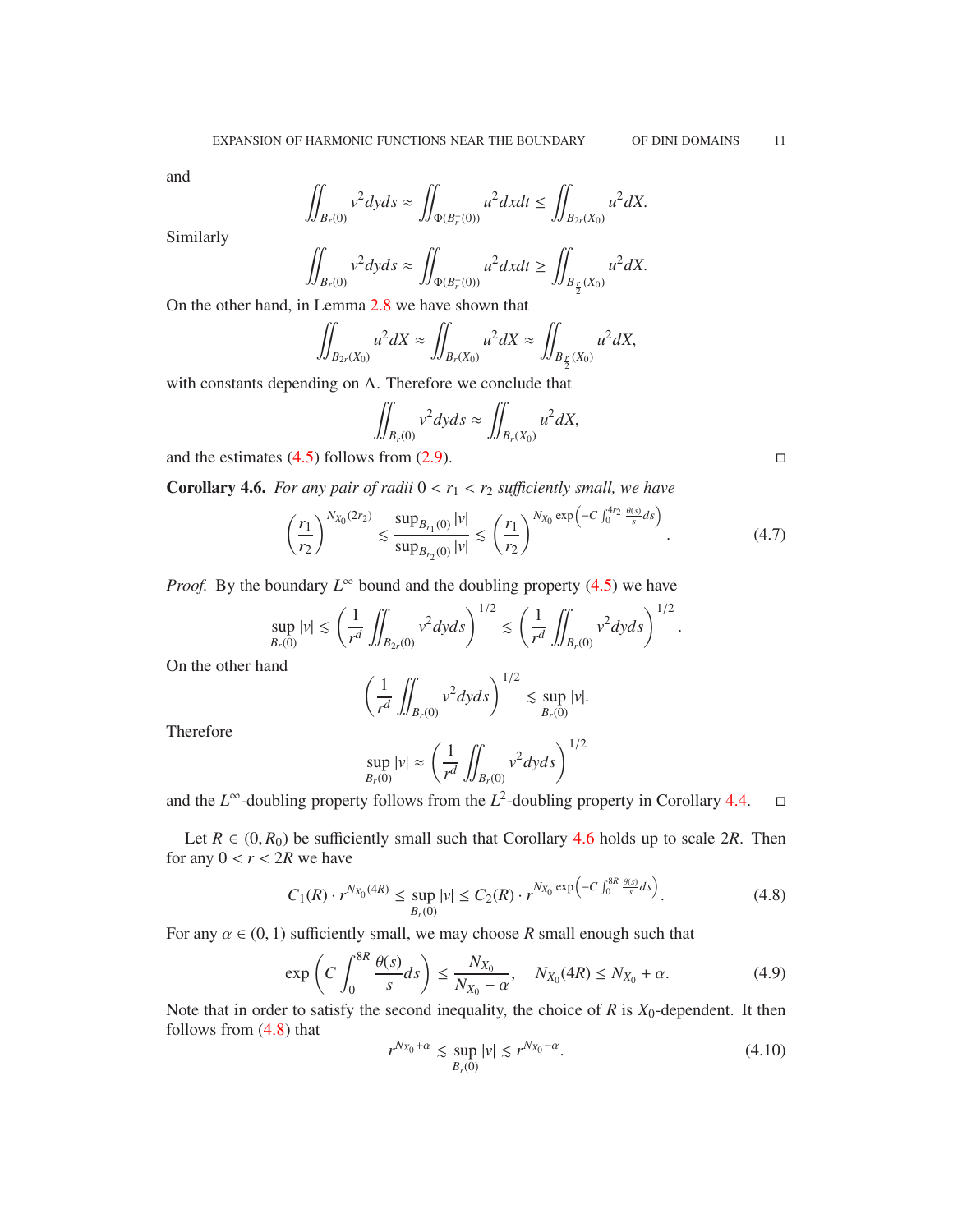<span id="page-11-3"></span>In particular, since  $\alpha$  < 1, it follows that

$$
\limsup_{Y \to 0} \frac{|v(Y)|}{|Y|^{N_{X_0}+1}} = +\infty.
$$

On the other hand, by the boundary gradient estimate with Dini-continuous coefficient in  $\mathbb{R}^d_+$ and in  $\mathbb{R}^d$  (see [\[DEK\]](#page-30-7)), for any  $Y \in B_R(0)$  we have

$$
\frac{|v(Y)|}{|Y|} \lesssim \sup_{B_R(0)} |\nabla v| \lesssim \frac{1}{R} \left( \frac{1}{R^d} \iint_{B_{2R}(0)} v^2 dy ds \right)^{1/2} < +\infty.
$$

Hence

$$
\frac{\sup_{B_r(0)}|v|}{r} \le C(R) < +\infty.
$$

This estimate, combined with [\(4.10\)](#page-10-3), implies that for any  $k = 1, \dots, N_{X_0} - 1$  (or for  $k = 1$ ) when  $N_{X_0} = 1$ ) we have

$$
|v(Y)| \le C_k |Y|^k \quad \text{ for any } Y \in B_R(0).
$$

We consider two cases

either 
$$
\limsup_{Y \to 0} \frac{|v(Y)|}{|Y|^{N_{X_0}}} = +\infty
$$
 or  $\limsup_{Y \to 0} \frac{|v(Y)|}{|Y|^{N_{X_0}}} < +\infty$ .

(When  $N_{X_0} = 1$  we can only have the second case.) In both cases, there exists  $N \in \mathbb{N}$  such that

<span id="page-11-0"></span>
$$
|v(Y)| \le C_N |Y|^N \quad \text{for any } Y \in B_{2R}(0),\tag{4.11}
$$

and

<span id="page-11-2"></span>
$$
\limsup_{Y \to 0} \frac{|v(Y)|}{|Y|^{N+1}} = +\infty.
$$
\n(4.12)

We call *N* the *vanishing order* of *v* (at the origin). Notice that the integer  $N = N_{X_0} - 1$  in the first case, and  $N = N_{X_0}$  in the second case. A priori we can not rule out the first case, but at the end of the paper we will show it is impossible and  $\nu$  does have vanishing order exactly  $N_{X_0}$ .

We remark that a priori, we only know there exist  $R' = R'(X_0)$ , possibly smaller than R chosen in [\(4.9\)](#page-10-0), and  $C'_N > 0$ , such that

<span id="page-11-1"></span>
$$
|v(Y)| \le C_N' |Y|^N \quad \text{ for any } Y \in B_{2R'}(0), \tag{4.13}
$$

i.e. the inequality [\(4.11\)](#page-11-0) holds in a smaller ball. When  $Y \in B_{2R}(0) \setminus B_{2R'}(0)$ , by the upper bound in [\(4.10\)](#page-10-3), we have

$$
|v(Y)| \le C|Y|^{N_{X_0}-\alpha} \le C'R^{N_{X_0}-\alpha} \le C(R',R,N_{X_0})(2R')^N \le C_N|Y|^N.
$$

Therefore [\(4.13\)](#page-11-1) holds for all  $Y \in B_{2R}(0)$ , possibly with a bigger constant  $C_N \geq C'_N$ .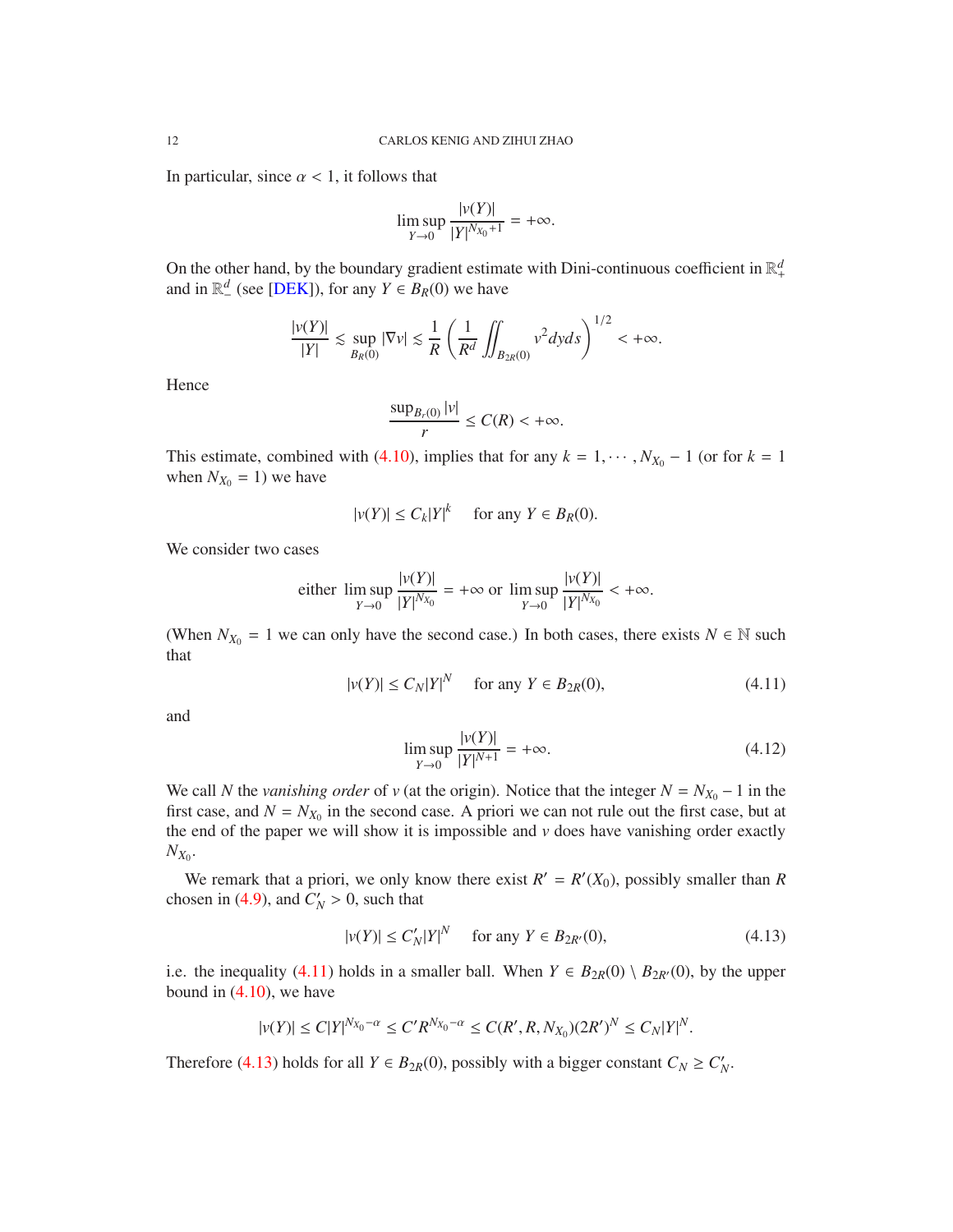#### 5. Proof of the expansion

<span id="page-12-5"></span><span id="page-12-0"></span>In this section, we will prove that there exists a non-trivial homogeneous harmonic polynomial  $P_N$  of degree *N*, such that in  $B_{R/2}(0)$  *v* has the expansion

<span id="page-12-2"></span>
$$
v(y, s) = P_N(y, s) + \psi(y, s),
$$
\n(5.1)

where

<span id="page-12-3"></span>
$$
|\psi(y,s)| \le CC_N|(y,s)|^N \tilde{\theta}(|(y,s)|),\tag{5.2}
$$

and  $\tilde{\theta}(\cdot)$  is defined in [\(5.19\)](#page-15-0) and it satisfies that  $\tilde{\theta}(r) \to 0$  as  $r \to 0$ .

For simplicity, we denote  $r := |(y, s)|$ . Assume that  $0 < r \le R/2$ . We rewrite the equation  $-\operatorname{div}(\tilde{A}(y, s)\nabla y) = 0$  as

$$
-\Delta v = \text{div}\left((\tilde{A}(y, s) - \text{Id})\nabla v\right).
$$

Note that the coefficient matrix satisfies  $\tilde{A}(0) = A(0) =$  Id. We denote

$$
\vec{f}(y, s) := (\tilde{A}(y, s) - \mathrm{Id}) \nabla v(y, s).
$$

In [\[DEK\]](#page-30-7) the authors proved that a solution to an elliptic operator with Dini-continuous coefficients and which vanishes on an open set of the boundary satisfies the boundary gradient estimate. Applying it to  $\mathbb{R}^d_+$  and  $\mathbb{R}^d_-$  respectively, we get

$$
|\nabla v(y, s)| \lesssim \frac{1}{r} \left( \frac{1}{r^d} \iint_{B_{2r}(0)} v^2 dZ \right)^{1/2} \lesssim \frac{1}{r} \sup_{B_{2r}(0)} |v|. \tag{5.3}
$$

Combined with the estimate  $(4.11)$ , we get

<span id="page-12-1"></span>
$$
|\vec{f}(y,s)| \le |\tilde{A}(y,s) - \text{Id}| \cdot |\nabla v(y,s)| \lesssim \frac{\theta(2r)}{r} \cdot \sup_{B_{2r}(0)} |v| \lesssim \theta(2r)r^{N-1},\tag{5.4}
$$

where the constant is just a constant multiple of the constant  $C_N$  in the estimate [\(4.11\)](#page-11-0).

Let  $\zeta$  be a smooth cut-off function, such that  $0 \leq \zeta \leq 1$ ,  $\zeta \equiv 1$  on  $B_{R/2}(0)$ ,  $\zeta$  is compactly supported in  $B_R(0)$ . Let  $\Gamma(\xi) = c_d |\xi|^{2-d}$  be the fundamental solution of the Laplacian in  $\mathbb{R}^d$ with  $d \geq 3$ . (The proof for the planar case  $d = 2$  with  $\Gamma(\xi) = c \log |\xi|$  is similar.) In the ball  $B_R(0)$  we define

<span id="page-12-4"></span>
$$
w(Y) := \iint_{\{|Z| < R\}} \Gamma(Y - Z) \operatorname{div}(\vec{f}\zeta)(Z) \, dZ. \tag{5.5}
$$

By the divergence theorem, we have

$$
w(Y) = \iint_{\{|Z| < R\}} \Gamma(Y - Z) \operatorname{div}(\vec{f}\zeta)(Z) \, dZ = -\iint_{\{|Z| < R\}} \nabla_Z \left( \Gamma(Y - Z) \right) \cdot \vec{f}\zeta(Z) \, dZ
$$
\n
$$
= \iint_{\{|Z| < R\}} \nabla \Gamma(Y - Z) \cdot \vec{f}\zeta(Z) \, dZ.
$$

By considering the above integral in the regions  $\{|Z| < 2|Y|\}$  and  $\{|Z| \leq |Z| < R\}$ , one can show it is well-defined, and hence  $w(Y)$  is well-defined. Moreover, it satisfies

$$
-\Delta w(Y) = \operatorname{div}(\vec{f}\zeta)(Y) = -\Delta v(Y), \quad \text{for } Y \in B_{R/2}(0),
$$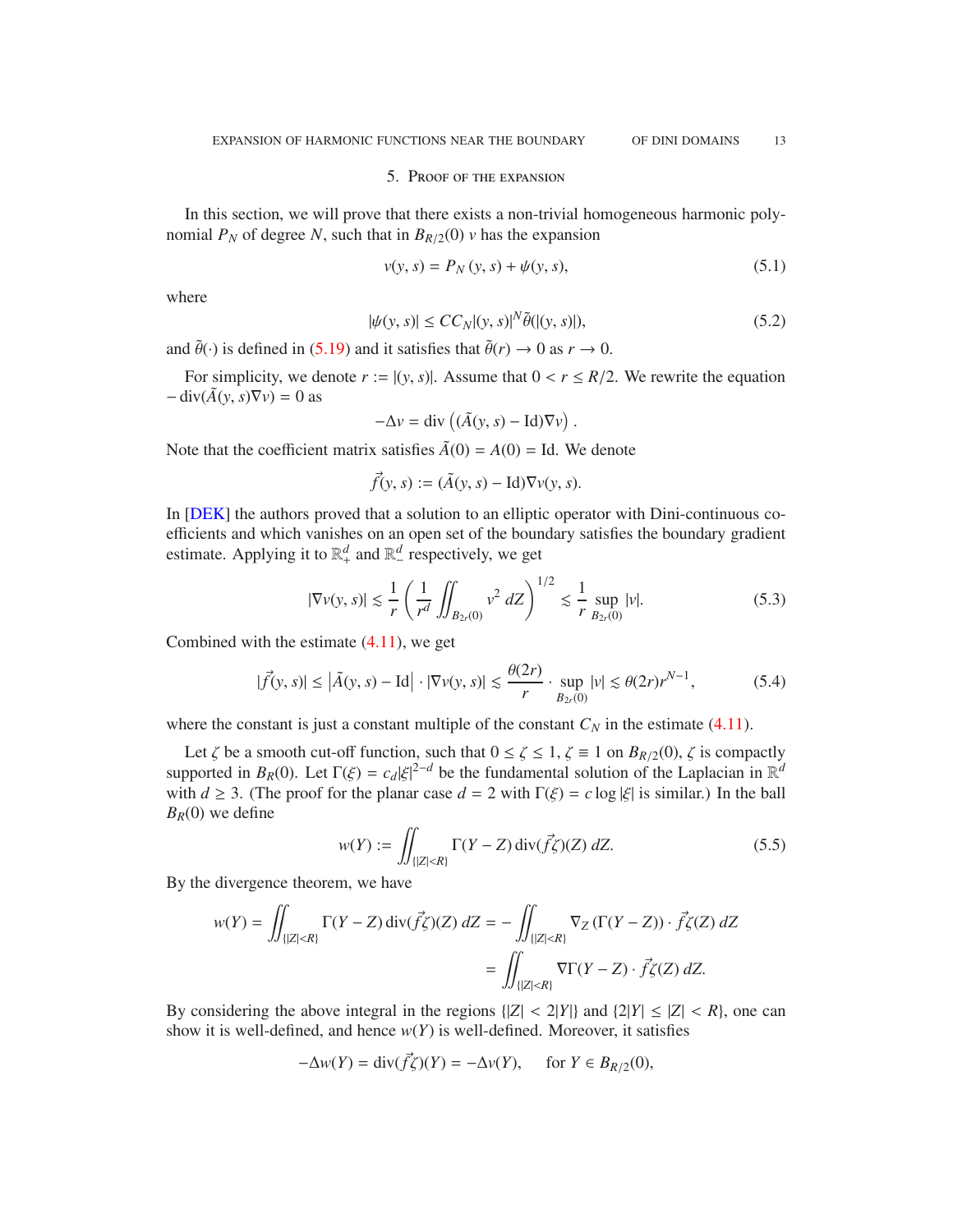i.e. *v* − *w* is a harmonic function in  $B_{R/2}(0)$ . Hence *v* − *w*(*Y*) can be written as the infinite sum of homogeneous harmonic polynomials. In particular, we have

<span id="page-13-1"></span>
$$
v - w(Y) = P_1(Y) + \psi_1(Y),
$$
\n(5.6)

where  $P_1$  is a harmonic polynomial of degree at most *N*, and the error term  $\psi_1$  satisfies  $|\psi_1(Y)| \le C_1 |Y|^{N+1}$ , where  $C_1$  only depends on the radius *R* and the constant  $C_N$  in [\(4.11\)](#page-11-0).

Next we consider the Taylor expansion of  $\nabla \Gamma(\cdot - Z)$  near the origin. Let  $\beta = (\beta_1, \dots, \beta_d)$ denote a *d*-index. For each  $k \in \{0, \dots, N\}$ , we define an  $\mathbb{R}^d$ -valued function as follows

$$
\widetilde{\Gamma}_k(Y,Z):=\sum_{|\beta|=k}D^\beta\nabla\Gamma(-Z)\frac{Y^\beta}{\beta!}.
$$

For fixed  $Z \in \mathbb{R}^d \setminus \{0\}$ , the function  $\widetilde{\Gamma}_k(\cdot, Z)$  is a harmonic homogeneous polynomial of degree *k*. Besides, since

$$
|D^{\beta}\nabla\Gamma(-Z)| \lesssim |Z|^{1-d-|\beta|},
$$

we have

<span id="page-13-0"></span>
$$
\left|\widetilde{\Gamma}_{k}(Y,Z)\right| \leq C_{k}|Z|^{1-d-k}|Y|^{k},\tag{5.7}
$$

where the constant *C<sup>k</sup>* depends on *k* as well as the dimension *d*.

Let

<span id="page-13-2"></span>
$$
P_2(Y) := \iint_{\{|Z| < R\}} \sum_{k=0}^{N} \widetilde{\Gamma}_k(Y, Z) \cdot \vec{f} \zeta(Z) \, dZ. \tag{5.8}
$$

Since  $\widetilde{\Gamma}_k$  is not well defined at  $Z = 0$ , we first need to justify that the above integral is well-defined. In fact, for any  $\delta \in (0, R)$ , let

$$
f_{\delta}(Y) := \iint_{\{\delta \leq |Z| < R\}} \sum_{k=0}^N \widetilde{\Gamma}_k(Y, Z) \cdot \vec{f} \zeta(Z) \, dZ.
$$

By  $(5.7)$  and  $(5.4)$ , we have

$$
|f_{\delta}(Y)| \leq \sum_{k=0}^{N} \iint_{\{\delta \leq |Z| < R\}} \left| \widetilde{\Gamma}_{k}(Y, Z) \right| \cdot \left| \widetilde{f}(Z) \right| \, dZ
$$
  

$$
\lesssim \sum_{k=0}^{N} |Y|^{k} \int_{\delta}^{R} s^{N-k-1} \theta(2s) \, ds
$$
  

$$
\leq \sum_{k=0}^{N-1} |Y|^{k} R^{N-k} \theta(2R) + |Y|^{N} \int_{2\delta}^{2R} \frac{\theta(s)}{s} \, ds,
$$

which is uniformly bounded as  $\delta \to 0$ . Moreover, let  $\gamma = (\gamma_1, \dots, \gamma_d)$  be a *d*-index, such that  $|\gamma| = j \in \{0, 1, \dots, N\}$ . Notice that when we take the *Y*-derivative of  $\Gamma_k$ , it does not affect the coefficients which just depend on *Z*. Then similarly we obtain

$$
|D^{\gamma} f_\delta(Y)| \lesssim \sum_{k=j}^{N-1} |Y|^{k-j} R^{N-k} \theta(2R) + |Y|^{N-j} \int_{2\delta}^{2R} \frac{\theta(s)}{s} ds,
$$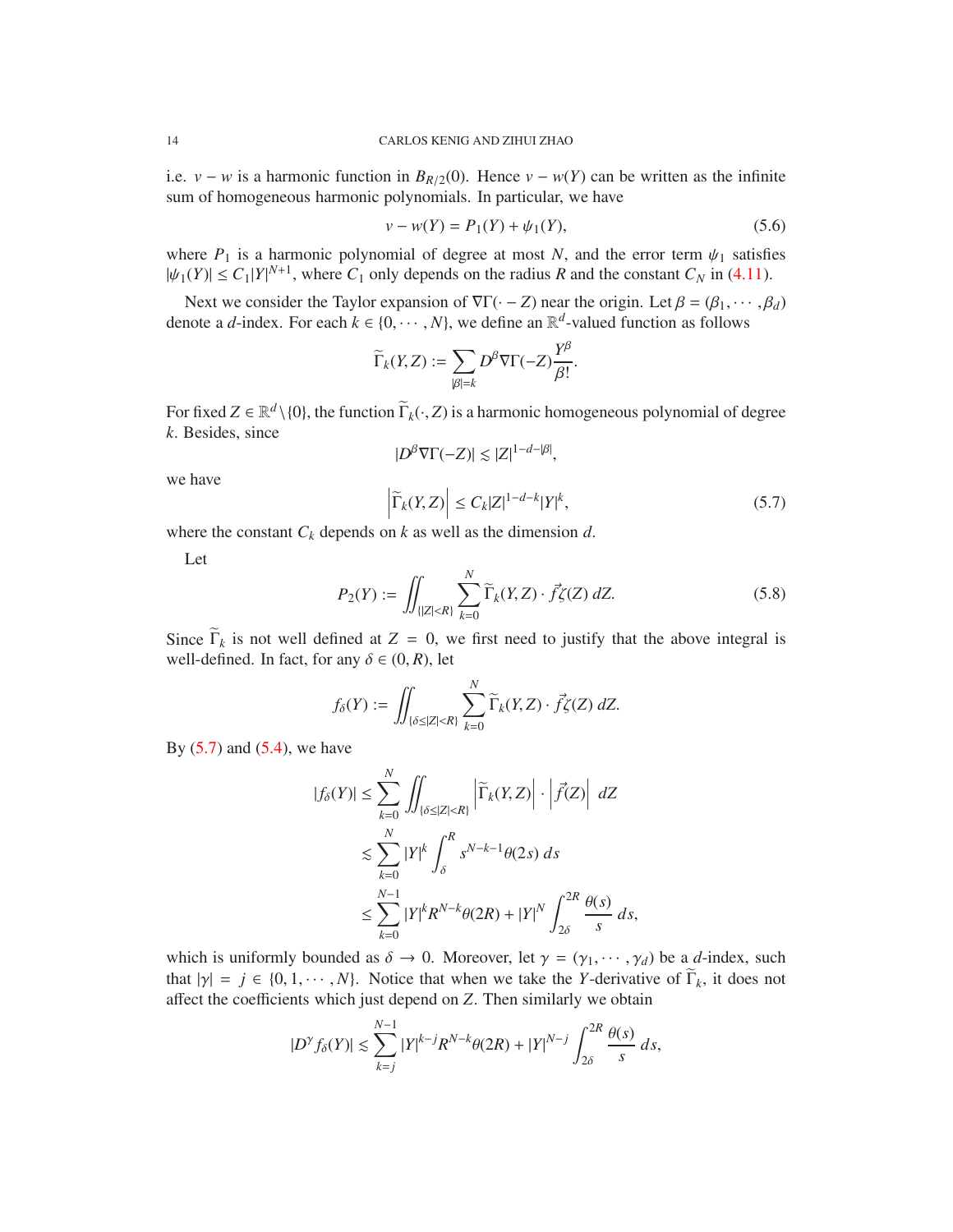which is also uniformly bounded as  $\delta \to 0$ . (When  $j = N$  the first term on the right hand side does not appear.) Since  $f_\delta(Y)$  is a polynomial of degree at most *N*, it is completely determined by  $D^{\gamma} f_{\delta}(0)$  with indices  $|\gamma| \in \{0, 1, \cdots, N\}$ . Therefore as  $\delta \to 0$  (modulo passing to a subsequence), the sequence  $f_{\delta}(Y)$  converges to  $P_2(Y)$  in  $C^j_{loc}(\mathbb{R}^d)$ , for any  $j \in \mathbb{N}$ . Therefore  $P_2$  is well-defined. Moreover, since  $f_\delta(Y)$  is a harmonic function for any  $\delta > 0$ , the limit function  $P_2(Y)$  is a harmonic polynomial of degree less than or equal to *N*.

We will estimate the error

<span id="page-14-0"></span>
$$
\psi_2(Y) := w(Y) - P_2(Y) = \iint_{\{|Z| < R\}} \left( \nabla \Gamma(Y - Z) - \sum_{k=0}^N \widetilde{\Gamma}_k(Y, Z) \right) \cdot \vec{f} \zeta(Z) \, dZ. \tag{5.9}
$$

For each  $\tau > 0$  we denote

<span id="page-14-5"></span>
$$
\bar{\nu}(\tau) := \sup_{B_{\tau}(0)} |\nu|.
$$
\n
$$
(5.10)
$$

By the estimate [\(4.11\)](#page-11-0), we know that  $\bar{v}(\tau) \le \tau^N$  whenever  $0 < \tau \le 2R$ . Denote  $r = |Y| < R/2$ . We split the integral in  $(5.9)$  into three parts:

$$
I := \iint_{\{|Z| < 2r\}} \nabla \Gamma(Y - Z) \cdot \vec{f} \zeta(Z) \, dZ,
$$
\n
$$
II := \iint_{\{|Z| < 2r\}} \sum_{k=0}^N \widetilde{\Gamma}_k(Y, Z) \cdot \vec{f} \zeta(Z) \, dZ,
$$
\n
$$
III := \iint_{\{2r \le |Z| < R\}} \left( \nabla \Gamma(Y - Z) - \sum_{k=0}^N \widetilde{\Gamma}_k(Y, Z) \right) \cdot \vec{f} \zeta(Z) \, dZ.
$$

By  $(5.4)$  and the bound on the fundamental solution Γ, we can easily estimate

$$
|I| \lesssim \iint_{\{|Z| < 2r\}} |Y - Z|^{1-d} \cdot |\vec{f}(Z)| \, dZ
$$
\n
$$
\lesssim \frac{\theta(4r)}{r} \cdot \bar{\nu}(4r) \cdot \iint_{\{|X| < 3r\}} |X|^{1-d} \, dX
$$
\n
$$
\lesssim \theta(4r) \cdot \bar{\nu}(4r) \tag{5.11}
$$

<span id="page-14-3"></span><span id="page-14-1"></span>
$$
\lesssim \theta(4r)r^N.\tag{5.12}
$$

Combining  $(5.7)$  and  $(5.4)$ , we get

$$
|\Pi| \lesssim \sum_{k=0}^{N} r^k \cdot \iint_{\{|Z| < 2r\}} |\vec{f}(Z)||Z|^{1-d-k} dZ
$$
\n
$$
\lesssim \sum_{k=0}^{N} r^k \int_0^{2r} \tau^{1-d-k} \cdot \frac{\theta(2\tau)}{\tau} \cdot \bar{\nu}(2\tau) \cdot \tau^{d-1} d\tau
$$
\n
$$
\lesssim r^N \int_0^{2r} \frac{\theta(2\tau)}{\tau} \cdot \frac{\bar{\nu}(2\tau)}{\tau^N} d\tau \tag{5.13}
$$

<span id="page-14-4"></span><span id="page-14-2"></span>
$$
\lesssim \left(\int_0^{4r} \frac{\theta(s)}{s} \, ds\right) r^N. \tag{5.14}
$$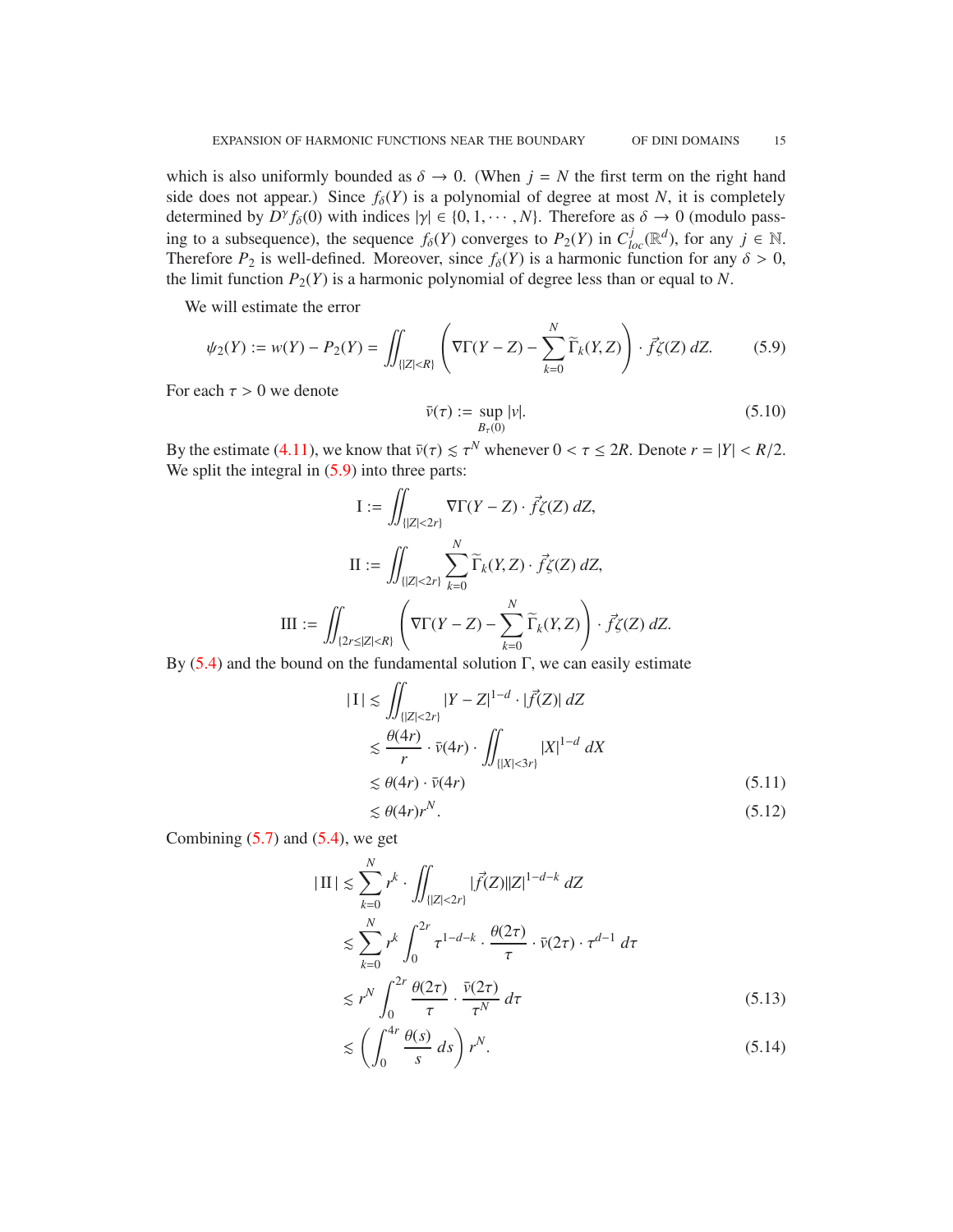Lastly, since  $\nabla \Gamma(\cdot)$  is smooth away from the origin, on the set  $\{|Z| \geq 2r\}$  we have the expansion

$$
\nabla \Gamma(Y - Z) - \sum_{k=0}^{N} \widetilde{\Gamma}_{k}(Y, Z) = \sum_{|\beta|=N+1} D^{\beta} \nabla \Gamma(\theta Y - Z) \frac{(Y)^{\beta}}{\beta!}
$$

for some  $\theta \in [0, 1]$ . Hence by the decay of the fundamental solution, we have

$$
\left|\nabla\Gamma(Y-Z)-\sum_{k=0}^N\widetilde\Gamma_k(Y,Z)\right|\leq\sum_{|\beta|=N+1}|\theta Y-Z|^{1-d-|\beta|}\cdot\frac{r^{|\beta|}}{\beta!}\lesssim\frac{r^{N+1}}{|Z|^{d+N}}.
$$

Therefore

$$
|\text{III}| \lesssim \iint_{\{2r \le |Z| < R\}} \frac{r^{N+1}}{|Z|^{d+N}} \cdot |\vec{f}(Z)| \, dZ
$$
\n
$$
\lesssim r^{N+1} \int_{2r}^{R} \frac{1}{\tau^{d+N}} \cdot \frac{\theta(2\tau)}{\tau} \cdot \bar{\nu}(2\tau) \cdot \tau^{d-1} \, d\tau
$$
\n
$$
\lesssim r^{N+1} \int_{2r}^{R} \frac{\theta(2\tau)}{\tau^2} \cdot \frac{\bar{\nu}(2\tau)}{\tau^N} \, d\tau \tag{5.15}
$$

<span id="page-15-4"></span>
$$
\lesssim r^N \left( r \int_{4r}^{2R} \frac{\theta(s)}{s^2} \, ds \right). \tag{5.16}
$$

We claim that

<span id="page-15-2"></span><span id="page-15-1"></span>
$$
r \int_{4r}^{2R} \frac{\theta(s)}{s^2} ds \to 0 \quad \text{as } r \to 0.
$$
 (5.17)

In fact, we split into two cases: either  $\int_0^{2R}$ θ(*s*)  $\frac{f(s)}{s^2}$  *ds* < +∞ (which happens if  $\theta(s)$  decays faster than *s*), or  $\int_r^{2R}$ θ(*s*)  $\frac{\binom{(s)}{s^2}}{s^2}$  *ds*  $\rightarrow +\infty$  as  $r \rightarrow 0+$ . In the first case,

$$
r \int_{4r}^{2R} \frac{\theta(s)}{s^2} ds \le \left( \int_0^{2R} \frac{\theta(s)}{s^2} ds \right) r \to 0 \quad \text{as } r \to 0;
$$

and in the second case, applying l'Hospital rule we get

$$
\lim_{r \to 0+} r \int_{4r}^{2R} \frac{\theta(s)}{s^2} ds = \lim_{r \to 0+} \frac{-\frac{\theta(4r)}{4r^2}}{-\frac{1}{r^2}} = \lim_{r \to 0+} \frac{\theta(4r)}{4} = 0,
$$

which also proves the claim  $(5.17)$ . Combining  $(5.9)$ ,  $(5.12)$ ,  $(5.14)$ ,  $(5.16)$  and  $(5.17)$ , we conclude that

$$
|\psi_2(Y)| \lesssim r^N \left(\theta(4r) + \int_0^{4r} \frac{\theta(s)}{s} ds + r \int_{4r}^{2R} \frac{\theta(s)}{s^2} ds\right) =: r^N \tilde{\theta}(r),\tag{5.18}
$$

with

<span id="page-15-0"></span>
$$
\tilde{\theta}(r) = \theta(4r) + \int_0^{4r} \frac{\theta(s)}{s} \, ds + r \int_{4r}^{2R} \frac{\theta(s)}{s^2} \, ds \to 0 \quad \text{as } r \to 0. \tag{5.19}
$$

Finally, combining [\(5.6\)](#page-13-1) and [\(5.9\)](#page-14-0), we have the following expansion in  $B_{R/2}(0)$ :

<span id="page-15-3"></span>
$$
v(Y) = P_1(Y) + P_2(Y) + \psi_1(Y) + \psi_2(Y),
$$
\n(5.20)

where  $P_1 + P_2$  is a harmonic polynomial of degree less or equal to *N*,  $|\psi_1(Y)| \le C_1 r^{N+1}$  and  $|\psi_2(Y)| \leq C_2 r^N \tilde{\theta}(r)$ . In the special case when  $\theta(s) \sim s^{\alpha}$  with  $\alpha \in (0, 1)$ , it is easy to see that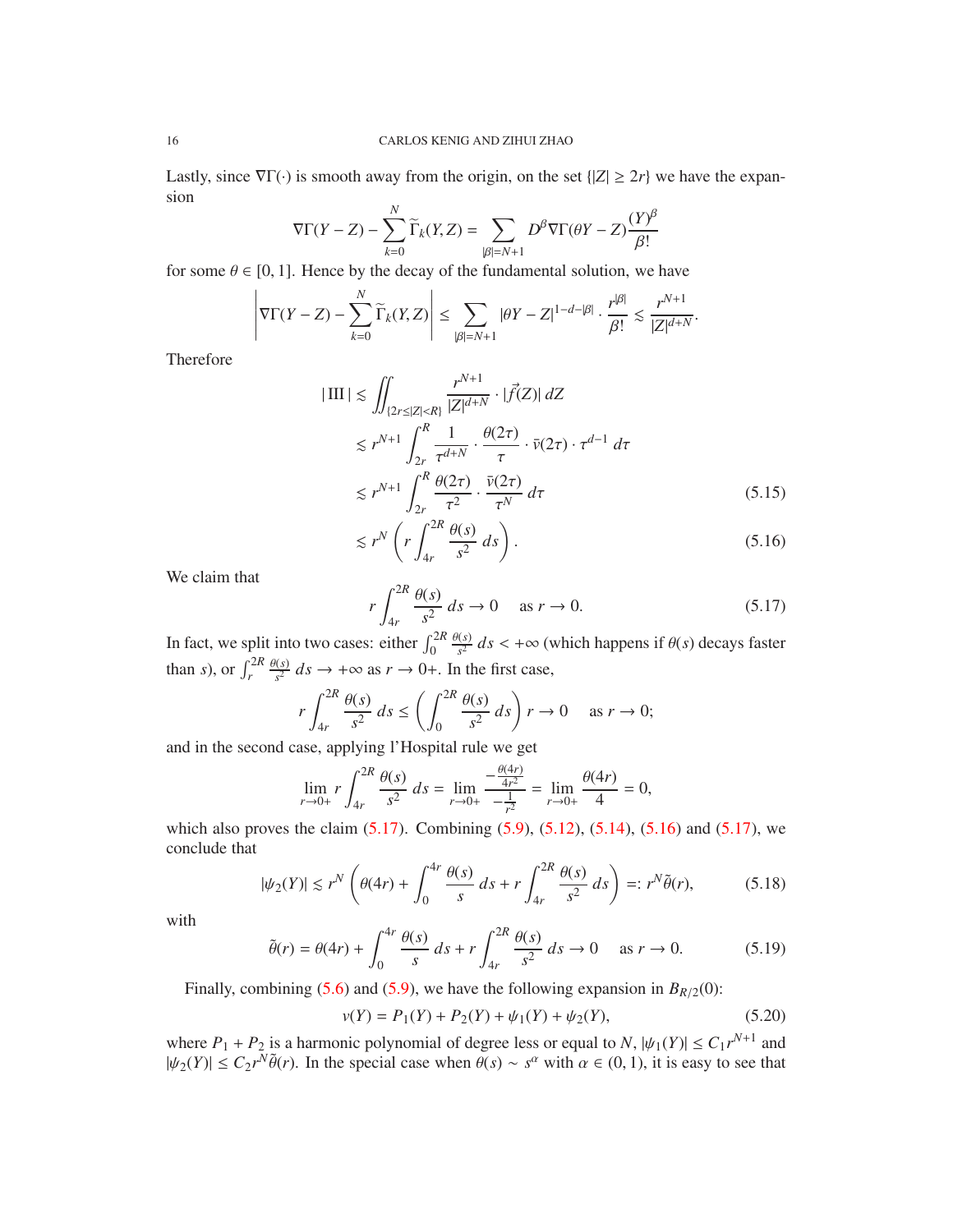<span id="page-16-5"></span> $\tilde{\theta}(r) \sim r^{\alpha}$ . By the estimate [\(4.11\)](#page-11-0), we know that either  $P_1 + P_2 \equiv 0$ , or it is nontrivial and homogeneous of degree exactly *N*. In the special case when  $\theta(s) \sim s^{\alpha}$ , it is easy to rule out the first case, as is shown in [\[Han\]](#page-30-0). However, the proof is more delicate for general Dini parameters.

Assume for the sake of contradiction that  $P_1 + P_2 \equiv 0$ , then [\(5.20\)](#page-15-3) implies that

<span id="page-16-1"></span><span id="page-16-0"></span>
$$
\nu(Y) = \psi_1(Y) + \psi_2(Y),\tag{5.21}
$$

where  $|\psi_1(Y)| \leq C_1 r^{N+1}$ . Recall that we split  $\psi_2(Y)$  into three terms I, II, III. Combining  $(5.21)$  and  $(5.11)$ ,  $(5.13)$ ,  $(5.15)$ , we get

$$
|v(Y)| \le |I| + |II| + |III| + |\psi_1(Y)|
$$
  
\n
$$
\le \theta(4r) \cdot \bar{v}(4r) + r^N \int_0^{2r} \frac{\theta(2\tau)}{\tau} \cdot \frac{\bar{v}(2\tau)}{\tau^N} d\tau + r^{N+1} \int_{2r}^R \frac{\theta(2\tau)}{\tau^2} \cdot \frac{\bar{v}(2\tau)}{\tau^N} d\tau + C_1 r^{N+1}.
$$
\n(5.22)

Now let  $\rho \in (0, R/2)$  be fixed, and we let *Y* vary in the annulus  $B_{\rho}(0) \setminus B_{\rho/2}(0)$ . Then  $r = |Y| \in [\rho/2, \rho)$ , and [\(5.22\)](#page-16-1) implies

<span id="page-16-4"></span>
$$
|v(Y)| \lesssim \theta(4\rho) \cdot \bar{v}(4\rho) + \rho^N \int_0^{2\rho} \frac{\theta(2\tau)}{\tau} \cdot \frac{\bar{v}(2\tau)}{\tau^N} d\tau + \rho^{N+1} \int_\rho^R \frac{\theta(2\tau)}{\tau^2} \cdot \frac{\bar{v}(2\tau)}{\tau^N} d\tau + C_1 \rho^{N+1}.
$$
 (5.23)

Similarly to  $(5.10)$ , we define

$$
\bar{\bar{v}}(\tau) := \sup_{B_{\tau}(0) \setminus B_{\tau/2}(0)} |v|, \quad \text{ for any } \tau > 0.
$$

We claim that

<span id="page-16-3"></span>
$$
\bar{\nu}(\tau) \le \bar{\bar{\nu}}(\tau) \le \bar{\nu}(\tau). \tag{5.24}
$$

The second equality is simply because of the inclusion  $B_\tau(0) \setminus B_{\tau/2}(0) \subset B_\tau(0)$ . To prove the first inequality, we note that

<span id="page-16-2"></span>
$$
\bar{\nu}(\tau) = \sup_{k \in \mathbb{N}_0} \bar{\bar{\nu}}(2^{-k}\tau). \tag{5.25}
$$

For each  $k \in \mathbb{N}$ , as in the proof of Corollary [4.6](#page-10-1) and Lemma [4.4](#page-9-1) (applying the same argument to annulii instead of solid balls), we get

$$
\frac{\bar{\bar{v}}(2^{-k}\tau)}{\bar{\bar{v}}(\tau)} \lesssim (2^{-k})^{N_{X_0} - \alpha} \le (2^{-k})^{1-\alpha}, \quad \text{ for any } 0 < \tau < 2R.
$$

To get the exponent  $N_{X_0} - \alpha$  in the first inequality, we have used the choice of *R* in [\(4.9\)](#page-10-0). Combined with [\(5.25\)](#page-16-2), we get

$$
\bar{\nu}(\tau) = \sup_{k \in \mathbb{N}_0} \bar{\bar{\nu}}(2^{-k}\tau) \lesssim \bar{\bar{\nu}}(\tau),
$$

with a constant depending on  $\alpha$ . This finishes the proof of the claim. Applying the doubling property in Corollary [4.6](#page-10-1) and [\(5.24\)](#page-16-3) to the estimate [\(5.23\)](#page-16-4), we get

$$
\bar{\bar{v}}(\rho) \lesssim \theta(4\rho) \cdot \bar{v}(4\rho) + \rho^N \int_0^{2\rho} \frac{\theta(2\tau)}{\tau} \cdot \frac{\bar{v}(2\tau)}{\tau^N} d\tau + \rho^{N+1} \int_\rho^R \frac{\theta(2\tau)}{\tau^2} \cdot \frac{\bar{v}(2\tau)}{\tau^N} d\tau + C_1 \rho^{N+1}
$$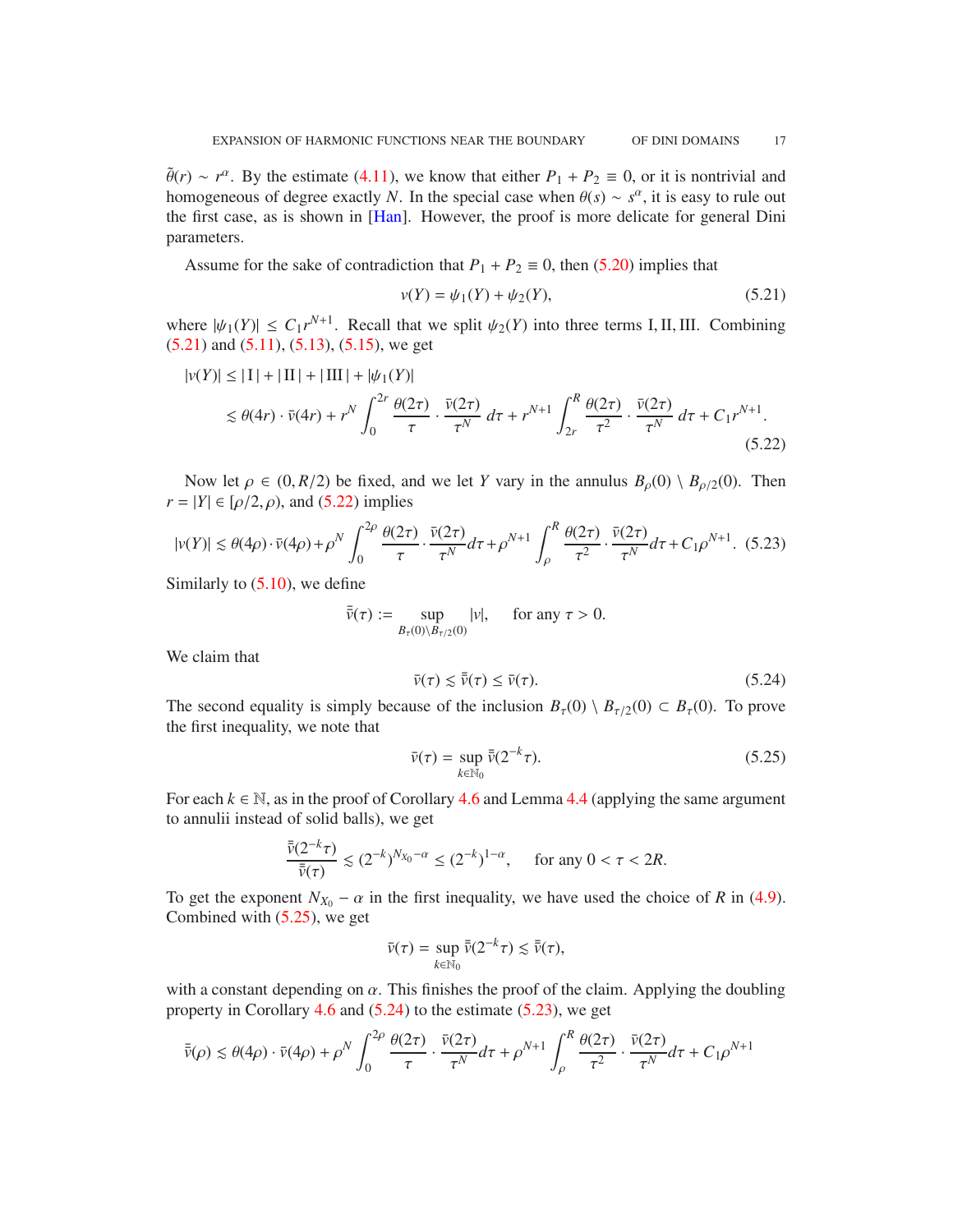$$
\leq \theta(4\rho) \cdot \bar{\bar{v}}(\rho) + \rho^N \int_0^{2\rho} \frac{\theta(2\tau)}{\tau} \cdot \frac{\bar{\bar{v}}(\tau/2)}{\tau^N} d\tau + \rho^{N+1} \int_\rho^R \frac{\theta(2\tau)}{\tau^2} \cdot \frac{\bar{\bar{v}}(\tau)}{\tau^N} d\tau + C_1 \rho^{N+1}
$$
  

$$
\leq \theta(4\rho) \cdot \bar{\bar{v}}(\rho) + \rho^N \int_0^\rho \frac{\theta(4\tau)}{\tau} \cdot \frac{\bar{\bar{v}}(\tau)}{\tau^N} d\tau + \rho^{N+1} \int_\rho^R \frac{\theta(2\tau)}{\tau^2} \cdot \frac{\bar{\bar{v}}(\tau)}{\tau^N} d\tau + C_1 \rho^{N+1}.
$$
 (5.26)

We choose *R* sufficiently small so that

<span id="page-17-0"></span> $C \cdot \theta(2R) < 1/2$ 

where  $C > 0$  denotes the constant in front of the first term in  $(5.26)$ . This way, we can move the first term to the left hand side for any  $\rho < R/2$ , and [\(5.26\)](#page-17-0) becomes

<span id="page-17-1"></span>
$$
\bar{\bar{v}}(\rho) \lesssim \rho^N \int_0^{\rho} \frac{\theta(4\tau)}{\tau} \cdot \frac{\bar{\bar{v}}(\tau)}{\tau^N} d\tau + \rho^{N+1} \int_{\rho}^R \frac{\theta(2\tau)}{\tau^2} \cdot \frac{\bar{\bar{v}}(\tau)}{\tau^N} d\tau + C_1 \rho^{N+1}
$$
(5.27)

By setting

$$
h(\tau):=\frac{\bar{\bar{v}}(\tau)}{\tau^N}
$$

and dividing both sides of  $(5.27)$  by  $\rho^N$ , we get

<span id="page-17-2"></span>
$$
h(\rho) \lesssim \int_0^{\rho} \frac{\theta(4\tau)}{\tau} \cdot h(\tau) d\tau + \rho \int_{\rho}^R \frac{\theta(2\tau)}{\tau^2} \cdot h(\tau) d\tau + C_1 \rho. \tag{5.28}
$$

For every  $\epsilon > 0$ , let

$$
g_{\epsilon}(\tau) := \frac{h(\tau)}{\tau + \epsilon} = \frac{\bar{\bar{\nu}}(\tau)}{\tau^N} \cdot \frac{1}{\tau + \epsilon} > 0.
$$

By [\(4.11\)](#page-11-0), each  $g_{\epsilon}(\cdot)$  is bounded from above (with a constant depending on  $\epsilon$ ):

$$
g_{\epsilon}(\tau) \leq \frac{C_N}{\tau + \epsilon} < \frac{C_N}{\epsilon} < +\infty.
$$

Let  $\rho_{\epsilon} := \rho + \epsilon$  and  $\tau_{\epsilon} := \tau + \epsilon$ . Dividing both sides of [\(5.28\)](#page-17-2) by  $\rho_{\epsilon}$  and plugging in  $g_{\epsilon}(\cdot)$ , the inequality becomes

$$
g_{\epsilon}(\rho) = \frac{h(\rho)}{\rho_{\epsilon}} \lesssim \frac{1}{\rho_{\epsilon}} \int_0^{\rho} \frac{\theta(4\tau)}{\tau} \cdot g_{\epsilon}(\tau) \tau_{\epsilon} d\tau + \frac{\rho}{\rho_{\epsilon}} \int_{\rho}^R \frac{\theta(2\tau)}{\tau} \cdot g_{\epsilon}(\tau) \frac{\tau_{\epsilon}}{\tau} d\tau + C_1.
$$

Notice that  $\tau_{\epsilon} < \rho_{\epsilon}$  when  $\tau < \rho$ , and

<span id="page-17-4"></span><span id="page-17-3"></span>
$$
\frac{\rho}{\rho_{\epsilon}} \cdot \frac{\tau_{\epsilon}}{\tau} < 1 \text{ when } \tau > \rho.
$$

It then follows that

$$
g_{\epsilon}(\rho) \le \int_0^{\rho} \frac{\theta(4\tau)}{\tau} \cdot g_{\epsilon}(\tau) d\tau + \int_{\rho}^R \frac{\theta(2\tau)}{\tau} \cdot g_{\epsilon}(\tau) d\tau + C_1
$$
(5.29)  

$$
\le C_2 \int_0^R \frac{\theta(4\tau)}{\tau} \cdot g_{\epsilon}(\tau) d\tau + C'_1
$$
  

$$
\le C_2 \sup_{\tau \in [0,R]} g_{\epsilon} \cdot \int_0^R \frac{\theta(4\tau)}{\tau} d\tau + C'_1,
$$
(5.30)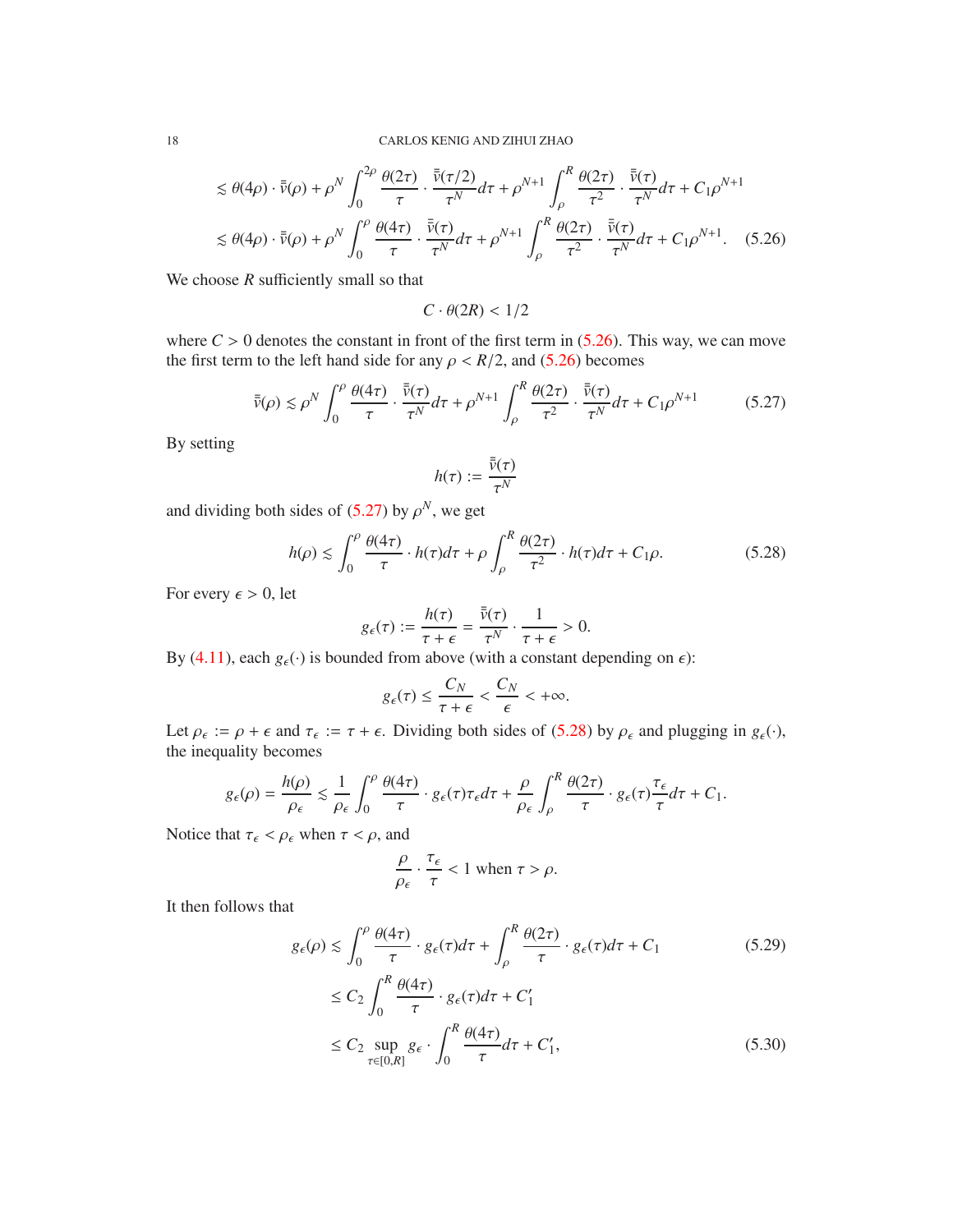where  $C_2$  is chosen to be the larger constants in front of the first two terms in the right hand side of [\(5.29\)](#page-17-3). Since [\(5.30\)](#page-17-4) holds for any  $\rho < R/2$ , we can take the supremum of  $\rho \in [0, R/2]$ and obtain

<span id="page-18-0"></span>
$$
\sup_{\tau \in [0,R/2]} g_{\epsilon} \le C_2 \sup_{\tau \in [0,R]} g_{\epsilon} \cdot \int_0^R \frac{\theta(4\tau)}{\tau} d\tau + C_1'. \tag{5.31}
$$

For any  $\tau$  satisfying  $R/2 \leq \tau \leq R$ , by the doubling property of  $\bar{\bar{\nu}}$  we have

$$
g_{\epsilon}(\tau) = \frac{\bar{\bar{\nu}}(\tau)}{\tau^N(\tau + \epsilon)} \leq C_3 \frac{\bar{\bar{\nu}}\left(\frac{R}{2}\right)}{\left(\frac{R}{2}\right)^N \left(\frac{R}{2} + \epsilon\right)} = C_3 \cdot g_{\epsilon} \left(\frac{R}{2}\right) \leq C_3 \sup_{\tau \in [0, R/2]} g_{\epsilon}.
$$

Hence  $(5.31)$  can be rewritten as

<span id="page-18-1"></span>
$$
\sup_{\tau \in [0,R/2]} g_{\epsilon} \le C_2 C_3 \sup_{\tau \in [0,R/2]} g_{\epsilon} \cdot \int_0^R \frac{\theta(4\tau)}{\tau} d\tau + C_1'. \tag{5.32}
$$

We can choose *R* sufficiently small so that

$$
C_2C_3\int_0^R\frac{\theta(4\tau)}{\tau}d\tau<\frac{1}{2},
$$

and thus [\(5.32\)](#page-18-1) implies that

$$
\sup_{\tau \in [0,R/2]} g_{\epsilon} \le 2C'_1 < +\infty.
$$

Since each  $g_{\epsilon}$  has a uniform upper bound independent of the parameter  $\epsilon$ , we conclude that

$$
\frac{\bar{\bar{v}}(\tau)}{\tau^{N+1}} = \lim_{\epsilon \to 0} g_{\epsilon}(\tau) \le 2C'_1 < +\infty.
$$

In particular

$$
\limsup_{\rho \to 0} \frac{\bar{\bar{\nu}}(\rho)}{\rho^{N+1}} \le 2C'_1 < +\infty.
$$

On the other hand, by  $(5.24)$  and  $(4.12)$  we also know

$$
\limsup_{\rho \to 0} \frac{\overline{\overline{v}}(\rho)}{\rho^{N+1}} \approx \limsup_{\rho \to 0} \frac{\overline{v}(\rho)}{\rho^{N+1}} = \limsup_{Y \to 0} \frac{|v(Y)|}{|Y|^{N+1}} = +\infty.
$$

This is a contradiction. Therefore we have shown that in the expansion [\(5.20\)](#page-15-3), it is impossible that  $P_1 + P_2$  is trivial, and thus it must be a non-trivial homogeneous harmonic polynomial of degree exactly *N*. This finishes the proof of [\(5.1\)](#page-12-2) with the desired decay.

We remark that if  $N = N_{X_0} - 1$ , by the expansion [\(5.1\)](#page-12-2) it is impossible that

$$
\sup_{B_r(0)}|v| \lesssim r^{N_{X_0}-\alpha},
$$

as is shown in [\(4.10\)](#page-10-3). Therefore we must have that the degree *N* is exactly  $N_{X_0}$ , and in particular

<span id="page-18-2"></span>
$$
|v(Y)| \le C_N |Y|^{N_{X_0}} \quad \text{ for any } Y \in B_{R/2}(0), \tag{5.33}
$$

and

$$
\limsup_{Y \to 0} \frac{|v(Y)|}{|Y|^{N_{X_0}+1}} = 0.
$$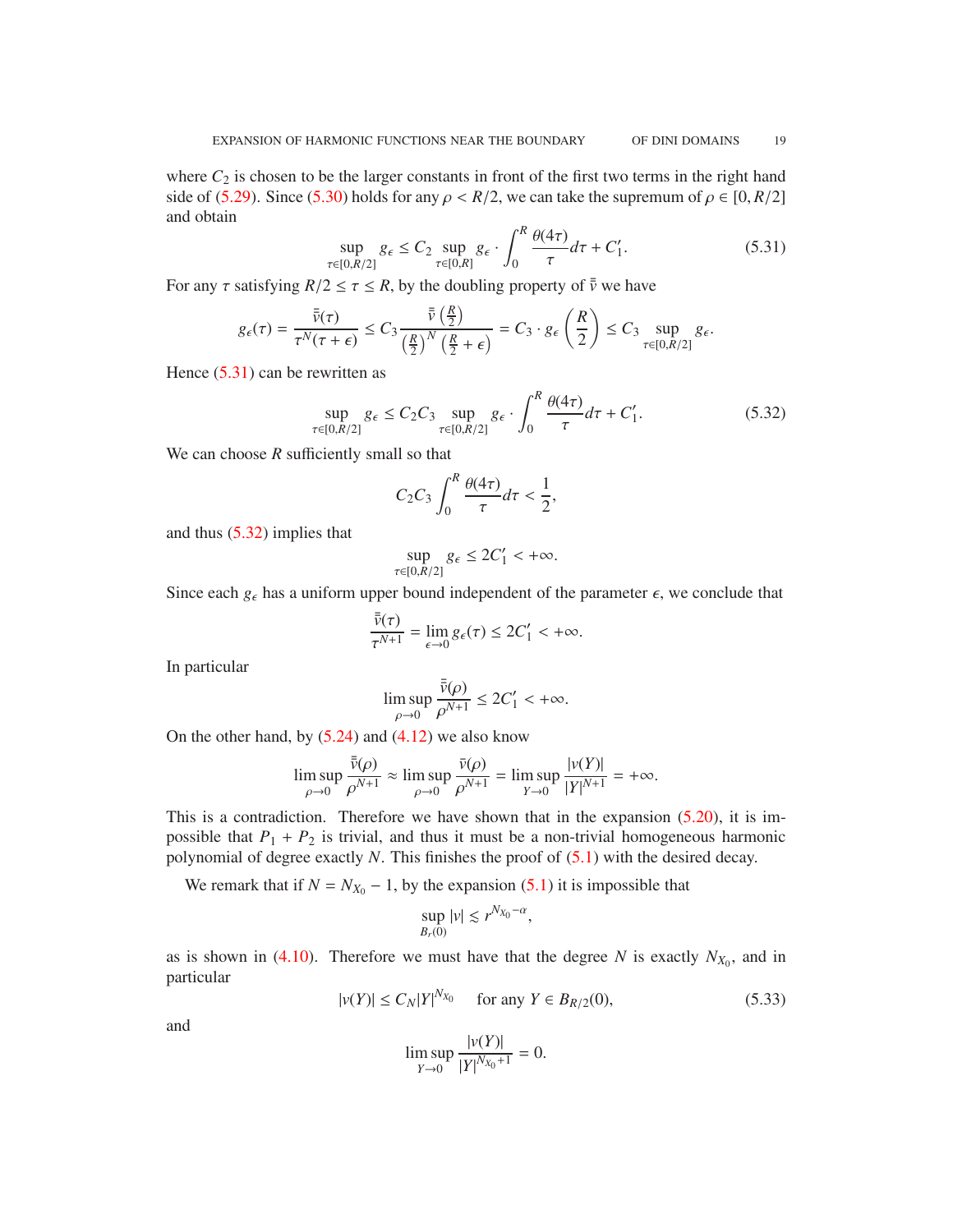#### <span id="page-19-4"></span><span id="page-19-0"></span>20 CARLOS KENIG AND ZIHUI ZHAO

### 6. Gradient estimate for the error term

In this section we estimate the gradient of the error term  $\psi$ . We first remark that  $\psi$  also satisfies

$$
\psi \equiv 0 \text{ on } B_R(0) \cap \partial \mathbb{R}^d_+.
$$

Since *v* vanishes on the boundary, it suffices to show that  $P_N$  vanishes as well on  $\partial \mathbb{R}^d_+$ . If not, since  $P_N$  is a homogeneous function, there exists a unit vector  $\vec{e} \in \partial \mathbb{R}^d_+$  such that  $P_N(\vec{e}) \neq 0$ . Moreover,

<span id="page-19-1"></span>
$$
P_N(r\vec{e}) = r^N P_N(\vec{e}) \quad \text{ for any } r > 0.
$$
 (6.1)

On the other hand, by the estimate  $(5.2)$  we have

$$
\left|\psi(r\vec{e})\right| \le CC_N r^N \tilde{\theta}(r).
$$

Hence for any  $0 < r < R/2$  we always have

<span id="page-19-2"></span>
$$
\left| P_N(r\vec{e}) \right| = \left| v - \psi(r\vec{e}) \right| = \left| \psi(r\vec{e}) \right| \le C' r^N \tilde{\theta}(r). \tag{6.2}
$$

Combining [\(6.1\)](#page-19-1), [\(6.2\)](#page-19-2) and letting  $r \to 0$ , we get  $P_N(\vec{e}) = 0$ , which is a contradiction. Therefore  $P_N \equiv 0$  on  $\partial \mathbb{R}^d_+$ , and hence  $\psi \equiv 0$  on  $\partial \mathbb{R}^d_+ \cap B_R(0)$ .

Since *v* satisfies  $-\text{div}(A(\cdot)\nabla v) = 0$  and  $P_N$  is a harmonic function, we have

$$
-\operatorname{div}(A(\cdot)\nabla\psi) = -\operatorname{div}(A(\cdot)\nabla(v - P_N)) = -\operatorname{div}(A(\cdot)\nabla v) + \Delta P_N + \operatorname{div}((A(\cdot) - \operatorname{Id})\nabla P_N)
$$
  
=  $\operatorname{div}((A(\cdot) - \operatorname{Id})\nabla P_N)$ .

That is to say, the error term  $\psi$  satisfies

<span id="page-19-3"></span>
$$
\begin{cases}\n-\operatorname{div}(A(\cdot)\nabla\psi) = \operatorname{div}\vec{g}, & \text{in } B_R^+(0) := B_R(0) \cap \mathbb{R}^d_+ \\
\psi = 0, & \text{on } B_R(0) \cap \partial \mathbb{R}^d_+\n\end{cases} (6.3)
$$

where  $\vec{g}$  is defined by

$$
\vec{g}(Z) = (A(Z) - \mathrm{Id}) \nabla P_N(Z)
$$

in the upper half space. Notice that when  $N = 1$ ,  $P_N$  must be a linear function and thus  $\nabla P_N$ is a constant vector; when  $N \ge 2$ ,  $\nabla P_N$  is (at least) Lipschitz continuous. In both cases, it follows that  $\vec{g}$  is Dini continuous. Recall that the coefficient matrix  $A(\cdot)$  in the equation [\(6.3\)](#page-19-3) is also Dini continuous in the upper half space. We will use the arguments in [\[DEK,](#page-30-7) Section 2] (more precisely, [\[DEK,](#page-30-7) Lemma 2.11]) to estimate  $\nabla \psi$ .

Let  $r \in (0, R/6)$  be fixed, and denote  $\psi_r(Y) := \psi(rY)$  in  $B_1^+$  $_{1}^{+}(0)$ . Then it satisfies the rescaled equation

$$
\begin{cases}\n-\operatorname{div}(A_r(\cdot)\psi_r) = \operatorname{div}\vec{g}_r, & \text{in } B_2^+(0) \\
\psi_r \equiv 0, & \text{on } B_2(0) \cap \partial \mathbb{R}^d_+\n\end{cases}
$$

where we denote

$$
A_r(Y) := A(rY), \quad \vec{g}_r(Y) := r\vec{g}(rY). \tag{6.4}
$$

For each  $Y \in B_1^+$  $_1^+(0)$  and  $0 < t \le 2$ , we denote

$$
\omega_{A_r}(t) := \sup_{\substack{XY \in B_2^+(0) \\ |Y' - Y| \le t}} |A_r(Y') - A_r(Y)| = \sup_{\substack{Z', Z \in B_{2r}^+(0) \\ |Z' - Z| \le tr}} |A(Z') - A(Z)|
$$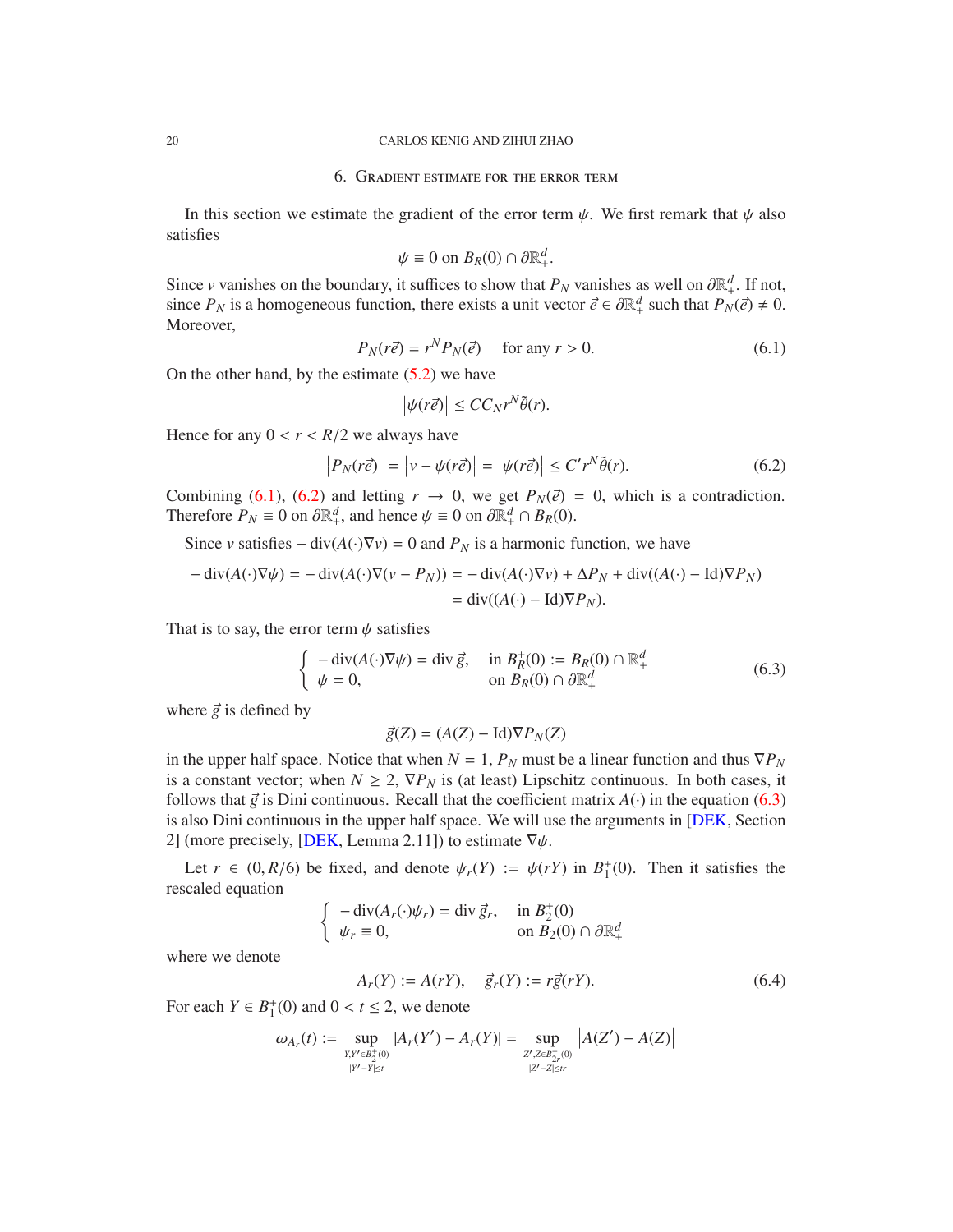.

<span id="page-20-7"></span>and

$$
\omega_{\vec{g}_r}(t) := \sup_{Y,Y'\in B_2^+(0)\atop |Y'-Y|\leq t} \left|\vec{g}_r(Y) - \vec{g}_r(Y')\right| = r \sup_{Y,Y'\in B_2^+(0)\atop |Y'-Y|\leq t} \left|\vec{g}(rY') - \vec{g}(rY)\right|
$$

Since the modulus of continuity of  $A(\cdot)$  is bounded above by  $\theta(2\cdot)$ , it follows that

<span id="page-20-1"></span>
$$
\omega_{A_r}(t) \lesssim \theta(2tr). \tag{6.5}
$$

On the other hand, since  $P_N$  is a homogeneous harmonic polynomial of degree *N*, its derivative of any order is uniformly bounded in  $B_2^+$  $2^+(0)$  by a constant multiple of  $||P_N||_{L^\infty(B_1^+(0))}$ . Moreover,

$$
\begin{aligned} \left| \vec{g}(rY') - \vec{g}(rY) \right| &\leq \left| (A(rY') - \text{Id})(\nabla P_N(rY') - \nabla P_N(rY)) \right| + \left| (A(rY') - A(rY))\nabla P_N(rY) \right| \\ &\leq \theta(2r|Y'|) \cdot r^{N-1} \left| \nabla P_N(Y') - \nabla P_N(Y) \right| + \theta(2r|Y' - Y|) \cdot r^{N-1} |\nabla P_N(Y)| \\ &\leq r^{N-1}\theta(4r) \cdot |Y' - Y| + r^{N-1} \cdot \theta(2r|Y' - Y|), \end{aligned}
$$

where the constant depends on  $||P_N||_{L^\infty(B_1^+(0))}$ . Hence

<span id="page-20-5"></span>
$$
\omega_{\vec{g}_r}(t) \lesssim r^N \theta(4r) \cdot t + r^N \cdot \theta(2tr). \tag{6.6}
$$

In particular  $\omega_{\vec{g}_r}(\cdot)$  is Dini continuous. Therefore [\[DEK,](#page-30-7) Lemma 2.11] implies that for any  $Y \in B_1^+$  $_1^+(0)$ ,

<span id="page-20-6"></span>
$$
|\nabla \psi_r(Y)| \lesssim ||\nabla \psi_r||_{L^1(B_2^+(0))} + \int_0^{\frac{1}{2}} \frac{\hat{\omega}_{\vec{g}_r}(t)}{t} dt, \tag{6.7}
$$

where the constant depends on  $d$ , the ellipticity constants and  $\omega_{A_r}$ , which we have shown in [\(6.5\)](#page-20-1) to be uniformly bounded. Moreover, following the notation in [\[DEK\]](#page-30-7),  $\hat{\omega}_{\bullet}(t)$  is determined by  $\omega_{\bullet}(t)$  as follows: let  $\beta \in (0, 1)$ , we define

<span id="page-20-3"></span>
$$
\hat{\omega}_{\bullet}(t) := \omega_{\bullet}(t) + \omega_{\bullet}(4t) + \omega_{\bullet}^{\sharp}(4t), \tag{6.8}
$$

with

<span id="page-20-4"></span>
$$
\omega_{\bullet}^{\sharp}(t) := \sup_{s \in [t,1]} \left(\frac{t}{s}\right)^{\beta} \omega_{\bullet}(s). \tag{6.9}
$$

It is also proven in [\[DEK\]](#page-30-7) that if  $\omega_{\bullet}(\cdot)$  satisfies [\(2.1\)](#page-3-0) and is doubling (i.e. [\(2.4\)](#page-3-4)), then  $\omega_{\bullet}^{\sharp}(\cdot)$  also verifies [\(2.1\)](#page-3-0). By the above definitions [\(6.8\)](#page-20-3) and [\(6.9\)](#page-20-4), it is not hard to see if  $\omega(t) \leq \lambda_1 \omega_1(t) + \lambda_2 \omega_2(t)$ , then  $\hat{\omega}(t) \leq \lambda_1 \hat{\omega}_1(t) + \lambda_2 \hat{\omega}_2(t)$ . Besides, when  $\omega_0(t)$  is taken to be  $\theta(2tr)$ , we have that

$$
\omega_{\bullet}^{\sharp}(t) := \sup_{s \in [t,1]} \left(\frac{t}{s}\right)^{\beta} \theta(2rs) = \sup_{s' \in [2tr,2r]} \left(\frac{2tr}{s'}\right)^{\beta} \theta(s') \le \sup_{s' \in [2tr,R]} \left(\frac{2tr}{s'}\right)^{\beta} \theta(s') = \theta^{\sharp}(2tr),
$$

where, as in  $(6.9)$ , we define

<span id="page-20-0"></span>
$$
\theta^{\sharp}(t) := \sup_{s \in [t,R]} \left(\frac{t}{s}\right)^{\beta} \theta(s) \tag{6.10}
$$

**Hence** 

$$
\hat{\omega}_{\bullet}(t) = \theta(2tr) + \theta(8tr) + \omega^{\sharp}(4t) \le 2\theta(8tr) + \theta^{\sharp}(8tr).
$$

<span id="page-20-2"></span><sup>&</sup>lt;sup>\*In</sup> [\[DEK\]](#page-30-7) they need the additional parameter  $\tilde{\omega}_{\bullet}(\cdot)$  because they work with Dini continuous functions in the average sense, i.e. functions with *Dini-mean oscillation*. When one works with uniform Dini function, which is our case here,  $\tilde{\omega}_{\bullet}(\cdot)$  can be simply taken the same as  $\omega_{\bullet}(\cdot)$ .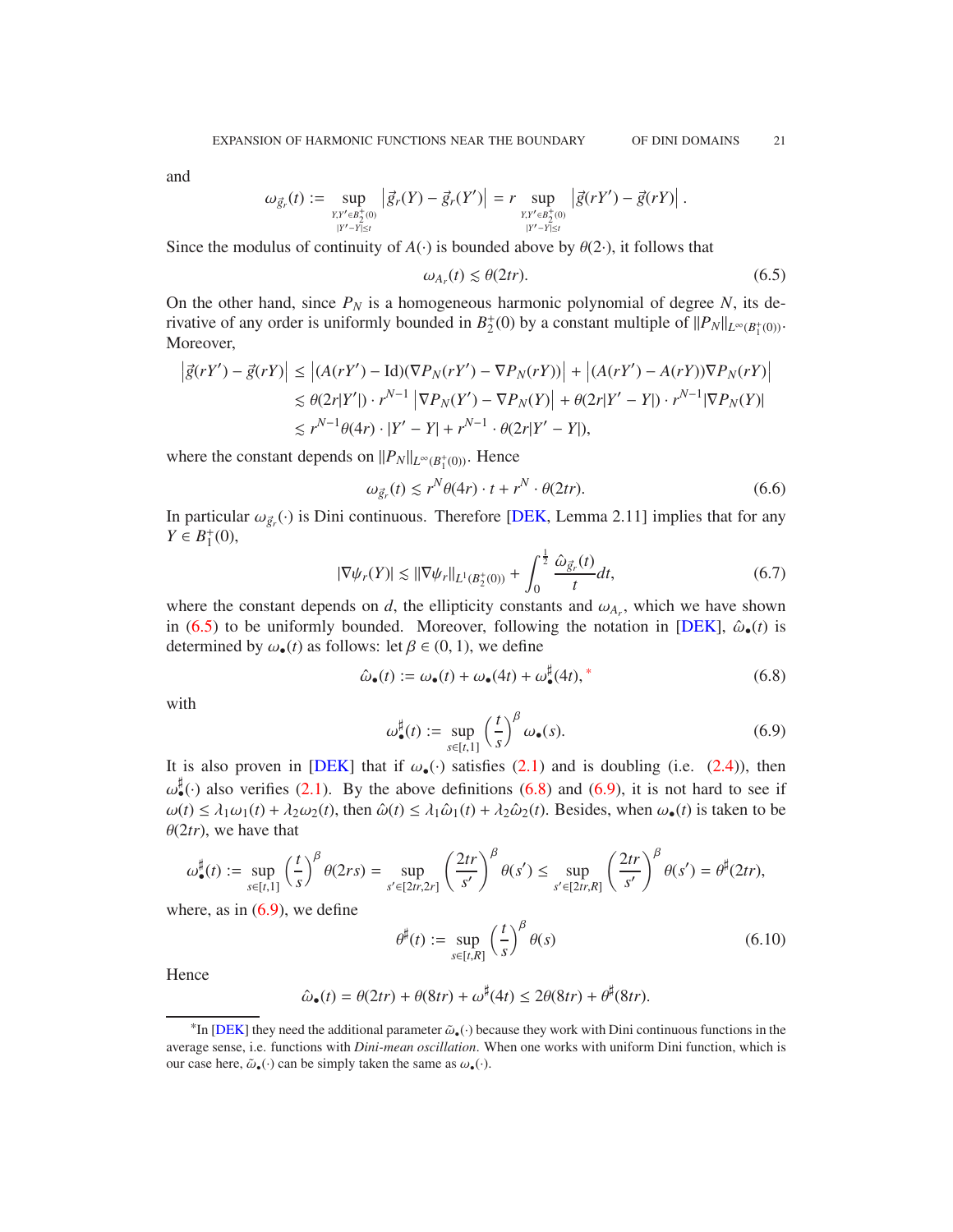<span id="page-21-4"></span>When  $\omega_{\bullet}(t)$  is taken to be *t*, we have that

<span id="page-21-2"></span>
$$
\hat{\omega}_{\bullet}(t) = t + 4t + \omega_{\bullet}^{\sharp}(4t) \leq t^{\beta}.
$$

Therefore [\(6.6\)](#page-20-5) implies that

$$
\hat{\omega}_{\vec{g}_r}(t) \lesssim r^N \theta(4r) \cdot t^{\beta} + r^N \cdot \left[\theta(8tr) + \theta^{\sharp}(8tr)\right],
$$

and thus

<span id="page-21-1"></span>
$$
\int_0^{\frac{1}{2}} \frac{\hat{\omega}_{\vec{g}_r}(t)}{t} dt \le r^N \theta(4r) + r^N \cdot \left[ \int_0^{4r} \frac{\theta(s)}{s} ds + \int_0^{4r} \frac{\theta^{\sharp}(s)}{s} ds \right].
$$
 (6.11)

On the other hand, by Hölder's inequality and the energy estimate with vanishing boundary data (see, for example, [\[CK,](#page-30-9) Lemma 1.41]), we have

$$
\iint_{B_2^+(0)} |\nabla \psi_r| dY \le \left( \iint_{B_2^+(0)} |\nabla \psi_r|^2 dY \right)^{1/2} \le \left( \iint_{B_3^+(0)} |\psi_r|^2 dY + \iint_{B_3^+(0)} |\vec{g}_r|^2 dY \right)^{1/2} \le \sup_{B_3^+(0)} |\psi| + r \cdot \sup_{B_3^+(0)} |\vec{g}|
$$
\n
$$
\le r^N \tilde{\theta}(3r),\tag{6.12}
$$

where we recall  $\tilde{\theta}(\cdot)$  is defined in [\(5.19\)](#page-15-0). Inserting [\(6.11\)](#page-21-1) and [\(6.12\)](#page-21-2) back into [\(6.7\)](#page-20-6), we obtain,

$$
|\nabla \psi_r(Y)| \lesssim \iint_{B_2^+(0)} |\nabla \psi_r| dY + \int_0^{\frac{1}{2}} \frac{\hat{\omega}_{\vec{g}_r}(t)}{t} dt
$$
  

$$
\lesssim r^N \tilde{\theta}(3r) + r^N \theta(4r) + r^N \cdot \left[ \int_0^{4r} \frac{\theta(s)}{s} ds + \int_0^{4r} \frac{\theta^{\sharp}(s)}{s} ds \right].
$$

Or equivalently,

$$
|\nabla \psi(rY)| \lesssim r^{N-1} \cdot \left[ \tilde{\theta}(3r) + \theta(4r) + \int_0^{4r} \frac{\theta(s)}{s} ds + \int_0^{4r} \frac{\theta^{\sharp}(s)}{s} ds \right].
$$

Finally, let

<span id="page-21-0"></span>
$$
\hat{\theta}(r) := \tilde{\theta}(3r) + \theta(4r) + \int_0^{4r} \frac{\theta(s)}{s} ds + \int_0^{4r} \frac{\theta^{\sharp}(s)}{s} ds, \tag{6.13}
$$

where we recall  $\theta^{\sharp}(\cdot)$  is defined in [\(6.10\)](#page-20-0) and it verifies the Dini condition [\(2.2\)](#page-3-3). We conclude that

<span id="page-21-3"></span>
$$
|\nabla \psi(Y)| \le C|Y|^{N-1}\hat{\theta}(|Y|) \quad \text{ for any } Y \in B_{R/6}^+(0), \tag{6.14}
$$

where

$$
\mathring{\theta}(r) \to 0 \text{ as } r \to 0.
$$

We remark that exactly the same proof as above yields the gradient estimate of  $\nabla\psi$  on the lower half space. Moreover  $\nabla \psi = \nabla v - \nabla P_N$  is continuous up to the boundary from above and below, by [\[DEK,](#page-30-7) Proposition 2.7]. Therefore  $(6.14)$  holds in the entire ball  $B_{R/6}(0)$ .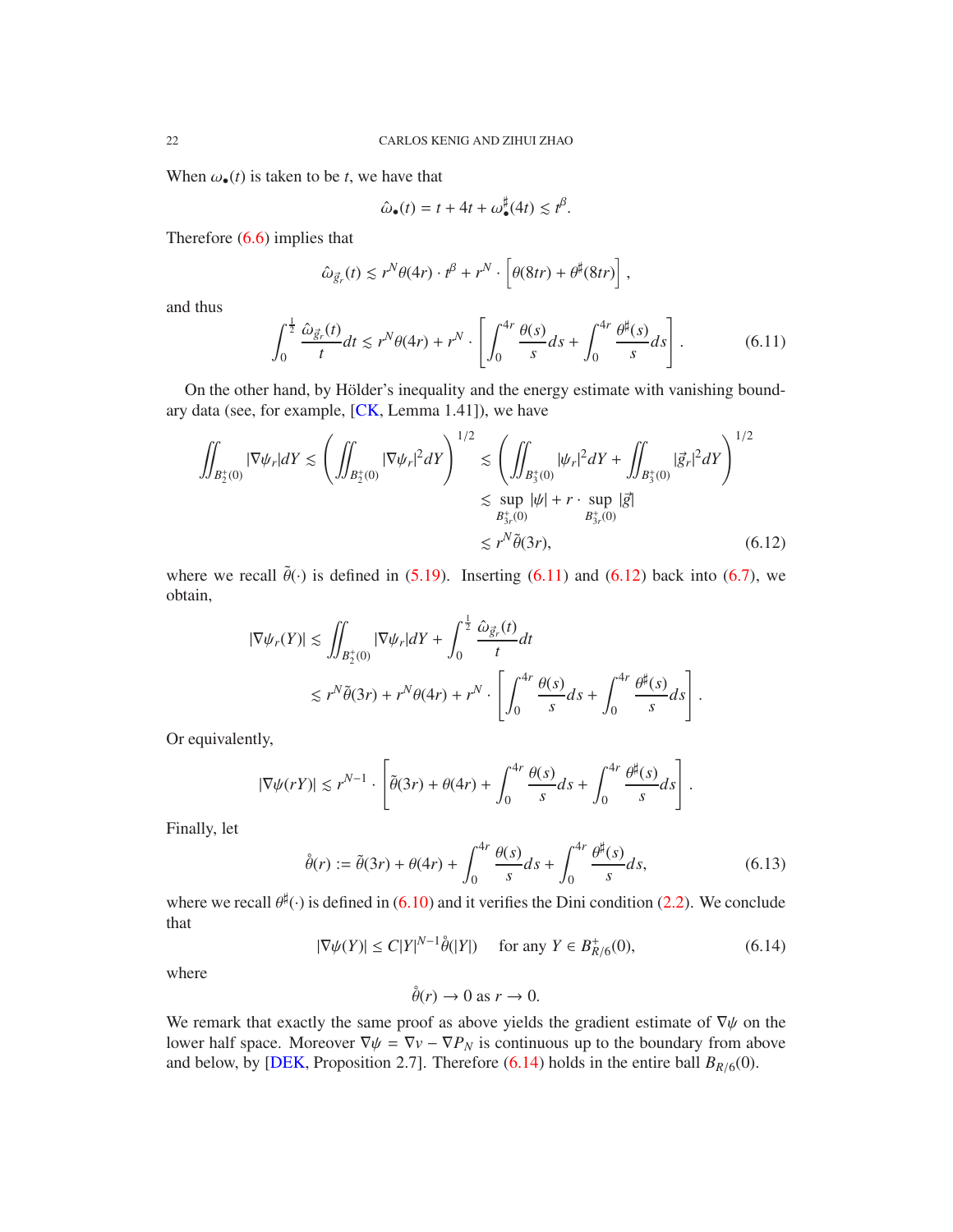#### 7. Proof of Theorem [1.1](#page-0-0) and Corollary [1.7](#page-2-0)

<span id="page-22-0"></span>Now we are ready to prove the expansion of  $u$  by the expansion  $(5.1)$  for  $v$  which is proven in the previous section. By the definition of  $v$  in Section [4,](#page-8-0) we have

<span id="page-22-1"></span>
$$
u(x,t) = v(x, t - \varphi(x)) = P_N(x, t - \varphi(x)) + \psi(x, t - \varphi(x)).
$$
\n(7.1)

.

Let  $r = |(x, t)|$ , then  $|\varphi(x)| \leq \theta(2r)r$ . Hence for *r* sufficiently small, we have

$$
\frac{r}{2} < |(x,t-\varphi(x))| < \frac{3r}{2}
$$

By the error estimate  $(5.2)$ , we have

<span id="page-22-2"></span>
$$
|\psi(x, t - \varphi(x))| \le C' C_N r^N \tilde{\theta}(2r). \tag{7.2}
$$

On the other hand

<span id="page-22-3"></span>
$$
P_N(t, x - \varphi(x)) = P_N(x, t) - \varphi(x) \cdot \int_0^1 \partial_d P_N(x, t - \tau \varphi(x)) d\tau.
$$
 (7.3)

By  $(5.1)$ ,  $(5.33)$  and  $(5.2)$ , we can estimate

$$
\frac{1}{r^d} \iint_{B_{2r}(0)} |P_N|^2 dX = \frac{1}{r^d} \iint_{B_{2r}(0)} |v - \psi|^2 dX \le \frac{1}{r^d} \iint_{B_{2r}(0)} v^2 dX + \frac{1}{r^d} \iint_{B_{2r}(0)} \psi^2 dX
$$
  

$$
\le C_N^2 r^{2N} + C_N^2 r^{2N} \tilde{\theta}(2r)^2
$$
  

$$
\le C_N^2 r^{2N},
$$

with a uniform constant (which only depends on the dimension *d* and the ellipticity). (The  $r^{2N}$ -decay clearly just follows from the homogeneity of  $P_N$ . But here we want to emphasize how the constant in front depends on the constant  $C_N$  from [\(4.11\)](#page-11-0).) Since  $P_N$  is a harmonic function in  $\mathbb{R}^d$ , we have

$$
\sup_{B_{\frac{3r}{2}}(0)} |\nabla P_N| \lesssim \frac{1}{r} \left( \frac{1}{r^d} \iint_{B_{2r}(0)} |P_N|^2 dX \right)^{1/2} \lesssim C_N r^{N-1}.
$$
 (7.4)

Moreover,

<span id="page-22-5"></span>
$$
\|\nabla^2 P_N\|_{L^\infty(B_r)} \lesssim \frac{1}{r^2} \|P_N\|_{L^\infty(B_{2r})} \lesssim C_N r^{N-2}.
$$
\n(7.5)

Therefore

$$
\left|\varphi(x)\cdot\int_0^1\partial_dP_N(x,t-\tau\varphi(x))d\tau\right|\leq \sup_{B_{\frac{3r}{2}}(0)}|\nabla P_N|\cdot|\varphi(x)|\lesssim C_Nr^{N-1}\cdot r\theta(2r)=C_Nr^N\theta(2r).
$$

Combined with [\(7.1\)](#page-22-1), [\(7.2\)](#page-22-2) and [\(7.3\)](#page-22-3), we conclude that in  $B_{R/3}(0)$ , *u* has the expansion

<span id="page-22-4"></span>
$$
u(x,t) = P_N(x,t) + \tilde{\psi}(x,t),\tag{7.6}
$$

where the error term

$$
\tilde{\psi}(x,t) = \psi(x,t - \varphi(x)) - \varphi(x) \cdot \int_0^1 \partial_d P_N(x,t - \tau \varphi(x))d\tau
$$

satisfies

$$
|\tilde{\psi}(x,t)| \le CC_N |(x,t)|^N \tilde{\theta}(2|(x,t)|).
$$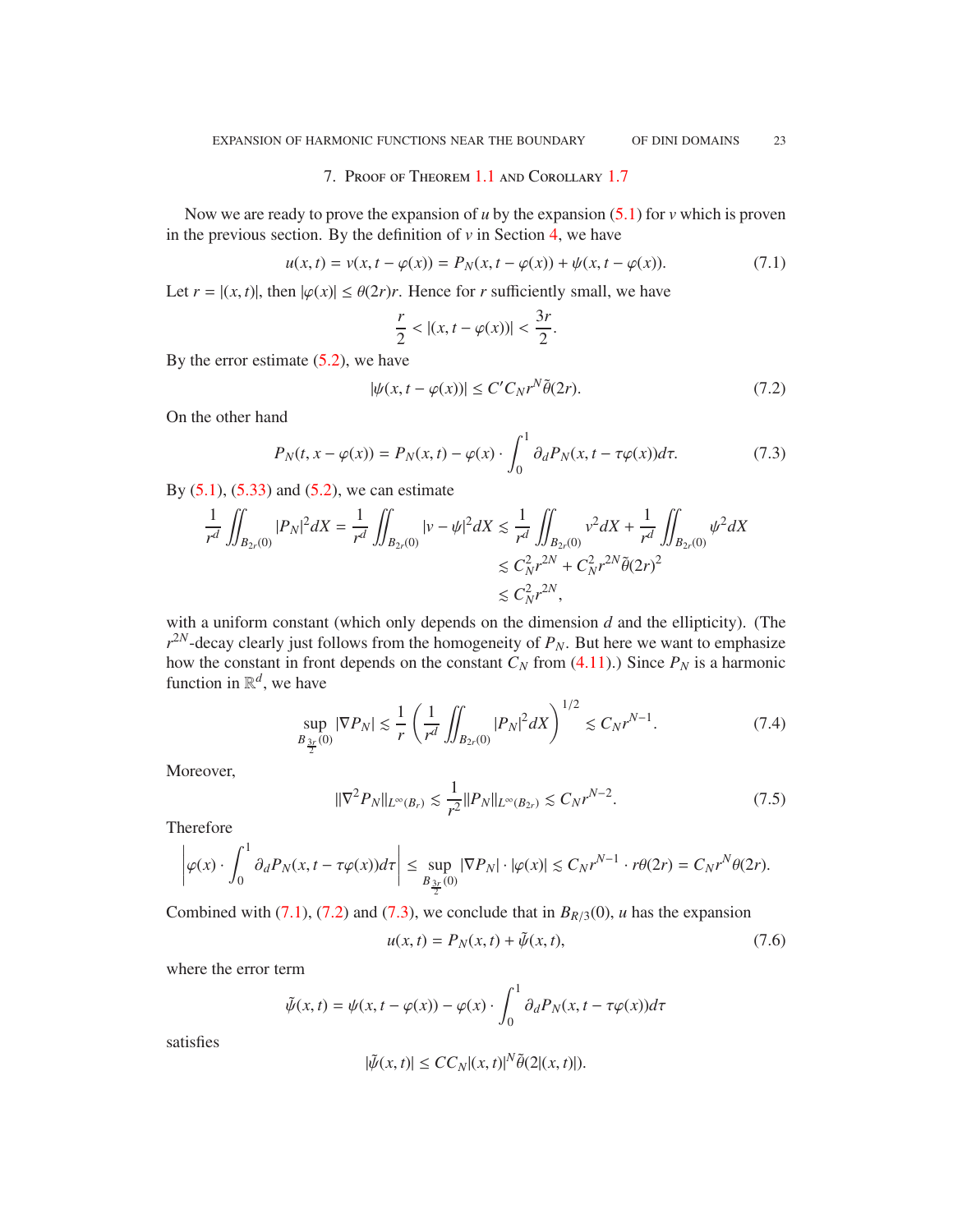(For our purpose, the expansion [\(7.6\)](#page-22-4) is meaningful only inside  $B_{R/3}(0) \cap D$ , i.e. when  $t > \varphi(x)$ , but the expansion holds in the entire ball if we consider an extension of *u* across the boundary by the odd reflection of  $v$  in [\(4.3\)](#page-9-2) and the transformation as in [\(7.1\)](#page-22-1).) Moreover, by the gradient estimates in  $(6.14)$  and  $(7.5)$ , we have

$$
\left|\nabla \tilde{\psi}(x,t)\right| \le CC_N |(x,t)|^{N-1} \dot{\theta}(2|(x,t)|).
$$

Recall that for any  $X_0 = (x_0, \varphi(x_0)) \in \partial D$ , we can apply a translation and orthogonal transformation  $O_{x_0}$  as in Section [3](#page-6-0) so that  $X_0$  becomes the origin and the tangent plane to  $\partial D$  at  $X_0$  is flat (i.e.  $\nabla \varphi(x_0) = 0$ ). Taking into account the orthogonal transformation, we in fact get

$$
u(x,t) = P_N \left( O_{x_0} \left( (x,t) - X_0 \right) \right) + \tilde{\psi} \left( O_{x_0} \left( (x,t) - X_0 \right) \right)
$$
  
=  $\tilde{P}_N((x,t) - X_0) + \tilde{\psi}((x,t) - X_0),$ 

where  $\tilde{P}_N$  is still a non-trivial homogeneous harmonic polynomial of degree  $N = N_{X_0}$ . For simplicity we still denote it as  $P_N$ , and simply write

$$
u(x,t) = P_N((x,t) - X_0) + \tilde{\psi}((x,t) - X_0), \quad \text{in } B_{R/3}(X_0) \cap D. \tag{7.7}
$$

In order to prove the *uniqueness of the expansion*, we assume that *u* has two such expansions

$$
u(X) = P_N(X - X_0) + \tilde{\psi}(X - X_0)
$$

and

$$
u(X) = P'_N(X - X_0) + \tilde{\psi}'(X - X_0),
$$

such that

<span id="page-23-0"></span>
$$
|\tilde{\psi}(Y)| \le C_1 |Y|^N \tilde{\theta}(|Y|), \quad |\tilde{\psi}'(Y)| \le C_2 |Y|^N \tilde{\theta}(|Y|). \tag{7.8}
$$

Notice that the degree of the homogeneous harmonic polynomial is uniquely determined by  $N_{X_0}$ . It follows that

$$
P_N(Y) - P'_N(Y) = \tilde{\psi}'(Y) - \tilde{\psi}(Y) \quad \text{for } Y \in B_{R/3}(0).
$$

Let  $\tilde{P}_N$  :=  $P_N - P'_N$ . Then it is also a homogeneous harmonic polynomial of degree *N*. Assuming that  $\tilde{P}_N \neq 0$ , then there exists a unit vector  $\vec{e} \in \mathbb{S}^{d-1}$  such that  $\tilde{P}_N(e) \neq 0$ . In particular  $\tilde{P}_N(r\vec{e}) = r^N \tilde{P}_N(e) \neq 0$ . On the other hand by the estimates [\(7.8\)](#page-23-0), we have

$$
\left|\tilde{P}_N(r\vec{e})\right| = \left|\tilde{\psi}'(r\vec{e}) - \tilde{\psi}(r\vec{e})\right| \le (C_1 + C_2)r^N\tilde{\theta}(r).
$$

Hence it follows that

$$
\left|\tilde{P}_N(\vec{e})\right| \le (C_1 + C_2)\tilde{\theta}(r) \to 0 \quad \text{as } r \to 0,
$$

which contradicts the assumption that  $\tilde{P}_N(\vec{e}) \neq 0$ . Therefore it must be the case that  $\tilde{P}_N \equiv 0$ . As a result  $P_N \equiv P'_N$  and  $\tilde{\psi} \equiv \tilde{\psi}'$ , i.e. the expansion is unique. This finishes the proof of Theorem [1.1.](#page-0-0)

Now we set out to prove Corollary [1.7,](#page-2-0) or more precisely, prove  $(1.8)$ . Denote  $X_0 =$  $(x_0, \varphi(x_0))$ . We recall that  $T_{X_0,r}u$  is defined in the domain  $\frac{D-X_0}{r}$ , which is the region above the graph of the function

$$
\varphi_r : y \in \mathbb{R}^{d-1} \mapsto \frac{\varphi(x_0 + ry) - \varphi(x_0)}{r}.
$$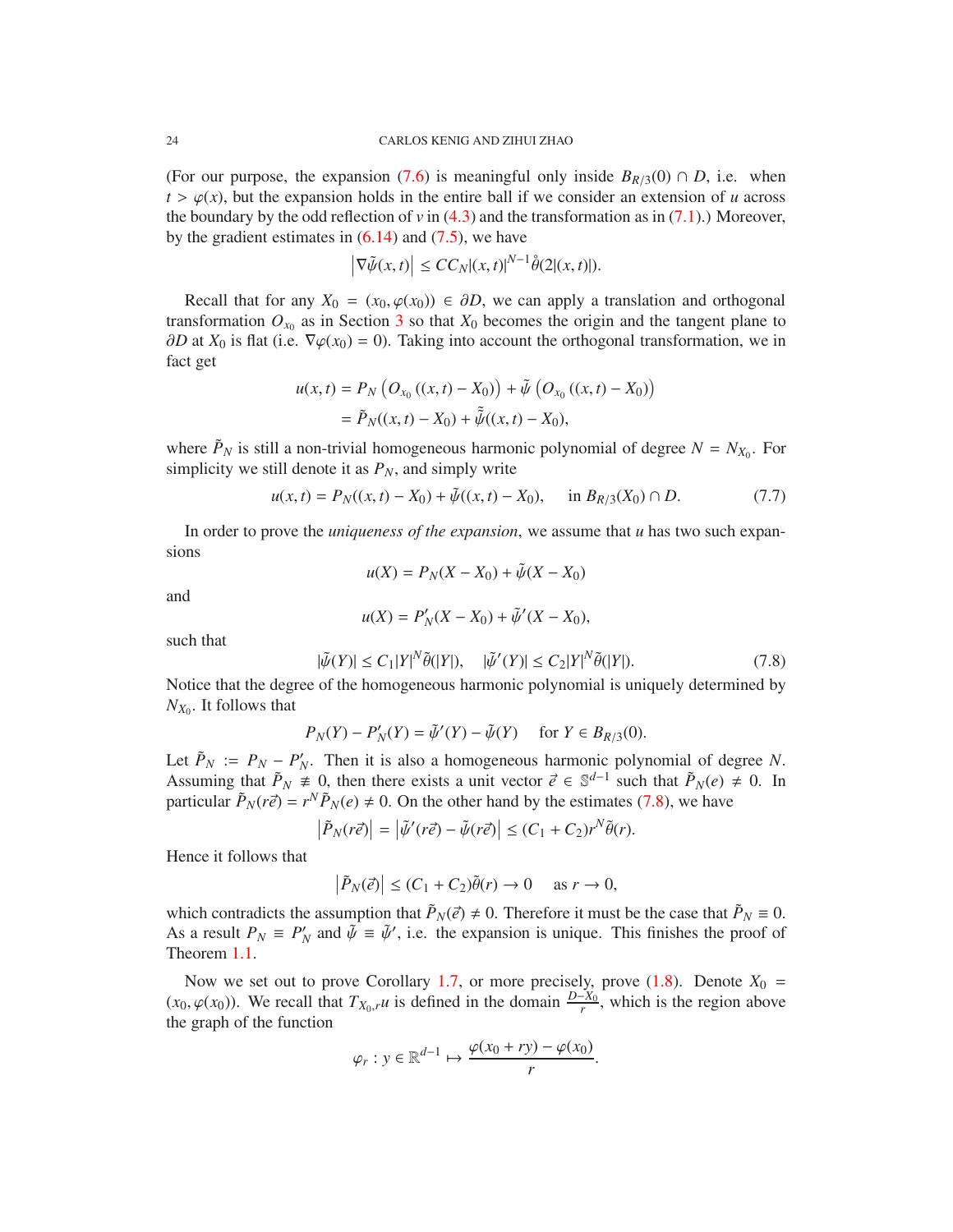Assuming without loss of generality that  $\nabla \varphi(x_0) = 0$ , we have that  $\frac{D-X_0}{r}$  converges to the upper half space  $\mathbb{R}^d_+$ . Moreover, the Lebesgue measure of the set difference between  $\frac{D-X_0}{r}$  and  $\mathbb{R}^d_+$  can be estimated as

<span id="page-24-0"></span>
$$
\left| B_1(0) \cap \left( \frac{D - X_0}{r} \Delta \mathbb{R}^d_+ \right) \right| \le \int_{B_1^{d-1}(0)} |\varphi_r(y)| dy \lesssim \sup_{B_r^{d-1}(x_0)} |\nabla \varphi - \nabla \varphi(x_0)| \le \theta(r). \tag{7.9}
$$

Since  $P_N$  is homogeneous of degree *N*, we have

<span id="page-24-3"></span>
$$
\frac{1}{r^d} \iint_{B_r^+(0)} |P_N|^2 \, dY = \iint_{B_1^+(0)} |P_N(rZ)|^2 \, dZ = r^{2N} \cdot \iint_{B_1^+(0)} |P_N|^2 \, dZ. \tag{7.10}
$$

Combined with the estimate of  $\tilde{\psi}$ , we have

<span id="page-24-2"></span>
$$
\frac{1}{r^d} \iint_{B_r^+(0)} \left| P_N(Y) + \tilde{\psi}(Y) \right|^2 \, dY = \frac{1}{r^d} \iint_{B_r^+(0)} |P_N|^2 \, dY + O\left(r^{2N} \tilde{\theta}(r)\right). \tag{7.11}
$$

By a change of variable, the pointwise bounds of  $P_N$ ,  $\tilde{\psi}$  and the estimate [\(7.9\)](#page-24-0), we have

$$
\left| \frac{1}{r^d} \iint_{B_r(0) \cap (D-X_0)} \left| P_N(Y) + \tilde{\psi}(Y) \right|^2 \, dY - \frac{1}{r^d} \iint_{B_r^+(0)} \left| P_N(Y) + \tilde{\psi}(Y) \right|^2 \, dY \right|
$$
\n
$$
\leq \iint_{B_1(0) \cap \left( \frac{D-X_0}{r} \Delta \mathbb{R}^d_+ \right)} \left| P_N(rZ) + \tilde{\psi}(rZ) \right|^2 \, dZ
$$
\n
$$
\leq \sup_{B_r(0)} \left( |P_N| + |\tilde{\psi}| \right)^2 \cdot \left| B_1(0) \cap \left( \frac{D-X_0}{r} \Delta \mathbb{R}^d_+ \right) \right|
$$
\n
$$
\leq r^{2N} \theta(r). \tag{7.12}
$$

Therefore by combining  $(7.12)$ ,  $(7.11)$  and  $(7.10)$ , we conclude

<span id="page-24-1"></span>
$$
\frac{1}{r^d} \iint_{B_r(X_0) \cap D} u^2 \, dY = \frac{1}{r^d} \iint_{B_r(0) \cap (D - X_0)} \left| P_N(Y) + \tilde{\psi}(Y) \right|^2 \, dY
$$
\n
$$
= \frac{1}{r^d} \iint_{B_r^+(0)} |P_N + \tilde{\psi}|^2 \, dY + O(r^{2N}\theta(r))
$$
\n
$$
= \frac{1}{r^d} \iint_{B_r^+(0)} |P_N|^2 \, dY + O\left(r^{2N}\tilde{\theta}(r)\right)
$$
\n
$$
= \frac{1}{r^d} \iint_{B_r^+(0)} |P_N|^2 \, dY \cdot \left(1 + O(\tilde{\theta}(r))\right).
$$

Hence

$$
T_{X_0,r}u(Z) = \frac{u(X_0 + rZ)}{\left(\frac{1}{r^d} \iint_{B_r^+(0)} |P_N|^2 \, dY\right)^{\frac{1}{2}} \cdot (1 + O(\tilde{\theta}(r)))^{\frac{1}{2}}}
$$

$$
= \frac{P_N(rZ) + \tilde{\psi}(rZ)}{\left(\frac{1}{r^d} \iint_{B_r^+(0)} |P_N|^2 \, dY\right)^{\frac{1}{2}}} \left(1 + O(\tilde{\theta}(r))\right)
$$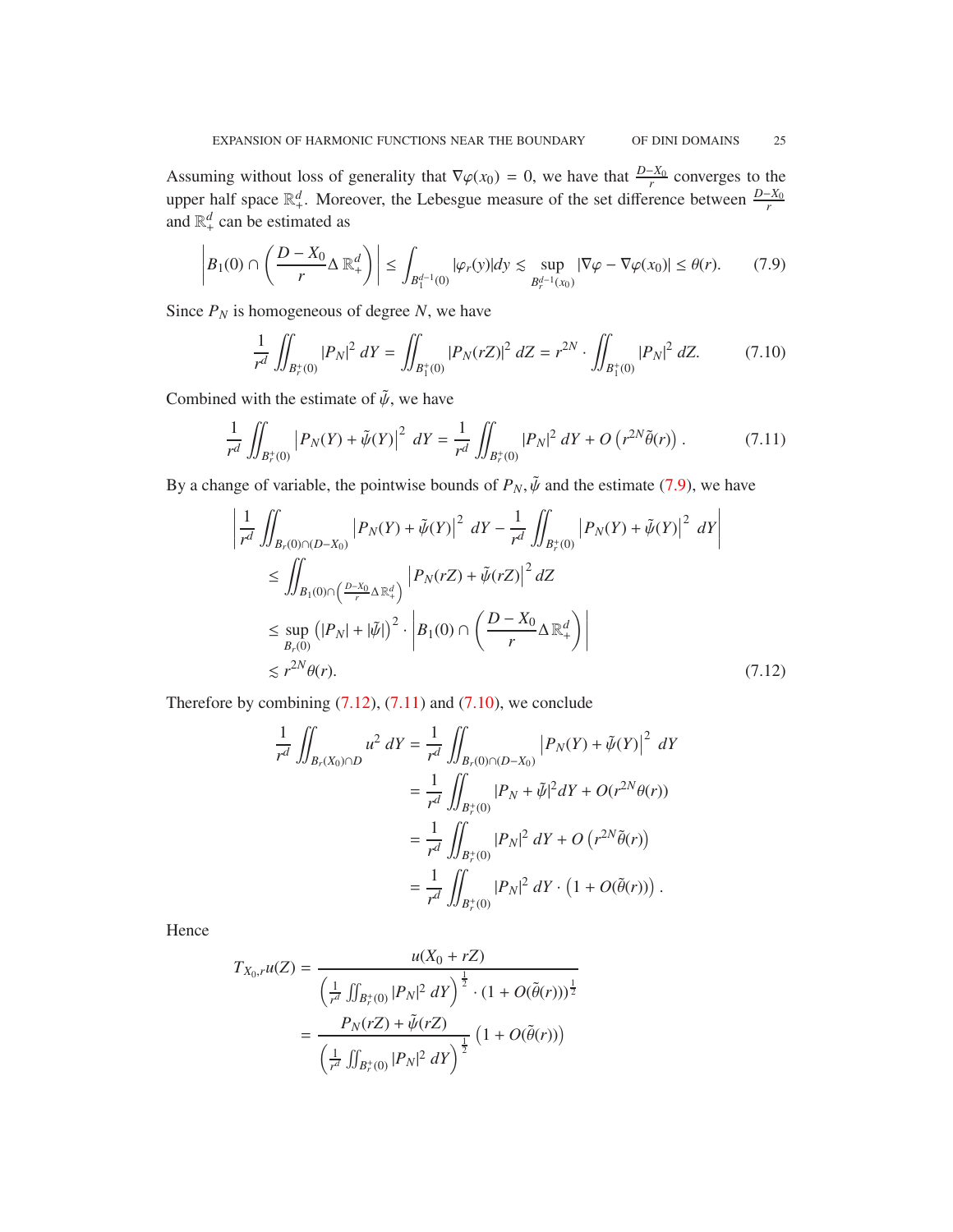$$
= \left[ \frac{P_N(rZ)}{\left(\frac{1}{r^d} \iint_{B_r^+(0)} |P_N|^2 \, dY\right)^{\frac{1}{2}}} + \tilde{\psi}(rZ) \cdot O\left(\frac{1}{r^N}\right) \right] \left(1 + O(\tilde{\theta}(r))\right)
$$
  
=  $cP_N(Z) + O(\tilde{\theta}(r)),$ 

where

$$
c = \left( \iint_{B_1^+(0)} |P_N|^2 dZ \right)^{-\frac{1}{2}}.
$$

<span id="page-25-0"></span>This finishes the proof of the claim  $(1.8)$ .

8. Proof of Proposition [1.9](#page-2-2)

We denote  $X_j = (x_j, \varphi(x_j))$  for each  $j \in \mathbb{N}_0$ . Recall that in Section [3](#page-6-0) we find an orthogonal transformation  $O_{x_j}$ , which locally maps the domain  $D - X_j$  to a domain  $D_{x_j}$ , defined as the region above the graph of a function  $\tilde{\varphi}_{x_j}$ . Under this transformation, the harmonic function *u* in *D* becomes a harmonic function  $\tilde{u}$  in  $D_{x_j}$ : for any  $Y \in D_{x_j}$  sufficiently close to the origin, we have

<span id="page-25-1"></span>
$$
\tilde{u}(Y) := u(X_j + O_{x_j}^T Y). \tag{8.1}
$$

Recall that in Section [4,](#page-8-0) we were able to study the harmonic function  $\tilde{u}$  using the flattening map

$$
\Phi_{x_j} : (y, s) \in \mathbb{R}_+^d \mapsto (y, s + \tilde{\varphi}_{x_j}(y)) \in D_{x_j}
$$

and

<span id="page-25-2"></span>
$$
v(y, s) = \tilde{u} \circ \Phi_{x_j}(y, s). \tag{8.2}
$$

Combining [\(8.1\)](#page-25-1) and [\(8.2\)](#page-25-2), we get a function  $v_j : \mathbb{R}^d_+ \to \mathbb{R}$  defined as

<span id="page-25-5"></span>
$$
v_j(y, s) = \tilde{u}(y, s + \tilde{\varphi}_{x_j}(y)) = u\left(X_j + O_{x_j}^T(y, s + \tilde{\varphi}_{x_j}(y))\right).
$$
 (8.3)

To study how the functions  $v_j$ 's are related, we need to study how the map  $O_{x_j}$  and  $\tilde{\varphi}_{x_j}$ depend on the sub-index *x<sup>j</sup>* .

Recall that for any  $(x, \varphi(x)) \in \partial D$ , the orthogonal matrix  $O_x$  is explicitly determined by  $\nabla \varphi(x)$ , as in [\(3.5\)](#page-7-5), where  $c_x$  satisfies  $c_x = (1 + |\nabla \varphi(x)|^2)^{-\frac{1}{2}}$  and the block matrix  $\tilde{O}_x$  is symmetric and satisfies  $\tilde{O}_x^{-1}$  is the square root of Id<sub>*d*−1</sub> + $\nabla \varphi(x) \nabla \varphi(x)^T$ . Hence

<span id="page-25-3"></span>
$$
|c_x - c_{x'}| \leq \left| |\nabla \varphi(x)| - |\nabla \varphi(x')| \right| \leq \left| \nabla \varphi(x) - \nabla \varphi(x') \right| \leq \theta(|x - x'|); \tag{8.4}
$$

and the block matrices  $\tilde{O}_x$  and  $\tilde{O}_{x'}$  satisfy

$$
(\tilde{O}_x - \tilde{O}_{x'})(\tilde{O}_x + \tilde{O}_{x'}) = (\tilde{O}_x)^2 - (\tilde{O}_{x'})^2 = (\tilde{O}_{x'})^2 \left[ \left( (\tilde{O}_{x'})^{-1} \right)^2 - \left( (\tilde{O}_x)^{-1} \right)^2 \right] \tilde{O}^2
$$
  
=  $(\tilde{O}_{x'})^2 \left[ \nabla \varphi(x') \nabla \varphi(x')^T - \nabla \varphi(x) \nabla \varphi(x)^T \right] \tilde{O}^2.$ 

Since the eigenvalues of  $\tilde{O}_x$ ,  $\tilde{O}_{x'}$  are bounded above and below, it follows that

<span id="page-25-4"></span>
$$
|\tilde{O}_x - \tilde{O}_{x'}| \le |\nabla \varphi(x') \nabla \varphi(x')^T - \nabla \varphi(x) \nabla \varphi(x)^T| \le |\nabla \varphi(x') - \nabla \varphi(x)| \le \theta(|x - x'|). \tag{8.5}
$$

Combining [\(3.5\)](#page-7-5), [\(8.4\)](#page-25-3) and [\(8.5\)](#page-25-4), we get

<span id="page-25-6"></span>
$$
|O_x - O_{x'}| \le \theta(|x - x'|). \tag{8.6}
$$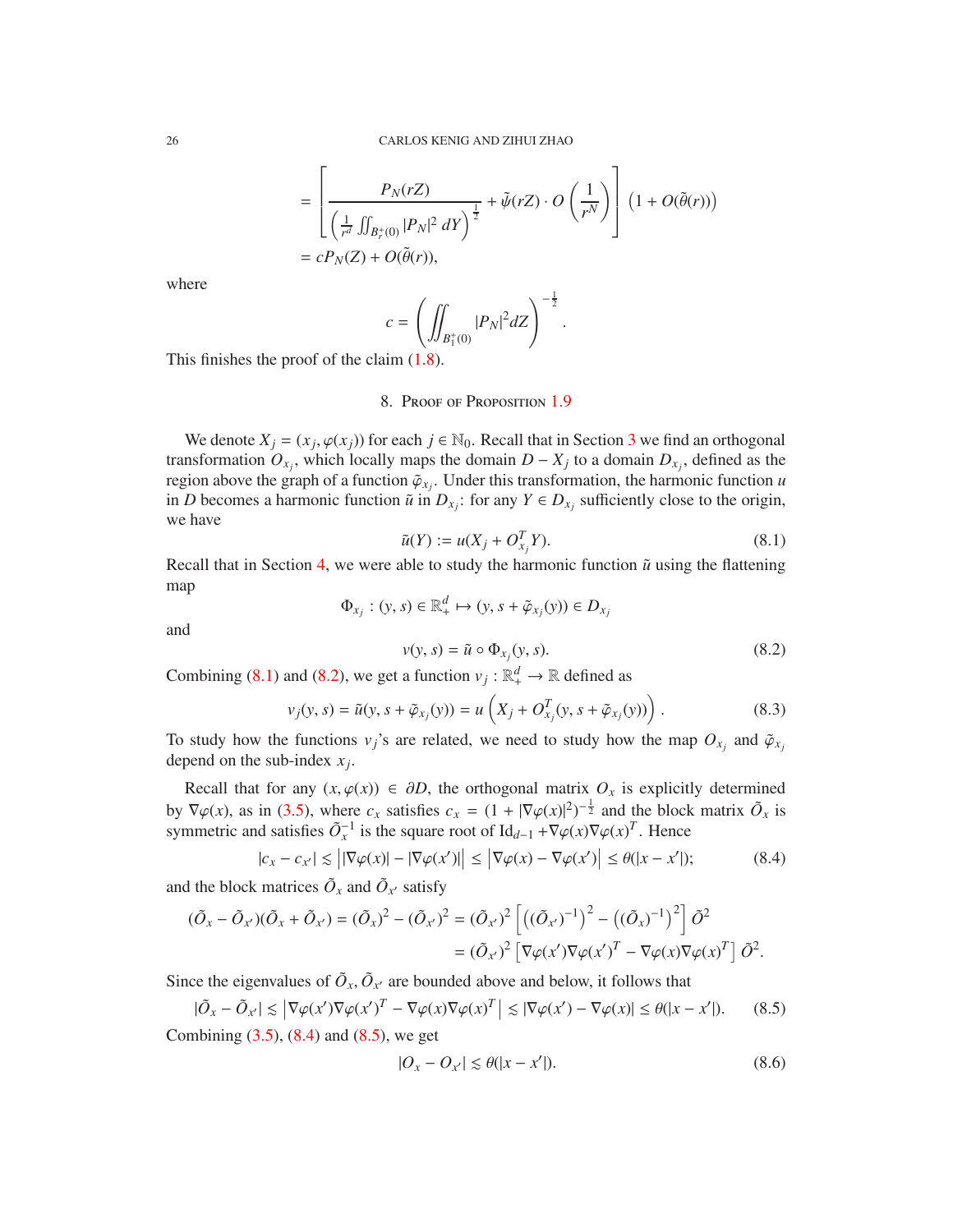<span id="page-26-2"></span>On the other hand, the map  $\tilde{\varphi}$  is defined as in [\(3.9\)](#page-7-6), where the function *g* is defined as in [\(3.6\)](#page-7-7): that is, for any  $(x, \varphi(x)) \in \partial D$ 

$$
g_x: z \in \mathbb{R}^{d-1} \mapsto \tilde{O}_x(z-x) - (\varphi(z) - \varphi(x))\tilde{O}_x \nabla \varphi(x) = y \in \mathbb{R}^{d-1}.
$$

It follows that

$$
g_x(z) - g_{x'}(z) = \tilde{O}_x \left[ (x' - x) + \varphi(z) \left( \nabla \varphi(x) - \nabla \varphi(x') \right) + \left( \varphi(x') - \varphi(x) \right) \nabla \varphi(x) + \varphi(x) \left( \nabla \varphi(x') - \nabla \varphi(x) \right) \right] - \left( \tilde{O}_{x'} - \tilde{O}_x \right) \left[ (z - x') + \left( \varphi(z) - \varphi(x') \right) \nabla \varphi(x') \right]
$$

Hence by  $(8.5)$ , we get

$$
||g_x - g_{x'}||_{L^{\infty}(B_1^{d-1}(0))} \lesssim \theta(|x - x'|).
$$

Similarly by  $(3.7)$ , we obtain

$$
||Dg_x - Dg_{x'}||_{L^{\infty}(B_1^{d-1}(0))} \lesssim |\tilde{O}_x - \tilde{O}_{x'}| + |\tilde{O}_x \nabla \varphi(x) - \tilde{O}_{x'} \nabla \varphi(x')| \lesssim \theta(|x - x'|).
$$

In the same fashion (and using  $(3.14)$ ), we conclude that

<span id="page-26-0"></span>
$$
\|\tilde{\varphi}_x - \tilde{\varphi}_{x'}\|_{L^{\infty}(B_{1/2}^{d-1}(0))} \lesssim \theta(|x - x'|), \quad \|\nabla \tilde{\varphi}_x - \nabla \tilde{\varphi}_{x'}\|_{L^{\infty}(B_{1/2}^{d-1}(0))} \lesssim \theta(|x - x'|). \tag{8.7}
$$

Recall that *u* is continuously differentiable near the boundary of the Dini domain (by the work of [\[DEK\]](#page-30-7)). Therefore combining [\(8.3\)](#page-25-5), [\(8.6\)](#page-25-6), [\(8.7\)](#page-26-0) and  $X_i \rightarrow X_0$ , we conclude that  $v_j \rightarrow v_0$  (locally uniformly) in *C*<sup>1</sup>-topology.

Let  $N = N_{X_0} = N_{X_j} \in \mathbb{N}$ . By Section [5,](#page-12-0) each  $v_j$  has the expansion

$$
v_j(Y) = P_j(Y) + \psi_j(Y)
$$

in some ball  $B_{R_j}(0)$ , where  $P_j$  is a non-trivial homogeneous harmonic polynomial of degree *N*, and the error term  $\psi_j$  satisfies  $|\psi_j(Y)| \le C_j |Y|^N \tilde{\theta}(|Y|)$ . By the proof in Section [7,](#page-22-0) it suffices to show that  $P_j$  converges to  $P_0$  in the  $C^N$ -topology. By the definitions of  $w_j$  and  $P_{j,2}$  in [\(5.5\)](#page-12-4) and [\(5.8\)](#page-13-2), respectively, and  $\nabla v_j \rightarrow \nabla v_0$  locally uniformly<sup>[\\*](#page-26-1)</sup>, we get that

$$
w_j \to w_0, \quad P_{j,2} \to P_{0,2}
$$

uniformly. On the other hand, since  $v_j \rightarrow v_0$  uniformly, the harmonic functions  $v_j - w_j$  also converge uniformly to  $v_0 - w_0$ . By the expansions of these harmonic functions to degree *N* as in [\(5.6\)](#page-13-1), the polynomials  $P_{i,1}$  also converge uniformly to  $P_{0,1}$ . Thus

$$
P_j = P_{j,1} + P_{j,2} \rightarrow P_{0,1} + P_{0,2} = P_0
$$

locally uniformly. Since  $P_j$ ,  $P_0$  are homogeneous harmonic polynomials of the same degree *N*, they also converge in *C <sup>N</sup>*-topology. This finishes the proof of Proposition [1.9.](#page-2-2)

<span id="page-26-1"></span><sup>&</sup>lt;sup>\*</sup>In fact, it suffices to know that  $\nabla v_j \to \nabla v_0$  weakly in  $L^p$  for some  $p > d$ .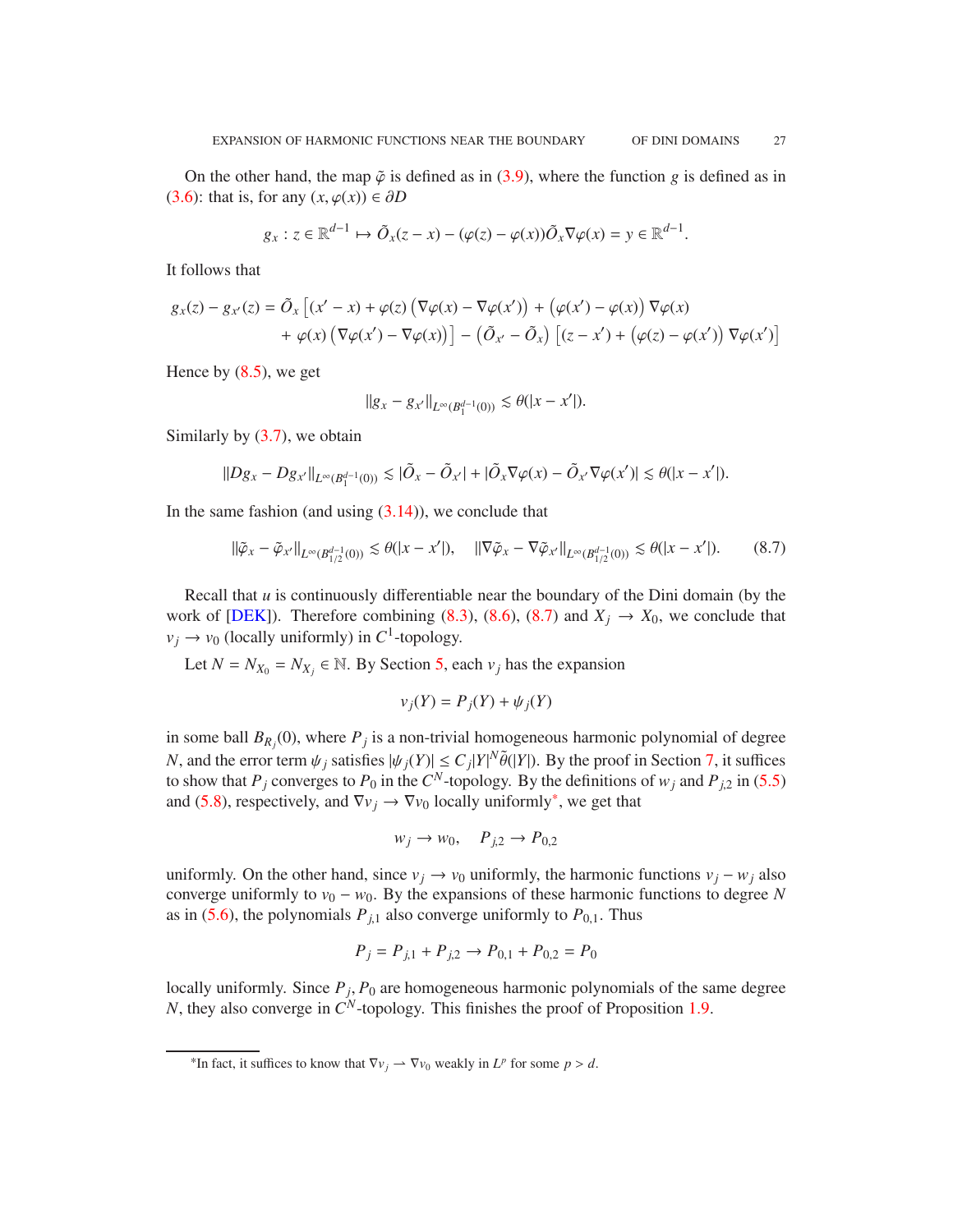Appendix. Proof of upper semi-continuity of the vanishing order

<span id="page-27-3"></span>The goal of this appendix is to prove the upper semi-continuity of the vanishing order.

<span id="page-27-2"></span>Lemma A.8. *Let D and u be as in Theorem [1.1.](#page-0-0) The map*

 $X \in \partial D \cap B_{R_0}(0) \mapsto N_X \in \mathbb{N}$ 

*is upper semi-continuous. That is,*

lim sup *X*∈∂*D*∩*B*<sub>R</sub><sub>0</sub>(0) *X*→*X*0  $N_X \leq N_{X_0}$ .

Recall that in [\[KZ,](#page-30-5) Section 4], we define the modified frequency functions at different boundary points by applying different transformation maps. To compare them, we need to understand what the modified frequency function at each boundary point means in the original domain *D*.

<span id="page-27-1"></span>**Lemma A.9.** *Let D and u be as in Theorem [1.1.](#page-0-0) For any*  $X \in \partial D \cap B_{2R_0}(0)$  *and r* > 0 *small (so that*  $\theta(4r) < 1/26$ *), we have* 

<span id="page-27-0"></span>
$$
N(u \circ \Psi_X, r) = [1 + O(\theta(4r))] \cdot N(u, X + 3r\hat{\theta}(r)e_d, r), \tag{A.10}
$$

*where*  $\Psi_X$  *and*  $\hat{\theta}$  *are defined in* [\(2.6\)](#page-4-4) *and* [\(2.7\)](#page-4-2)*, respectively;*  $N(u, Y, r)$  *denotes the standard Almgren's frequency function of u centered at*  $Y \in D$  *and at scale r, see [\(2.5\)](#page-4-5); and N(* $u \circ$  $\Psi_X$ , *r*) denotes the frequency function for an elliptic operator in the domain  $\Psi_X^{-1}(D)$ , see [\[KZ,](#page-30-5) Section 3]*.*

*Remark* A.11*.* The formula [\(A.10\)](#page-27-0) is related to an observation pointed out in [\[KN\]](#page-30-4): the Dini domain is star-shaped near the boundary. To be more precise, let  $X \in \partial D$  and  $r > 0$  be sufficiently small. Then the domain  $D \cap B_r(X)$  is star-shaped with respect to some  $Y_r \in D$ . (See the proof of [\[KN,](#page-30-4) Lemma 3.2].)

*Proof.* Recall that in [\[KZ,](#page-30-5) (3.8)], we define

$$
D(u \circ \Psi_X, r) = \iint_{B_r \cap \Omega_X} \mu |\nabla_g (u \circ \Psi_X)|_g^2 \, dV_g = \iint_{\Psi_X(B_r) \cap D} |\nabla u|^2 \, dZ =: \widehat{D}(X, r);
$$

and

$$
H(u \circ \Psi_X, r) = \int_{\partial B_r \cap \Omega_X} \mu(u \circ \Psi_X)^2 dV_{\partial B_r} = \int_{\partial B_r \cap \Omega_X} \tilde{\eta}(u \circ \Psi_X)^2 d\mathcal{H}^{d-1}
$$
  
=  $(1 + O(\theta(4r))) \int_{\Psi_X(\partial B_r) \cap D} u^2 d\mathcal{H}^{d-1}$   
=  $(1 + O(\theta(4r))) \hat{H}(X, r),$ 

where we introduce the notation

$$
\widehat{H}(X,r) := \int_{\Psi_X(\partial B_r) \cap D} u^2 \ d\mathcal{H}^{d-1}.
$$

Let

$$
\widehat{N}(X,r) := \frac{r \widehat{D}(X,r)}{\widehat{H}(X,r)},
$$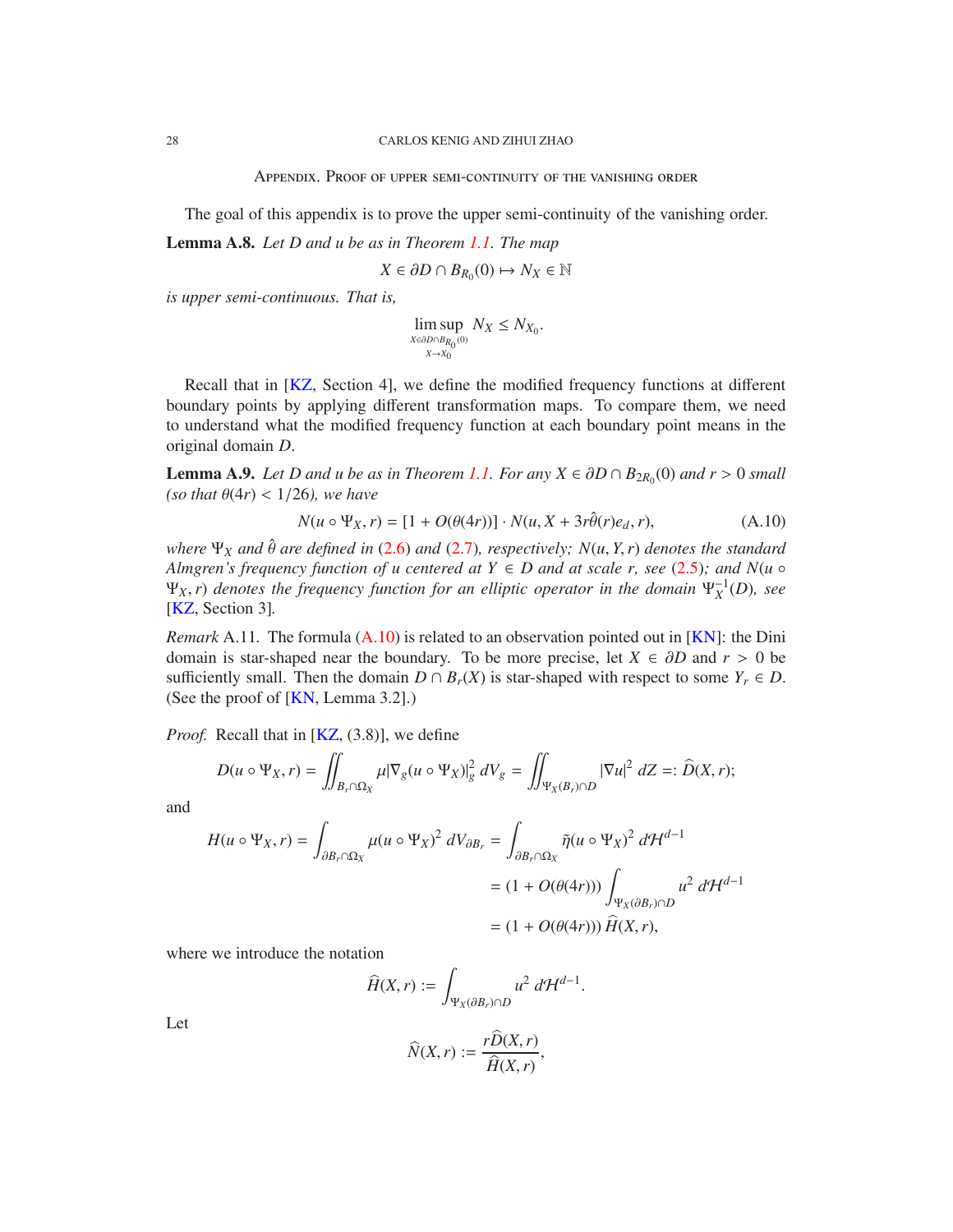then the frequency function satisfies

$$
N(u \circ \Psi_X, r) = \frac{rD(u \circ \Psi_X, r)}{H(u \circ \Psi_X, r)} = (1 + O(\theta(4r))) \frac{r\widehat{D}(X, r)}{\widehat{H}(X, r)} = (1 + O(\theta(4r))) \widehat{N}(X, r). \tag{A.12}
$$

By the definition of  $\Psi_X$  in [\(2.6\)](#page-4-4), it is clear that it can be written as  $X + \Psi(\cdot)$  for a map  $\Psi$ independent of  $X \in \partial D$ . Besides, we have

$$
\Psi(\partial B_r) = \partial B_r + 3r\hat{\theta}(r)e_d = \partial B_r(3r\hat{\theta}(r)e_d).
$$

To understand what the set  $\partial \Psi(B_r)$  is, we first study the set  $\Psi(B_r)$ . Clearly

$$
\Psi(B_r) = \bigcup_{\rho \in [0,r)} \Psi(\partial B_\rho) = \bigcup_{\rho \in [0,r)} \partial B_\rho \left(3\rho \hat{\theta}(\rho) e_d\right).
$$

Consider the function

$$
f: \rho \in [0, r) \mapsto -\rho + 3\rho \hat{\theta}(\rho),
$$

which corresponds to the height of the lowest point of the (shifted) ball  $\partial B_0(3\rho\hat{\theta}(\rho)e_d)$ . Simple computation shows that *f* is a continuous function, and

$$
f'(\rho) = -1 + 3\hat{\theta}(\rho) + 3\rho \hat{\theta}'(\rho) = -1 + 3\hat{\theta}(\rho) + \frac{3}{\log^2 2} \int_{\rho}^{2\rho} \frac{\theta(2s) - \theta(s)}{s} ds
$$
  

$$
\le -1 + 3\theta(4\rho) + \frac{3}{\log 2} \theta(4\rho)
$$
  

$$
\le -1 + 13 \theta(4r).
$$

By choosing *r* sufficiently small so that  $\theta(4r) < 1/26$ , we can guarantee that *f* is decreasing. In particular, this implies that the balls  $\Psi(\partial B_\rho) = \partial B_\rho \left(3\rho \hat{\theta}(\rho)e_d\right)$  with  $\rho \in [0, r)$  are nested, i.e.

$$
B_{\rho}(3\rho\hat{\theta}(\rho)e_d) \subset B_{\rho'}(3\rho'\hat{\theta}(\rho')e_d), \quad \text{ if } \rho \le \rho'.
$$

In fact, let  $Y \in B_0(3\rho\hat{\theta}(\rho)e_d)$  be arbitrary. Then

$$
|Y - 3\rho'\hat{\theta}(\rho')e_d| \le |Y - 3\rho\hat{\theta}(\rho)e_d| + (3\rho'\hat{\theta}(\rho') - 3\rho\hat{\theta}(\rho))
$$
  

$$
< \rho + f(\rho') + \rho' - (f(\rho) + \rho))
$$
  

$$
= \rho' + (f(\rho') - f(\rho))
$$
  

$$
\le \rho'.
$$

Hence  $Y \in B_{\rho'}(3\rho'\hat{\theta}(\rho')e_d)$ . Moreover by the intermediate value theorem  $f(\rho)$  assumes all the value between  $\lim_{\rho \to r^-} f(\rho) = -r + 3r \hat{\theta}(r)$  and  $\lim_{\rho \to 0^+} f(\rho) = 0$ . Therefore we have that

$$
\Psi(B_r) = B_r(3r\hat{\theta}(r)e_d),
$$

and

$$
\partial \Psi(B_r) = \partial B_r(3r\hat{\theta}(r)e_d) = \Psi(\partial B_r). \tag{A.13}
$$

Therefore

$$
\widehat{H}(X,r) = \int_{\Psi_X(\partial B_r)\cap D} u^2 \, d\mathcal{H}^{d-1} = \int_{\partial B_r(X+3r\hat{\theta}(r)e_d)\cap D} u^2 \, d\mathcal{H}^{d-1},
$$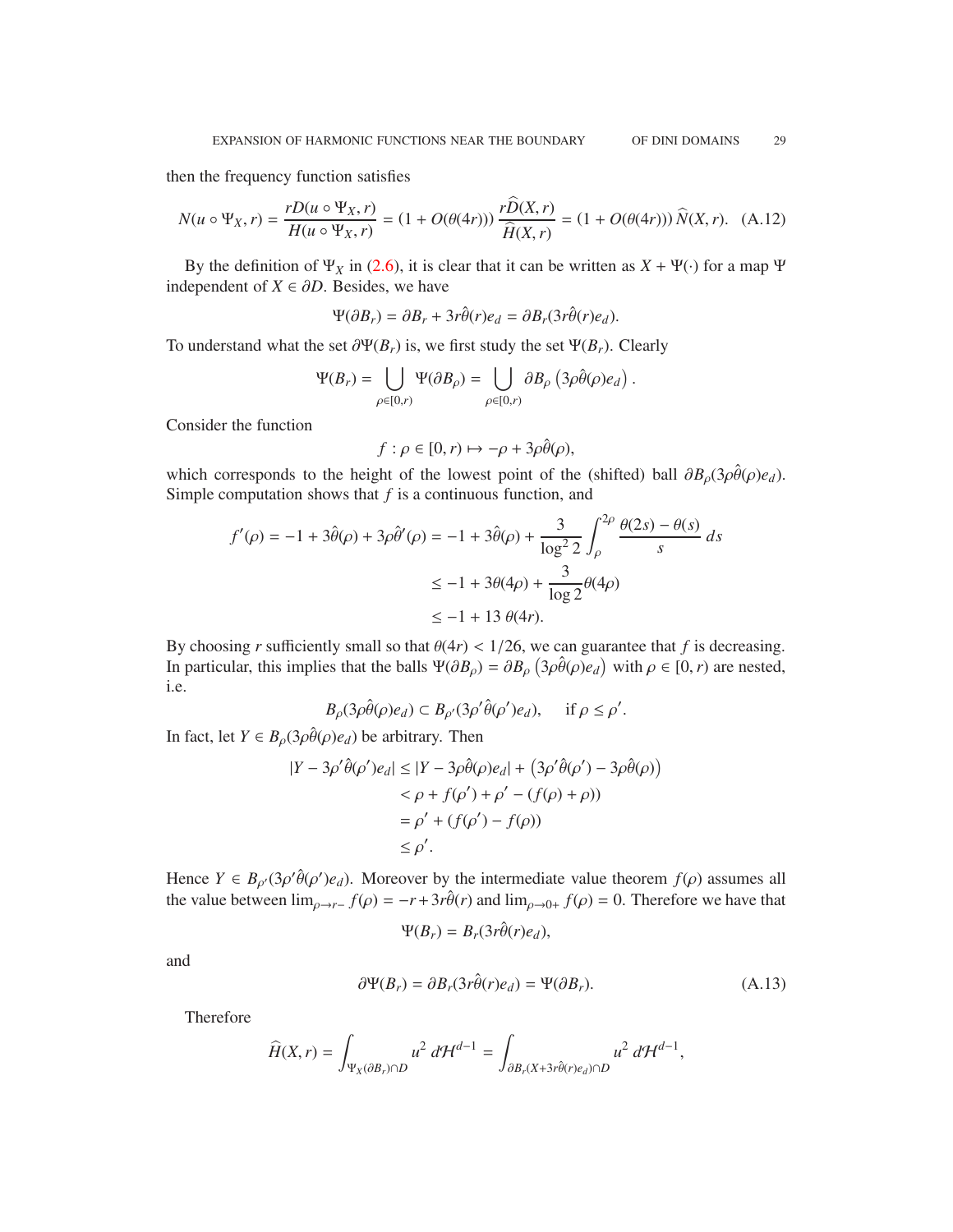$$
\widehat{D}(X,r) = \iint_{\Psi_X(B_r) \cap D} |\nabla u|^2 \, dZ = \iint_{B_r(X+3r\hat{\theta}(r)e_d)} |\nabla u|^2 \, dZ,
$$
\nand the proof is finished.

Recall in [\[KZ,](#page-30-5) Proposition 3.10], we have shown that

<span id="page-29-0"></span>
$$
r \mapsto N_X(r) := N(u \circ \Psi_X, r) \exp\left(C \int_0^r \frac{\theta(s)}{s} ds\right)
$$
 (A.14)

is monotone nondecreasing. Since  $N_{X_0} = \lim_{r \to 0} N_{X_0}(r)$ , for *r* sufficiently small we have

<span id="page-29-1"></span>
$$
N_{X_0}(r) \le N_{X_0} + \frac{1}{5}.\tag{A.15}
$$

By Lemma [A.9](#page-27-1) and [\(A.14\)](#page-29-0), we have

$$
N_{X_0}(r) = N(u \circ \Psi_{X_0}, r) \exp\left(C \int_0^r \frac{\theta(s)}{s} ds\right)
$$
  
=  $[1 + O(\theta(4r))] N(u, X_0 + 3r\hat{\theta}(r)e_d, r) \exp\left(C \int_0^r \frac{\theta(s)}{s} ds\right).$  (A.16)

Let  $r$  be sufficiently small, so that

$$
\theta(4r) \lesssim \frac{N_{X_0} + \frac{1}{4}}{N_{X_0} + \frac{1}{5}}.
$$

Then by  $(A.15)$  and  $(A.16)$  we get

<span id="page-29-3"></span>
$$
N(u, X_0 + 3r\hat{\theta}(r)e_d, r) \exp\left(C \int_0^r \frac{\theta(s)}{s} ds\right) \le N_{X_0} + \frac{1}{4}.
$$
 (A.17)

Suppose  $\hat{X}_j, \hat{X}_0 \in \overline{D}$  satisfy  $\hat{X}_j \to \hat{X}_0$ . Then the standard Almgren's frequency function (see [\(2.5\)](#page-4-5)) satisfies

$$
N(u, \hat{X}_j, r) \to N(u, \hat{X}_0, r) \quad \text{as } j \to \infty.
$$

In fact, clearly the map

$$
X \mapsto \iint_{B_r(X)} |\nabla u|^2 dY
$$

is continuous since  $u \in W^{1,2}$ . By a change of variable, it is also easy to see the map

$$
X \mapsto \int_{B_r(X)} u^2 \, d\mathcal{H}^{d-1}
$$

is differentiable (and strictly positive for non-trivial harmonic function *u*). Therefore

$$
N(u,\hat{X}_j,r)=\frac{r\iint_{B_r(\hat{X}_j)}|\nabla u|^2dY}{\int_{B_r(\hat{X}_j)}u^2\;d\mathcal{H}^{d-1}}\to \frac{r\iint_{B_r(\hat{X}_0)}|\nabla u|^2dY}{\int_{B_r(\hat{X}_0)}u^2\;d\mathcal{H}^{d-1}}=N(u,\hat{X}_0,r).
$$

In particular, this combined with  $(A.17)$  and  $X_j \rightarrow X_0$ , gives

$$
N(u, X_j + 3r\hat{\theta}(r)e_d, r) \exp\left(C \int_0^r \frac{\theta(s)}{s} ds\right) \le N_{X_0} + \frac{1}{3},\tag{A.18}
$$

<span id="page-29-4"></span>

<span id="page-29-2"></span>